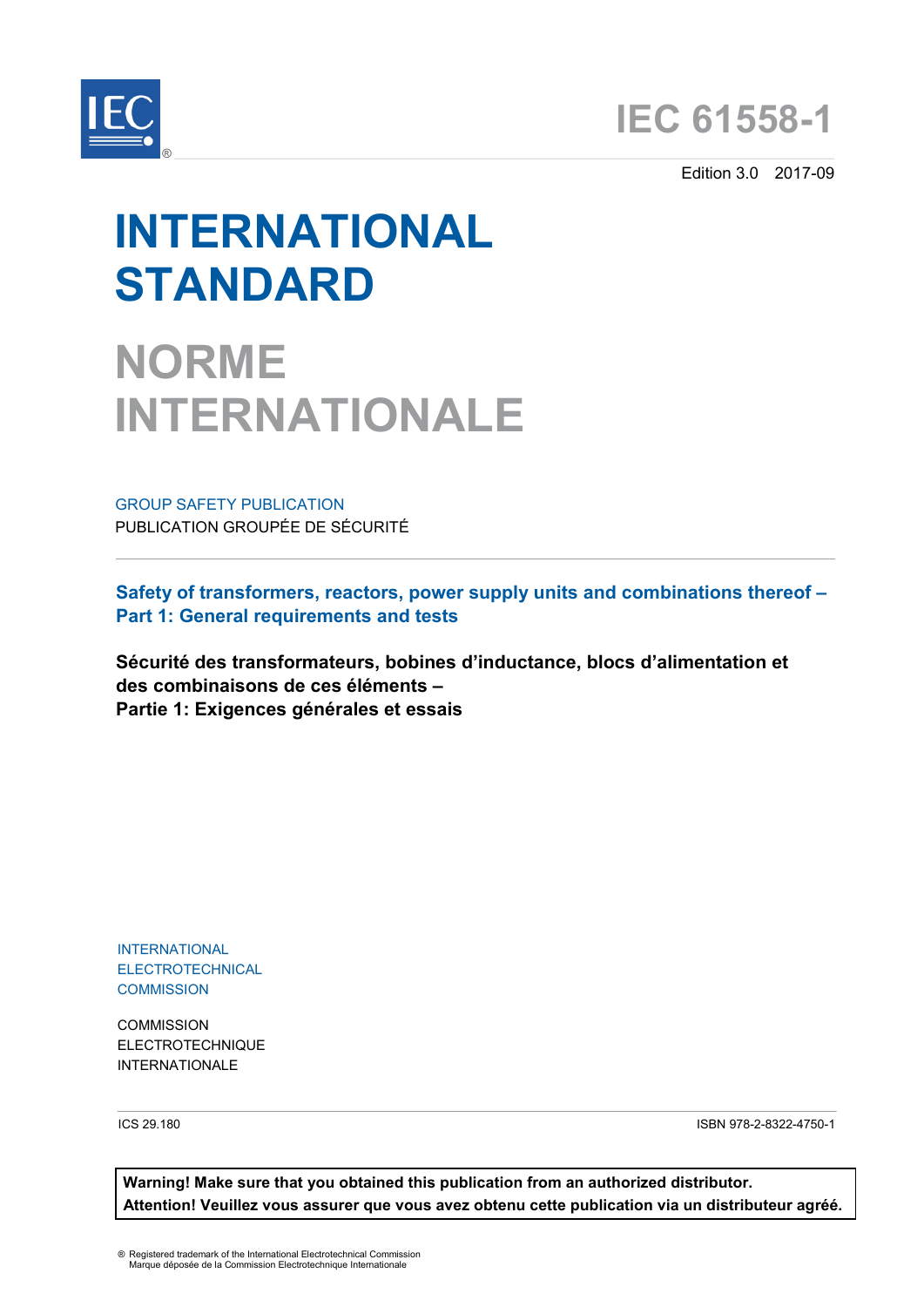# CONTENTS

| 1      |                                                                      |  |  |
|--------|----------------------------------------------------------------------|--|--|
| 2      |                                                                      |  |  |
| 3      |                                                                      |  |  |
| 3.1    |                                                                      |  |  |
| 3.2    |                                                                      |  |  |
| 3.3    |                                                                      |  |  |
| 3.4    |                                                                      |  |  |
| 3.5    |                                                                      |  |  |
| 3.6    |                                                                      |  |  |
| 3.7    |                                                                      |  |  |
| 3.8    |                                                                      |  |  |
| 4      |                                                                      |  |  |
| 5      |                                                                      |  |  |
| 6      |                                                                      |  |  |
| 7      |                                                                      |  |  |
| 8      |                                                                      |  |  |
| 9      |                                                                      |  |  |
| 9.1    |                                                                      |  |  |
| 9.2    |                                                                      |  |  |
| 9.2.1  |                                                                      |  |  |
| 9.2.2  |                                                                      |  |  |
| 9.2.3  |                                                                      |  |  |
| 9.3    |                                                                      |  |  |
| 10     |                                                                      |  |  |
| 11     |                                                                      |  |  |
| 12     |                                                                      |  |  |
| 13     |                                                                      |  |  |
| 14     |                                                                      |  |  |
| 14.1   |                                                                      |  |  |
| 14.1.1 |                                                                      |  |  |
| 14.1.2 |                                                                      |  |  |
| 14.1.3 |                                                                      |  |  |
| 14.2   | Application of 14.1 or 14.3 according to the insulation system55     |  |  |
| 14.3   | Accelerated ageing test for undeclared class of insulation system 56 |  |  |
| 14.3.1 |                                                                      |  |  |
| 14.3.2 |                                                                      |  |  |
| 14.3.3 |                                                                      |  |  |
| 14.3.4 |                                                                      |  |  |
| 14.3.5 |                                                                      |  |  |
| 15     |                                                                      |  |  |
| 15.1   |                                                                      |  |  |
| 15.1.1 |                                                                      |  |  |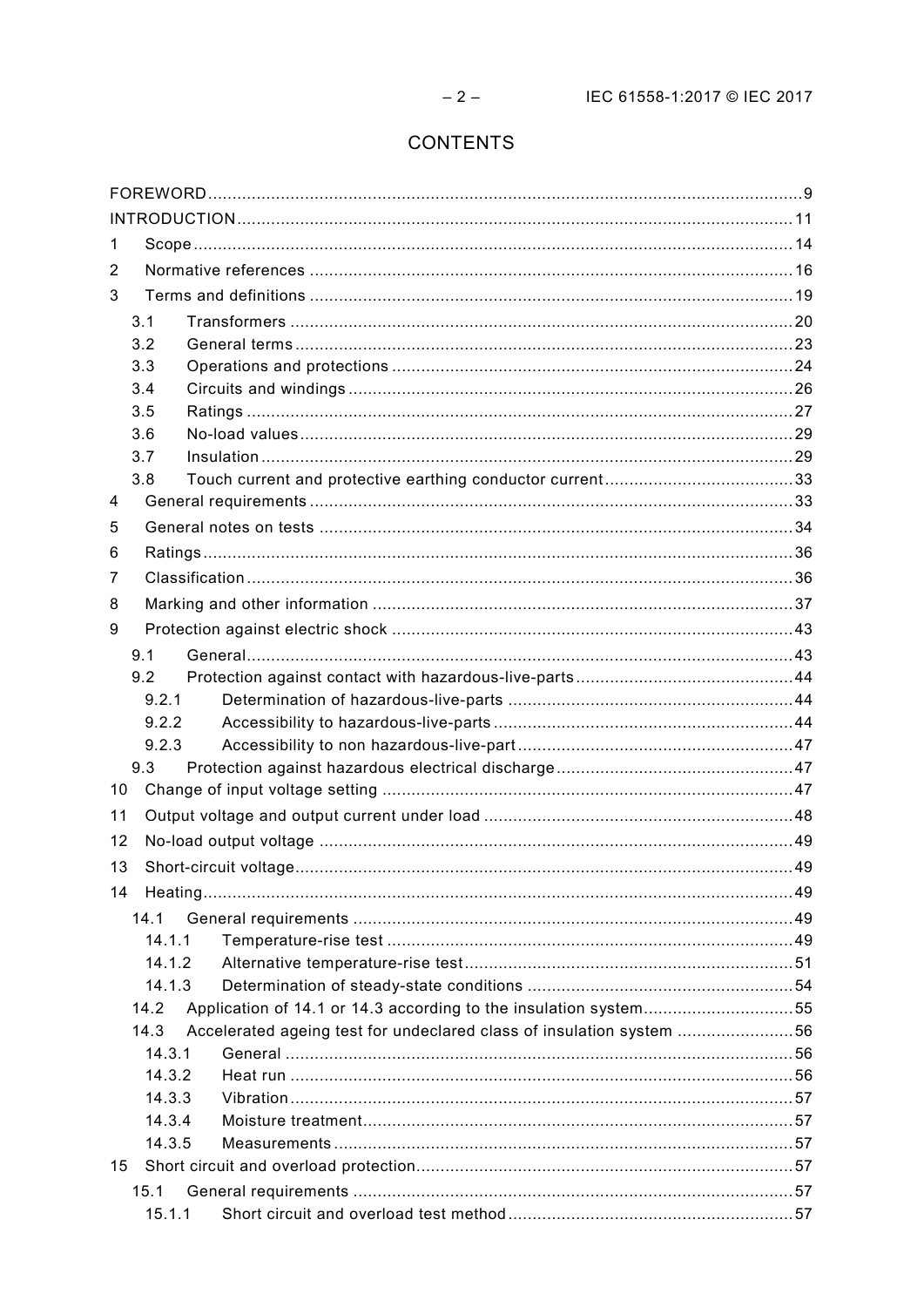| 15.1.2          |                                                                                                                                              |  |
|-----------------|----------------------------------------------------------------------------------------------------------------------------------------------|--|
| 15.2            |                                                                                                                                              |  |
| 15.3            |                                                                                                                                              |  |
| 15.4            |                                                                                                                                              |  |
| 15.5            |                                                                                                                                              |  |
|                 |                                                                                                                                              |  |
| 16.1            |                                                                                                                                              |  |
| 16.2            |                                                                                                                                              |  |
| 16.3            | Portable transformers (except portable transformers with integral pins for                                                                   |  |
| 16.4            | Portable transformers provided with integral pins for introduction in socket-                                                                |  |
| 16.4.1          |                                                                                                                                              |  |
| 16.4.2          | Portable transformers provided with integral pins according to EN<br>50075 (IEC plug type C) for introduction in socket-outlets of the fixed |  |
| 16.5            | Additional requirements for transformers to be used in vehicles and railway                                                                  |  |
| 16.5.1          | Transformers to be used in vehicles and railway applications 65                                                                              |  |
| 16.5.2          |                                                                                                                                              |  |
| 17              | Protection against harmful ingress of dust, solid objects and moisture 67                                                                    |  |
| 17.1            |                                                                                                                                              |  |
| 17.1.1          |                                                                                                                                              |  |
| 17.1.2          |                                                                                                                                              |  |
| 17.2            |                                                                                                                                              |  |
|                 |                                                                                                                                              |  |
| 18.1            |                                                                                                                                              |  |
| 18.2            |                                                                                                                                              |  |
| 18.3            |                                                                                                                                              |  |
| 18.4            |                                                                                                                                              |  |
| 18.5            |                                                                                                                                              |  |
|                 |                                                                                                                                              |  |
| 18.5.2          |                                                                                                                                              |  |
| 18.5.3          |                                                                                                                                              |  |
| 19              |                                                                                                                                              |  |
|                 |                                                                                                                                              |  |
| 19 <sub>1</sub> |                                                                                                                                              |  |
| 19.1.1          |                                                                                                                                              |  |
| 19.1.2          |                                                                                                                                              |  |
| 19.1.3          |                                                                                                                                              |  |
| 19.1.4          |                                                                                                                                              |  |
| 19.2            |                                                                                                                                              |  |
| 19.3            |                                                                                                                                              |  |
| 19.4            | Class II transformer contact prevention of accessible conductive parts 81                                                                    |  |
| 19.5            |                                                                                                                                              |  |
| 19.6            |                                                                                                                                              |  |
| 19.7            |                                                                                                                                              |  |
| 19.8            |                                                                                                                                              |  |
| 19.9            |                                                                                                                                              |  |
| 19.10           | Accidental contact protection against hazardous-live-parts provided by                                                                       |  |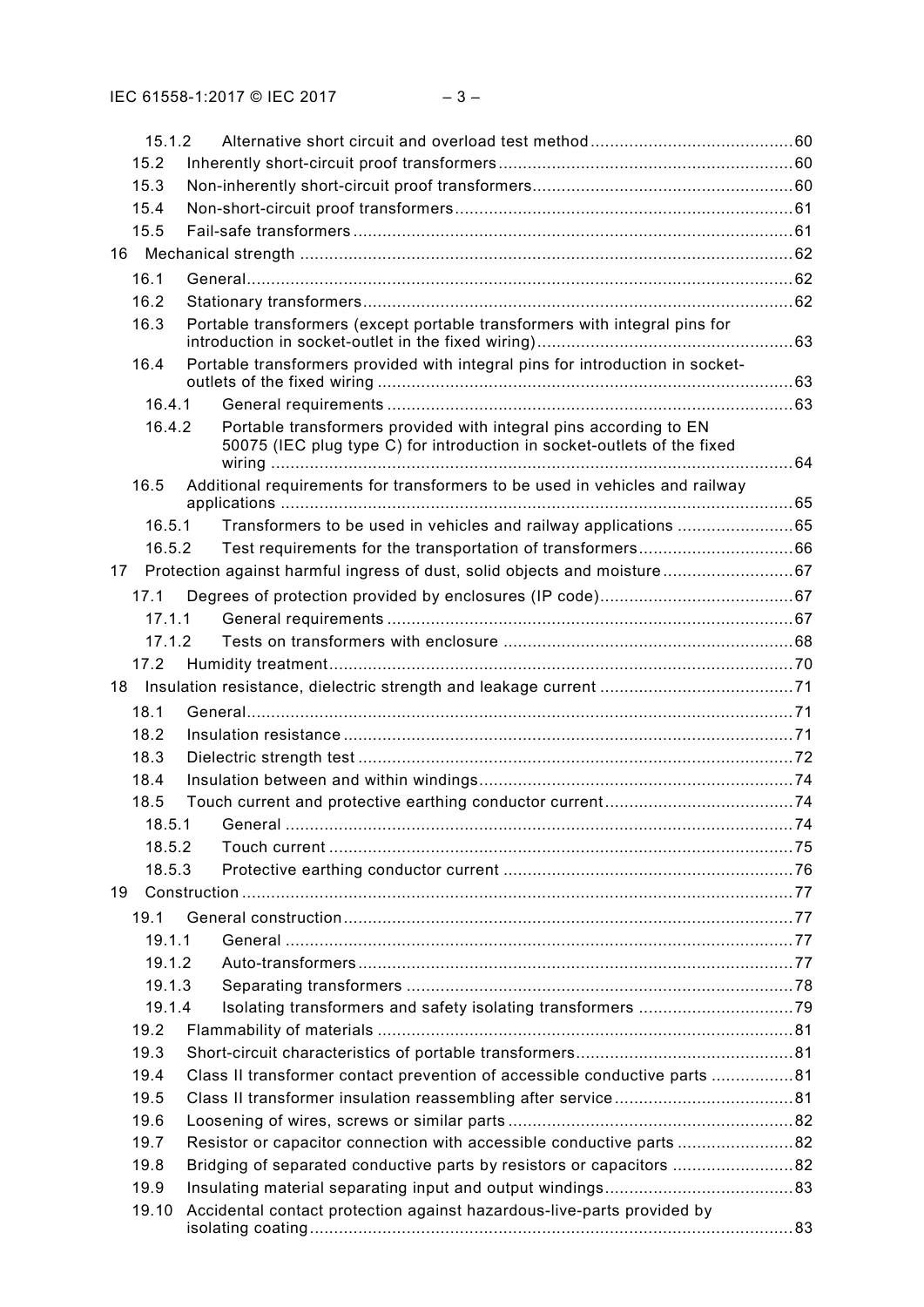| 19.11  | Insulating material of handles, operating levers, knobs and similar parts84     |  |
|--------|---------------------------------------------------------------------------------|--|
| 19.12  |                                                                                 |  |
| 19.13  |                                                                                 |  |
| 19.14  |                                                                                 |  |
| 19.15  | Strain on fixed socket-outlets caused by pin-transformers connection89          |  |
| 19.16  | Portable transformers for use in irregular or harsh conditions 89               |  |
| 19.17  |                                                                                 |  |
| 19.18  | Plug connected transformers protected against ingress of water89                |  |
| 19.19  | Flexible cable or flexible cord connection for class I portable transformers 89 |  |
| 19.20  |                                                                                 |  |
| 19.21  |                                                                                 |  |
| 19.22  |                                                                                 |  |
|        |                                                                                 |  |
| 20     |                                                                                 |  |
| 21     |                                                                                 |  |
| 22     |                                                                                 |  |
| 23     |                                                                                 |  |
| 24     |                                                                                 |  |
| 25     |                                                                                 |  |
| 26     |                                                                                 |  |
| 26.1   |                                                                                 |  |
| 26.2   |                                                                                 |  |
| 26.2.1 |                                                                                 |  |
| 26.2.2 |                                                                                 |  |
| 26.2.3 |                                                                                 |  |
| 26.2.4 |                                                                                 |  |
| 26.2.5 |                                                                                 |  |
| 26.3   |                                                                                 |  |
| 27     |                                                                                 |  |
| 27.1   |                                                                                 |  |
| 27.2   |                                                                                 |  |
| 27.2.1 |                                                                                 |  |
| 27.2.2 |                                                                                 |  |
| 27.2.3 |                                                                                 |  |
| 27.3   |                                                                                 |  |
| 27.4   |                                                                                 |  |
| 27.4.1 |                                                                                 |  |
| 27.4.2 |                                                                                 |  |
| 27.4.3 |                                                                                 |  |
| 27.5   |                                                                                 |  |
| 28     |                                                                                 |  |
|        | Annex A (normative) Measurement of creepage distances and clearances 127        |  |
|        |                                                                                 |  |
|        |                                                                                 |  |
| B.1    |                                                                                 |  |
| B.2    |                                                                                 |  |
| B.3    |                                                                                 |  |
|        |                                                                                 |  |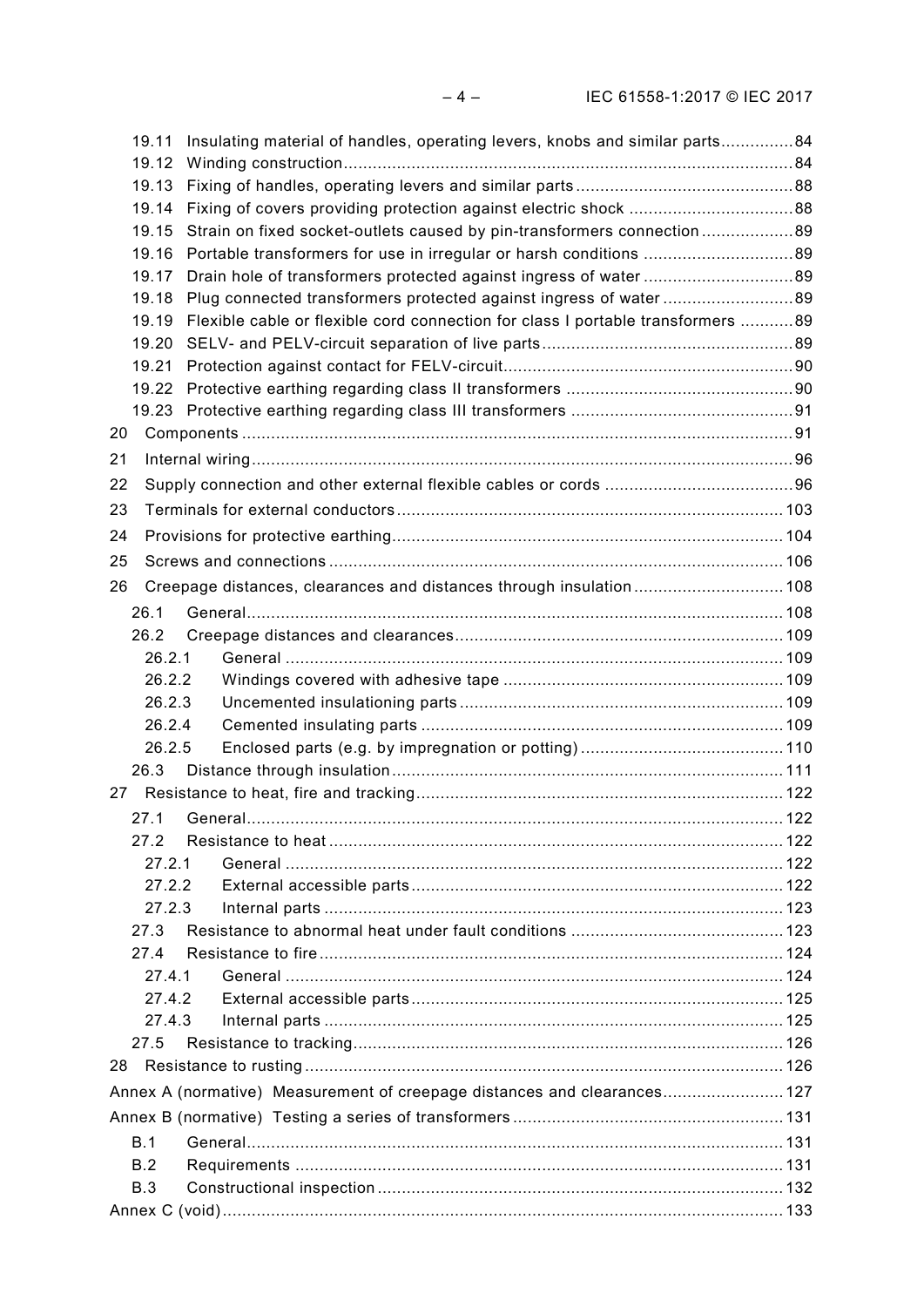| E.1   |                                                                                    |  |
|-------|------------------------------------------------------------------------------------|--|
| E.2   |                                                                                    |  |
| E.3   |                                                                                    |  |
| E.4   |                                                                                    |  |
|       | Annex F (normative) Requirements for manually operated switches which are parts of |  |
|       |                                                                                    |  |
| F.1   |                                                                                    |  |
| F.2   |                                                                                    |  |
| F.3   |                                                                                    |  |
|       |                                                                                    |  |
| G.1   |                                                                                    |  |
| G.2   |                                                                                    |  |
| G.3   |                                                                                    |  |
| G.4   |                                                                                    |  |
|       |                                                                                    |  |
| H.1   |                                                                                    |  |
| H.2   |                                                                                    |  |
| H.3   | Short circuit and overload protection (addition to Clause 15) 140                  |  |
| H.4   | Creepage distances, clearances and distances through insulation (addition          |  |
|       | Annex I (informative) Dimensions for rectangular cross-section connectors of       |  |
|       |                                                                                    |  |
|       |                                                                                    |  |
|       |                                                                                    |  |
| K.1   |                                                                                    |  |
| K.2   |                                                                                    |  |
| K.2.1 |                                                                                    |  |
| K.2.2 |                                                                                    |  |
| K.2.3 |                                                                                    |  |
| K.2.4 |                                                                                    |  |
| K.2.5 |                                                                                    |  |
| K.3   |                                                                                    |  |
| K.3.1 |                                                                                    |  |
| K.3.2 |                                                                                    |  |
| K.3.3 |                                                                                    |  |
|       |                                                                                    |  |
| L.1   |                                                                                    |  |
| L.2   |                                                                                    |  |
| L.3   |                                                                                    |  |
| L.4   |                                                                                    |  |
| L.5   |                                                                                    |  |
| L.6   |                                                                                    |  |
| L.7   |                                                                                    |  |
|       |                                                                                    |  |
| M.1   |                                                                                    |  |
| M.2   |                                                                                    |  |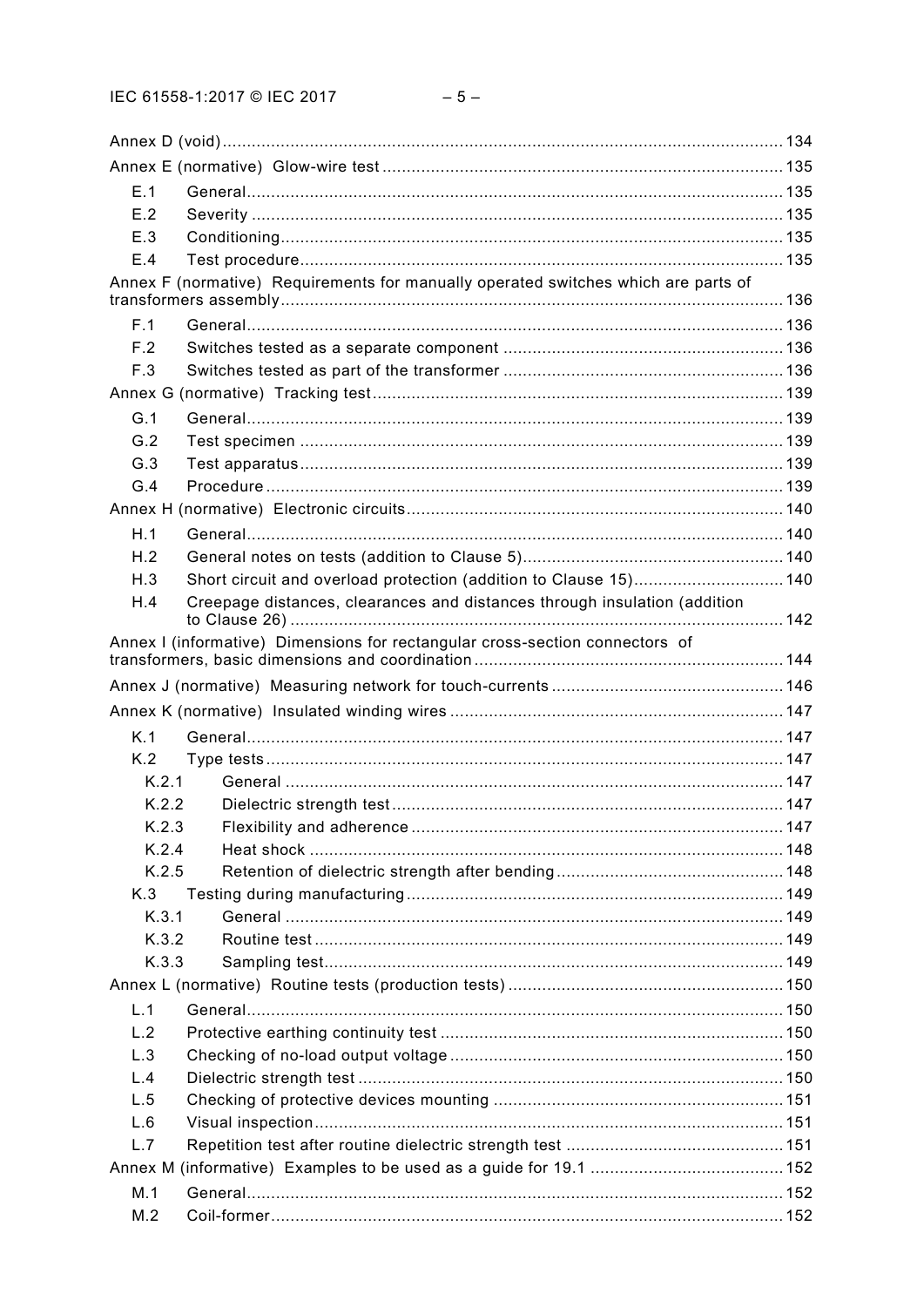| M.2.1 |                                                                                             |  |
|-------|---------------------------------------------------------------------------------------------|--|
| M.2.2 |                                                                                             |  |
| M.3   |                                                                                             |  |
| M.3.1 |                                                                                             |  |
| M.3.2 |                                                                                             |  |
|       | Annex N (informative) Examples for checking points of dielectric strength test voltages 155 |  |
|       |                                                                                             |  |
|       | Annex P (informative) Examples for measurement points of creepage distances and             |  |
|       | Annex Q (informative) Explanation of IP numbers for degrees of protection  161              |  |
| Q.1   |                                                                                             |  |
| Q.2   | Degrees of protection against access to hazardous parts and against solid                   |  |
| Q.3   |                                                                                             |  |
|       | Annex R (normative) Explanations of the application of 6.1.2.2.1 of IEC 60664-1:2007  164   |  |
| R.1   |                                                                                             |  |
| R.2   |                                                                                             |  |
|       |                                                                                             |  |
|       |                                                                                             |  |
|       |                                                                                             |  |
|       |                                                                                             |  |
| V.1   |                                                                                             |  |
| V.2   |                                                                                             |  |
| V.3   |                                                                                             |  |
|       |                                                                                             |  |
| W.1   |                                                                                             |  |
| W.2   |                                                                                             |  |
| W.3   |                                                                                             |  |
| W.4   |                                                                                             |  |
| W.5   |                                                                                             |  |
|       |                                                                                             |  |
|       |                                                                                             |  |
|       |                                                                                             |  |
|       |                                                                                             |  |
|       |                                                                                             |  |
|       |                                                                                             |  |
|       |                                                                                             |  |
|       |                                                                                             |  |
|       |                                                                                             |  |
|       |                                                                                             |  |
|       |                                                                                             |  |
|       | Figure 10 - Test configuration: single-phase equipment on star TN or TT system 76           |  |
|       |                                                                                             |  |
|       |                                                                                             |  |
|       |                                                                                             |  |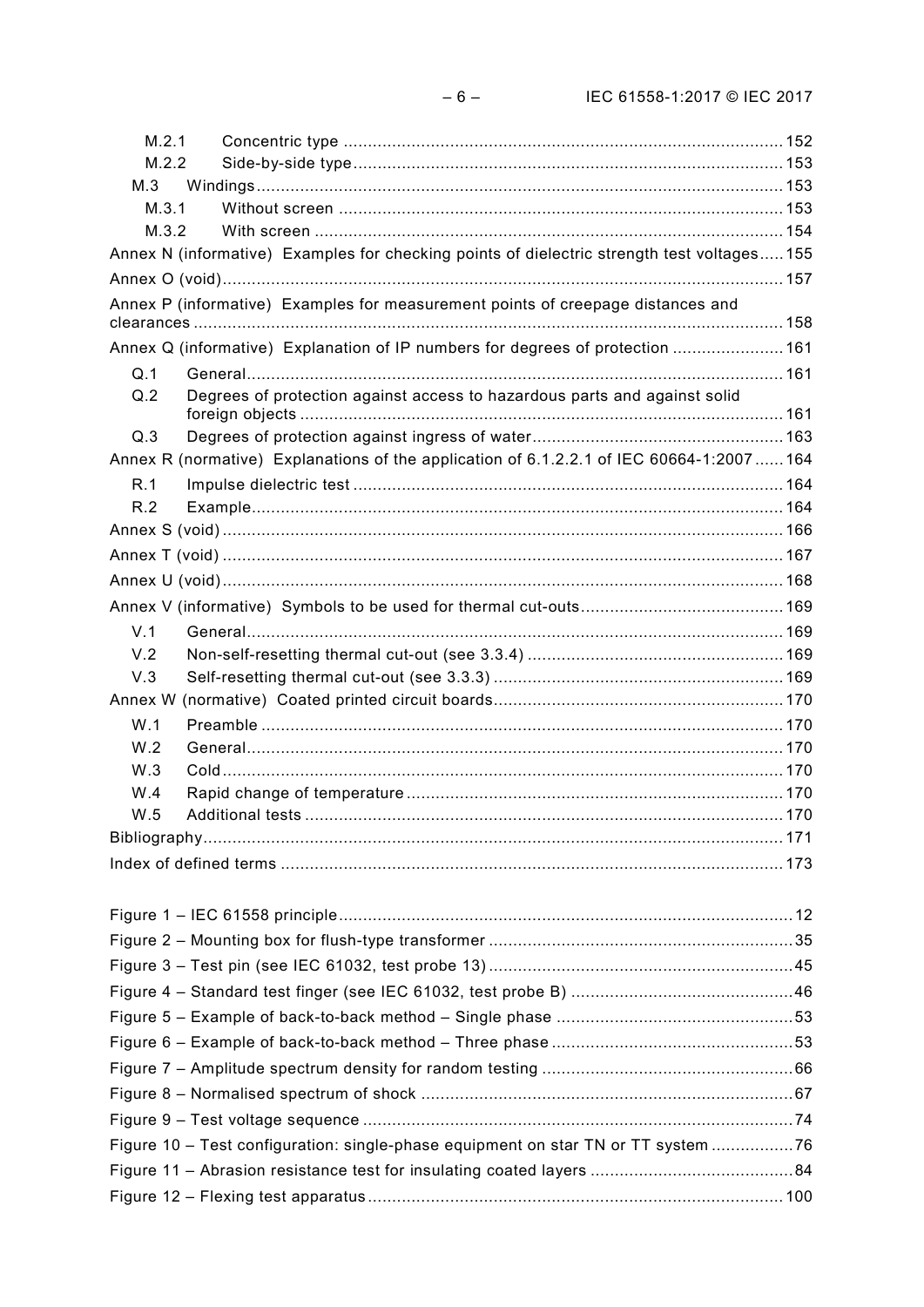| Figure 13 – Test arrangement for checking mechanical withstanding of insulating              |     |
|----------------------------------------------------------------------------------------------|-----|
|                                                                                              |     |
|                                                                                              |     |
|                                                                                              |     |
|                                                                                              |     |
|                                                                                              |     |
|                                                                                              |     |
|                                                                                              |     |
|                                                                                              |     |
|                                                                                              |     |
| Figure H.1 - Example of an electronic circuit with low-power points 143                      |     |
|                                                                                              |     |
|                                                                                              |     |
|                                                                                              |     |
|                                                                                              |     |
|                                                                                              |     |
|                                                                                              |     |
| Figure N.1 - Transformer of class I construction with metal enclosure  155                   |     |
| Figure N.2 - Transformer of class II construction with metal enclosure  156                  |     |
| Figure N.3 – Transformer of class II construction with enclosure of insulating material  156 |     |
|                                                                                              |     |
| Figure P.2 - Transformer of class I construction with earthed metal screen  159              |     |
| Figure P.3 - Transformer of class II construction with metal enclosure  159                  |     |
| Figure P.4 – Transformer of class II construction with enclosure of insulating material160   |     |
|                                                                                              |     |
|                                                                                              |     |
|                                                                                              | 169 |
|                                                                                              |     |
|                                                                                              |     |
|                                                                                              |     |
|                                                                                              |     |
| Table 3 - Explanation of the maximum winding temperatures required in Table 2 55             |     |
|                                                                                              |     |
| Table 5 - Maximum values of temperatures under short-circuit or overload conditions59        |     |
|                                                                                              |     |
|                                                                                              |     |
|                                                                                              |     |
| Table 9 - Amplitude spectrum density ASD values for accelerated life testing 65              |     |
| Table 10 - Frequency values depending on the weight of the specimen66                        |     |
|                                                                                              |     |
|                                                                                              |     |
|                                                                                              |     |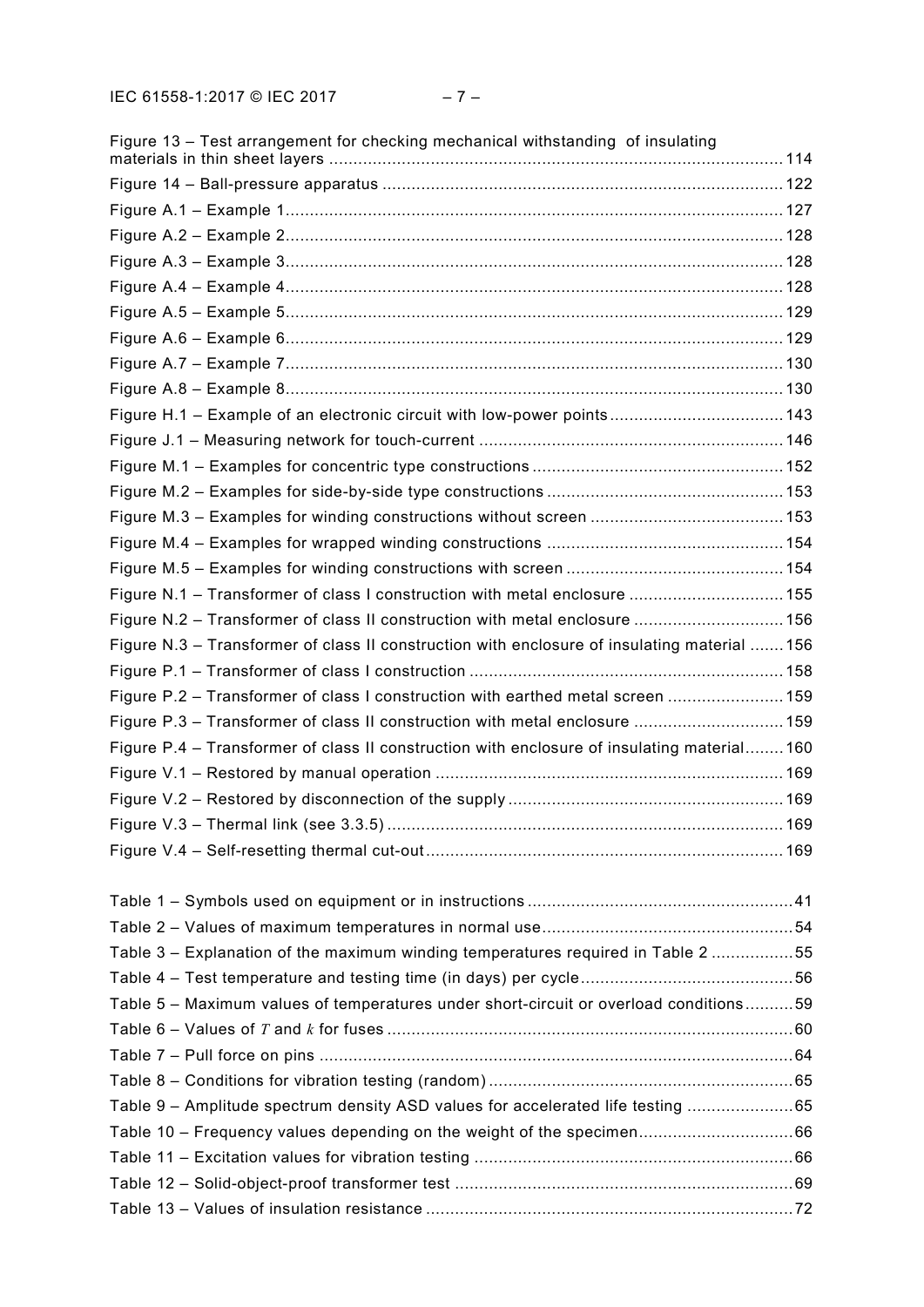| Table 16 - Nominal cross-sectional areas of external flexible cables or cords98        |  |
|----------------------------------------------------------------------------------------|--|
| Table 17 – Pull and torque to be applied to external flexible cables or cords fixed to |  |
|                                                                                        |  |
|                                                                                        |  |
|                                                                                        |  |
|                                                                                        |  |
|                                                                                        |  |
| Table 23 - Creepage distances and clearance between terminals for external             |  |
| Table 24 - Values of FIW wires with minimum overall diameter and minimum test          |  |
| Table A.1 - Width of groove values depending on the pollution degree 127               |  |
|                                                                                        |  |
|                                                                                        |  |
|                                                                                        |  |
|                                                                                        |  |
| Table Q.1 - Degrees of protection against access to hazardous parts indicated by the   |  |
| Table Q.2 - Degrees of protection against solid foreign objects indicated by the first |  |
| Table Q.3 - Degrees of protection indicated by the second characteristic numeral  163  |  |
| Table R.1 - Impulse test voltage according to 6.1.2.2.1 of IEC 60664-1:2007  164       |  |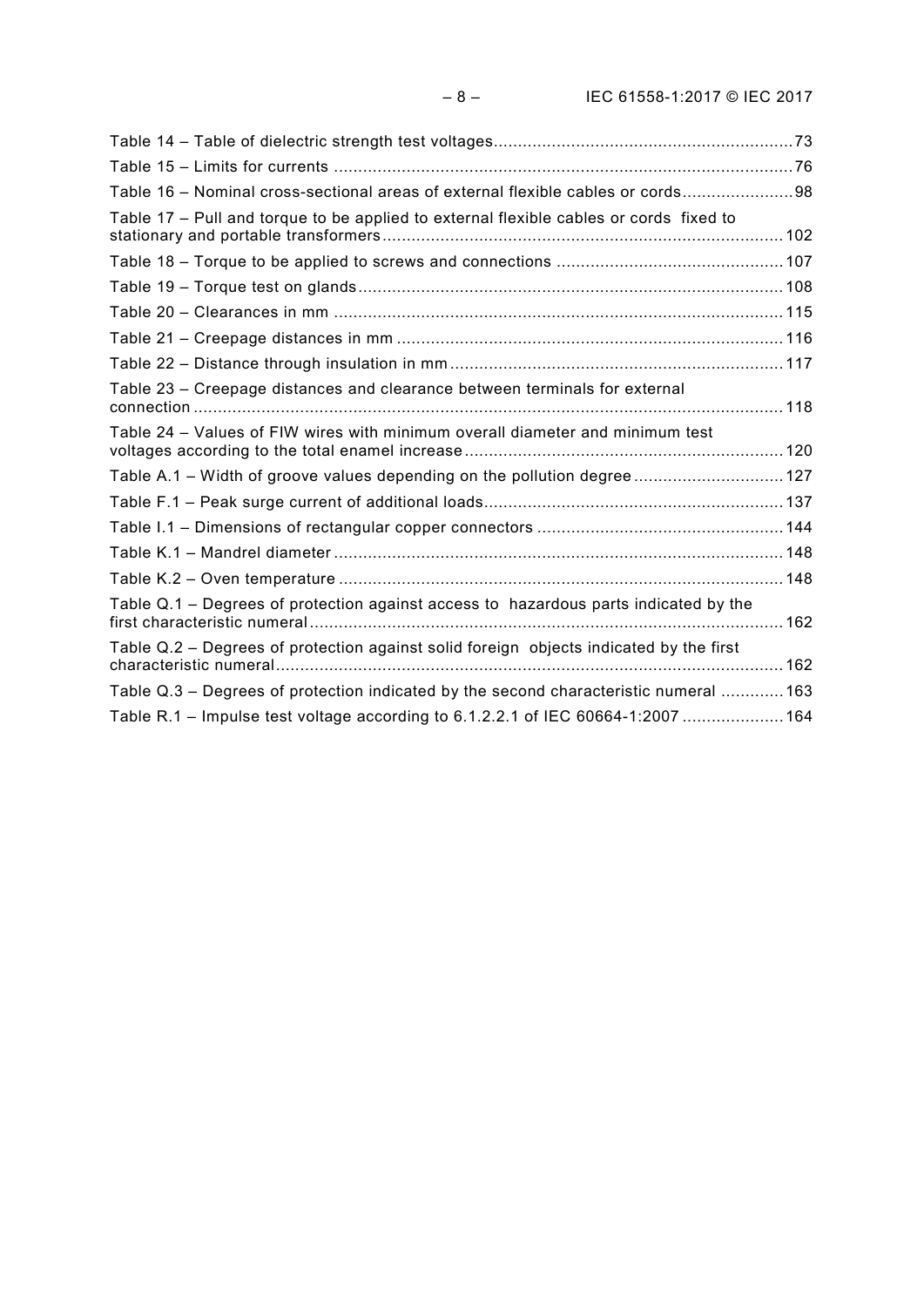## INTERNATIONAL ELECTROTECHNICAL COMMISSION

\_\_\_\_\_\_\_\_\_\_\_\_

## **SAFETY OF TRANSFORMERS, REACTORS, POWER SUPPLY UNITS AND COMBINATIONS THEREOF –**

## **Part 1: General requirements and tests**

# FOREWORD

- <span id="page-8-0"></span>1) The International Electrotechnical Commission (IEC) is a worldwide organization for standardization comprising all national electrotechnical committees (IEC National Committees). The object of IEC is to promote international co-operation on all questions concerning standardization in the electrical and electronic fields. To this end and in addition to other activities, IEC publishes International Standards, Technical Specifications, Technical Reports, Publicly Available Specifications (PAS) and Guides (hereafter referred to as "IEC Publication(s)"). Their preparation is entrusted to technical committees; any IEC National Committee interested in the subject dealt with may participate in this preparatory work. International, governmental and nongovernmental organizations liaising with the IEC also participate in this preparation. IEC collaborates closely with the International Organization for Standardization (ISO) in accordance with conditions determined by agreement between the two organizations.
- 2) The formal decisions or agreements of IEC on technical matters express, as nearly as possible, an international consensus of opinion on the relevant subjects since each technical committee has representation from all interested IEC National Committees.
- 3) IEC Publications have the form of recommendations for international use and are accepted by IEC National Committees in that sense. While all reasonable efforts are made to ensure that the technical content of IEC Publications is accurate, IEC cannot be held responsible for the way in which they are used or for any misinterpretation by any end user.
- 4) In order to promote international uniformity, IEC National Committees undertake to apply IEC Publications transparently to the maximum extent possible in their national and regional publications. Any divergence between any IEC Publication and the corresponding national or regional publication shall be clearly indicated in the latter.
- 5) IEC itself does not provide any attestation of conformity. Independent certification bodies provide conformity assessment services and, in some areas, access to IEC marks of conformity. IEC is not responsible for any services carried out by independent certification bodies.
- 6) All users should ensure that they have the latest edition of this publication.
- 7) No liability shall attach to IEC or its directors, employees, servants or agents including individual experts and members of its technical committees and IEC National Committees for any personal injury, property damage or other damage of any nature whatsoever, whether direct or indirect, or for costs (including legal fees) and expenses arising out of the publication, use of, or reliance upon, this IEC Publication or any other IEC Publications.
- 8) Attention is drawn to the Normative references cited in this publication. Use of the referenced publications is indispensable for the correct application of this publication.
- 9) Attention is drawn to the possibility that some of the elements of this IEC Publication may be the subject of patent rights. IEC shall not be held responsible for identifying any or all such patent rights.

International Standard IEC 61558-1 has been prepared by IEC technical committee 96: Transformers, reactors, power supply units and combinations thereof.

This third edition cancels and replaces the second edition published in 2005 and Amendment 1:2009. This edition constitutes a technical revision.

This edition includes the following significant technical changes with respect to the previous edition:

- a) fully insulated winding wires (FIW), new tables and aging tests for FIW constructions,
- b) overvoltage categories 1, 2, 3 and 4 for clearances and dielectric strength tests (new tables) are included,
- c) development of new symbols for the different overvoltage categories,
- d) symbol for maximum altitudes, if higher than 2 000 m,
- e) symbol for plug in power supply units, if the pins are damaged (tumbling barrel test),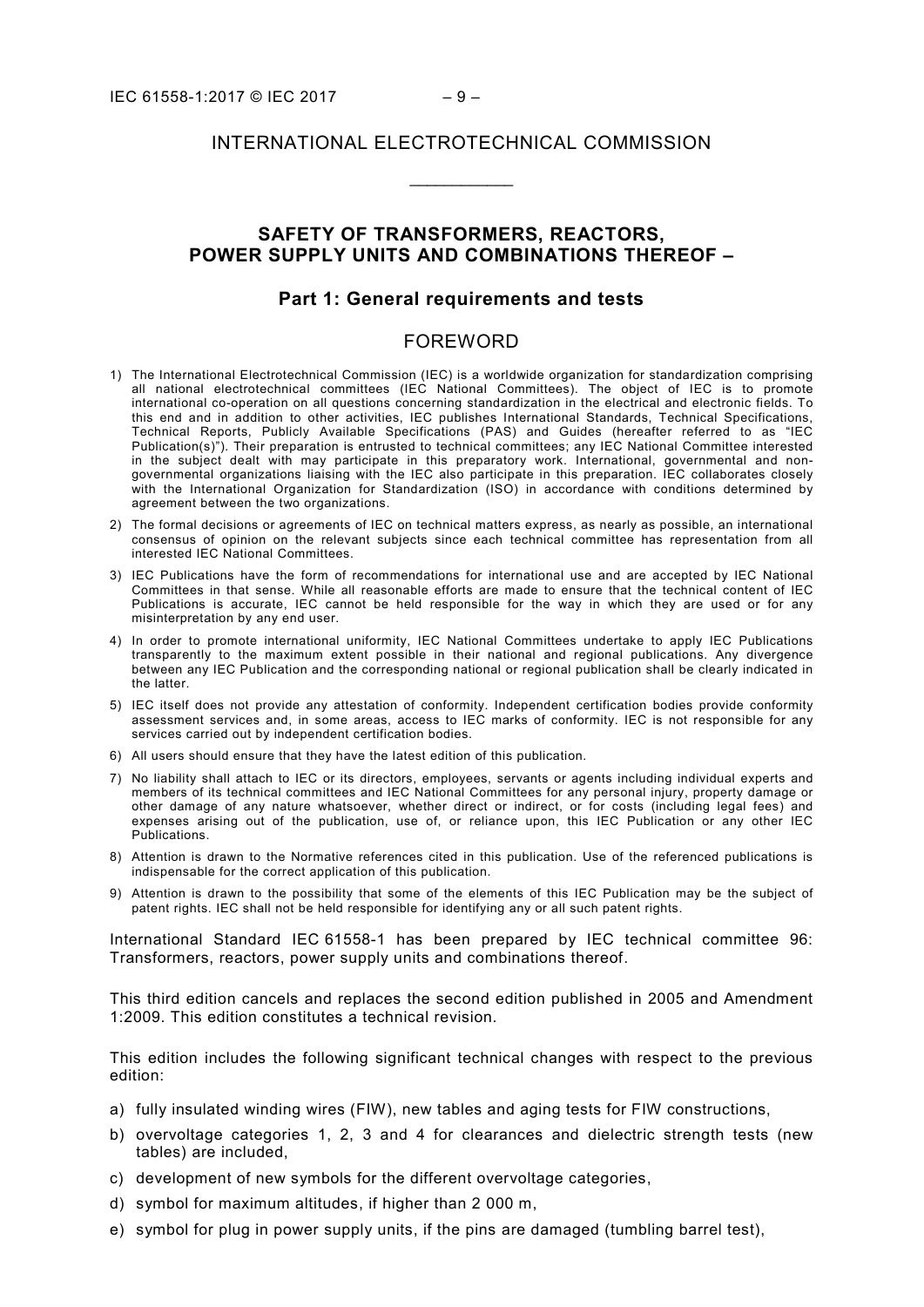- f) symbol for minimum temperature (even during the transportation),
- g) alternative temperature measurement, simulated load and back to back method according to IEC 60076-11,
- h) short circuit and overload protection, simulated load and back to back method according to IEC 60076-11,
- i) adjustment of temperatures in Table 2 according to CENELEC Guide 29,
- j) establishing partial discharge test above 750 V for FIW constructions,
- k) requirements for toroidal core constructions, division for basic and for supplementary isolation,
- l) modification of protection indexes for enclosures (IP-code),
- m) dimensioning of rectangular cross section connectors for transformers,
- n) repetition test, 80 % of required dielectric strength test voltage of Table 14,
- o) vibration test for vehicles and railway applications,
- p) two Y1 Capacitors for working voltages above 250 V and not exceeding 500 V with overvoltage category 3.

The text of this International Standard is based on the following documents:

| <b>FDIS</b> | Report on voting |
|-------------|------------------|
| 96/466/FDIS | 96/468/RVD       |

Full information on the voting for the approval of this International Standard can be found in the report on voting indicated in the above table.

This document has been drafted in accordance with the ISO/IEC Directives, Part 2.

It has the status of a group safety publication in accordance with IEC Guide 104.

A list of all parts of the IEC 61558 series, published under the general title *Safety of transformers, reactors, power supply units and combination thereof,* can be found on the IEC website.

Future standards in this series will carry the new general title as cited above. Titles of existing standards in this series will be updated at the time of the next edition.

In this document, the following print types are used:

- proper requirements: in roman type;
- *test specifications: in italic type*;
- explanatory matters: in smaller roman type.

In the text of the document, the words in **bold** are defined in Clause 3.

The committee has decided that the contents of this document will remain unchanged until the stability date indicated on the IEC website under "http://webstore.iec.ch" in the data related to the specific document. At this date, the document will be

- reconfirmed,
- withdrawn,
- replaced by a revised edition, or
- <span id="page-9-0"></span>amended.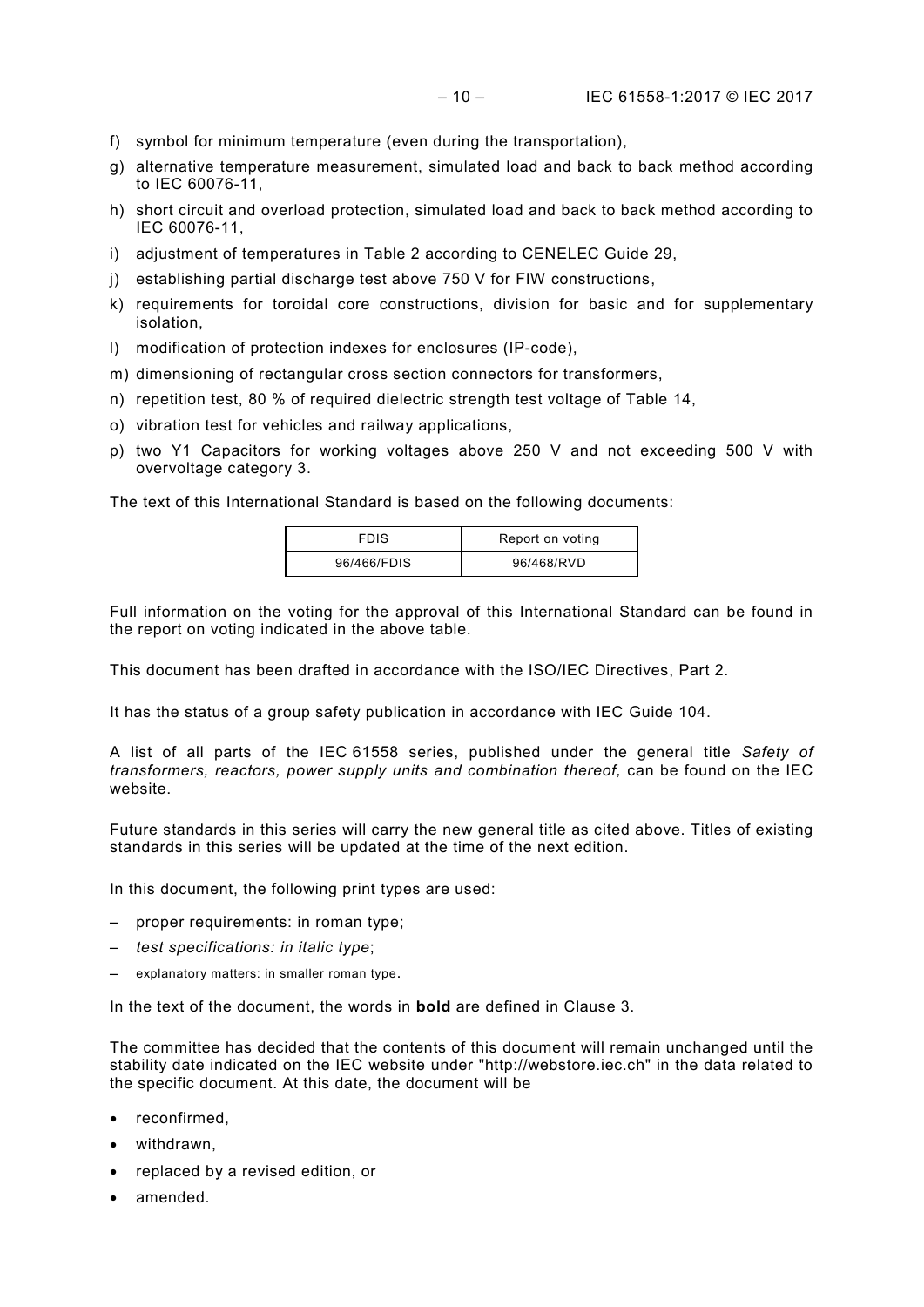## INTRODUCTION

This document covers safety requirements for **transformers**. Where the term **transformer** is used, it covers **transformers**, **reactors** and **power supply units** where applicable.

During the development of this document, to the extent possible, the requirements of IEC 60364 (all parts) were taken into consideration, so that a **transformer** can be installed in accordance with the wiring rules contained in that document. However, national wiring rules can differ.

This document recognizes the internationally accepted levels of protection against the possible electrical, mechanical, and fire hazards caused by **transformers** operating under normal conditions in accordance with the manufacturer's instructions. It also covers abnormal conditions which can occur in practice.

A **transformer** complying with this document will not necessarily be judged to comply with the safety principles of this document if, when examined and tested, it is found to have other features that impair the level of safety covered by these requirements.

A **transformer** employing materials or having forms of construction differing from those detailed in this document may be examined and tested according to the intent of the requirements and, if found to be substantially equivalent, may be judged to comply with the safety principles of this document.

The document dealing with non-safety aspects of electromagnetic compatibility (EMC) of **transformers** is IEC 62041. However, that document also includes tests that can subject the **transformer** to conditions involving safety aspects.

The objective of of IEC 61558-1 is to provide a set of requirements and tests considered to be generally applicable to most types of **transformers**, and which can be called up as required by the relevant part of IEC 61558-2. IEC 61558-1 is thus not to be regarded as a specification by itself for any type of **transformer**, and its provisions apply only to particular types of **transformers** to the extent determined by the appropriate part of IEC 61558-2. IEC 61558-1 also contains normative routine tests.

Each part of IEC 61558-2 in conjunction with this document contains all the necessary requirements for the **transformer** being covered and does not contain references to other parts of IEC 61558-2. For **transformers** with a protection index IP00 and associated **transformers**, it is possible to have circuits corresponding to different parts of IEC 61558-2 within the same construction (e.g. SELV output circuit according to IEC 61558-2-6 and a 230 V output circuit according to IEC 61558-2-4). However, if the **transformer** is covered by different parts IEC 61558-2, to the extent reasonable, the relevant part of IEC 61558-2 is applied to each function/application separately. If applicable, the effect of one function on the other is taken into consideration.

If an appropriate part of IEC 61558-2 does not exist for a particular **transformer** or group of **transformer**s, the nearest applicable part may be used as a guide to the requirements and tests.

However, individual countries may wish to consider its application, to the extent reasonable, to transformers not mentioned in the IEC 61558-2 series, and to transformers designed on new principles.

Where the requirements of any of the clauses of a part of IEC 61558-2 refer to IEC 61558-1 by the phrase "This clause of Part 1 is applicable", this phrase means that all the requirements of that clause of IEC 61558-1 are applicable, except those requirements that are clearly not applicable to the particular type of **transformer** covered by that part of IEC 61558-2.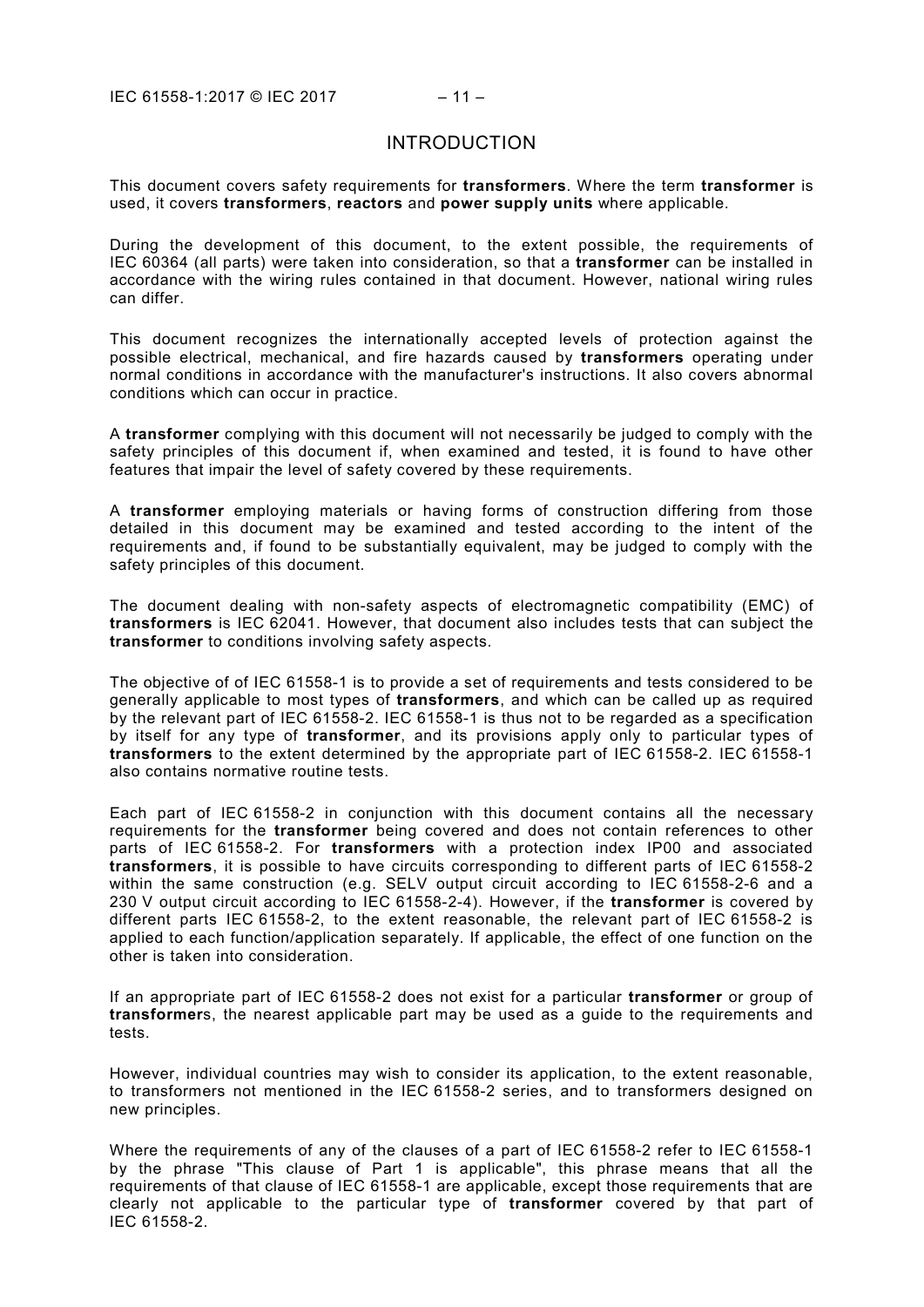The principle for the preparation of the different parts of IEC 61558-2 is as shown in [Figure 1.](#page-11-0)



**Figure 1 – IEC 61558 principle**

<span id="page-11-0"></span>Relevant clauses of this document (e.g. clauses dealing with thermal endurance test for windings) apply also to **transformers** forming an integral part of an appliance and which cannot be tested separately.

The IEC 61558 series consists of the following parts, under the general title *Safety of transformers, reactors, power supply units and combination thereof:*[1](#page-11-1)

Part 1: General requirements and tests

\_\_\_\_\_\_\_\_\_\_\_\_\_

- Part 2-1: Particular requirements and tests for separating transformers for general applications
- Part 2-2: Particular requirements and tests for control transformers
- Part 2-3: Particular requirements and tests for ignition transformers for gas and oil burners
- Part 2-4: Particular requirements and tests for isolating transformers
- Part 2-5: Particular requirements and tests for shaver transformers and shaver supply units
- Part 2-6: Particular requirements and tests for safety isolating transformers
- Part 2-7: Particular requirements and tests for transformers for toys
- Part 2-8: Particular requirements and tests for transformers for bells and chimes
- Part 2-9: Particular requirements and tests for transformers for class III handlamps for tungsten filament lamps

<span id="page-11-1"></span><sup>1</sup> Some of the parts of this series published earlier appeared under the general title *Safety of power transformers, power supplies, reactors and similar products or Safety of power transformers, power supply units and similar or Safety of power transformers, power supply units and similar devices*. Future editions of these parts will be issued under the new general title indicated above.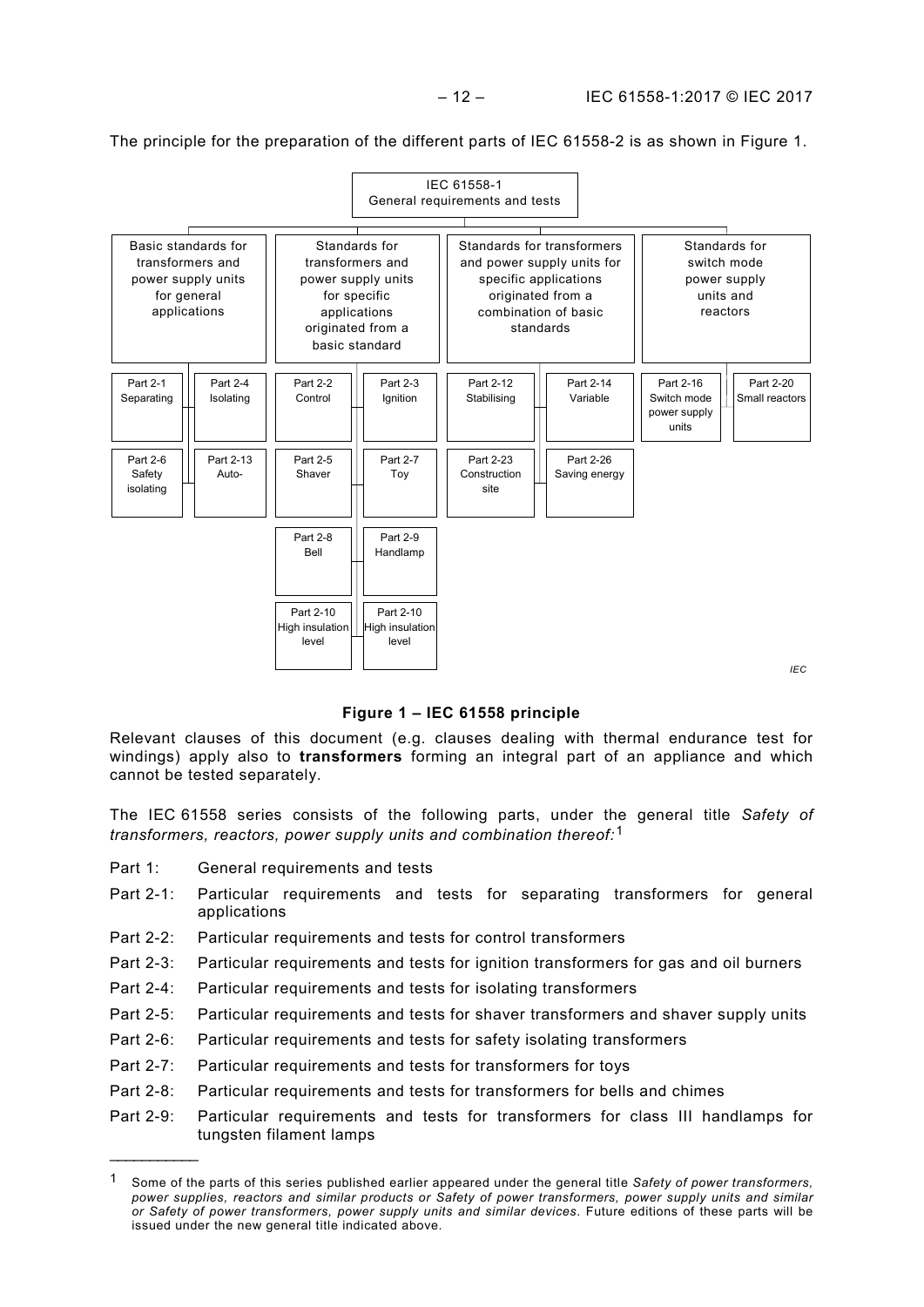- Part 2-10: Particular requirements and tests for separating transformers with high insulation level and separating transformers with output voltages exceeding 1 000 V
- Part 2-12: Particular requirements and tests for constant voltage transformers
- Part 2-13: Particular requirements and tests for auto transformers
- Part 2-14: Particular requirements and tests for variable transformers
- Part 2-15: Particular requirements and tests for isolating transformers for the supply of medical locations
- Part 2-16: Particular requirements and tests for switch mode power supply units and transformers for switch mode power supply units
- Part 2-20: Particular requirements and tests for small reactors
- Part 2-23: Particular requirements and tests for transformers and power supply units for construction sites
- Part 2-26: Particular requirements and tests for transformers and power supply units all for saving energy and other purposes

Other parts are under consideration.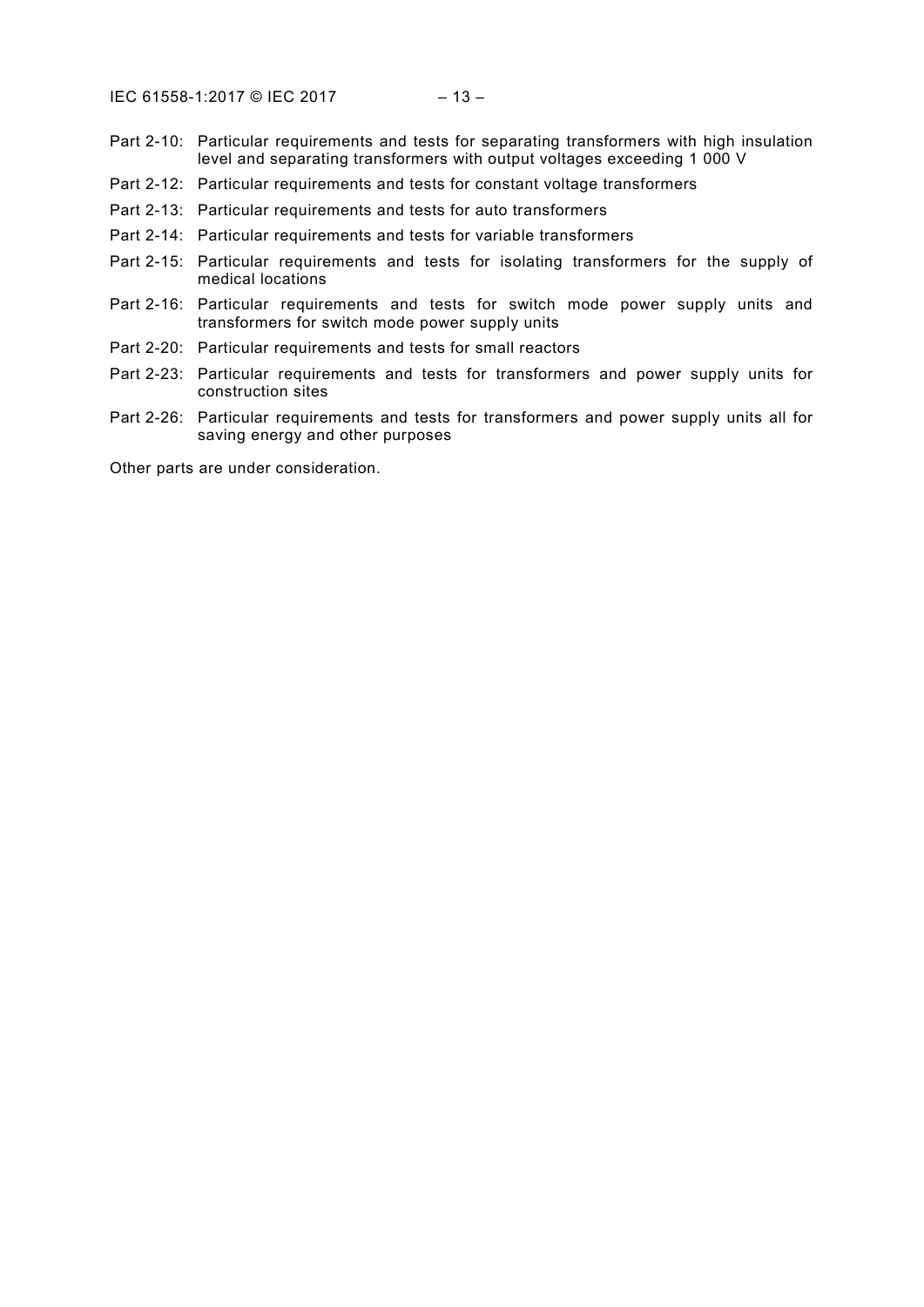## **SAFETY OF TRANSFORMERS, REACTORS, POWER SUPPLY UNITS AND COMBINATIONS THEREOF –**

## **Part 1: General requirements and tests**

## <span id="page-13-0"></span>**1 Scope**

This part of IEC 61558 deals with safety aspects of **transformers**, reactors, power supply units and combinations thereof such as electrical, thermal and mechanical safety.

This document covers the following **independent** or **associated** stationary or portable types of **dry-type transformers**, **power supply units**, including **switch mode power supply units, reactors** and combinations thereof in the field of safety. The windings can be encapsulated or non-encapsulated. They are not forming a part of the distribution network.

NOTE 1 The distinction between transformers, power supply units and switch mode power supply units is as follows:

- for **transformers**, there is no change in frequency. However, **transformers** (e.g. constant voltage **transformers**) can have an internal resonance frequency not exceeding 30 kHz;
- for **power supply units**, the **internal operational frequency** and waveform are different from the **supply frequency** and waveform, and the **internal operational frequency** does not exceed 500 Hz (see definition 3.1.19);
- for **switch mode power supply units**, the **internal operational frequency** and waveform are different from the **supply frequency** and waveform and the **internal operational frequency** exceeds 500 Hz and does not exceed 100 MHz.

The relevant parts of IEC 61558-2 can be found in the introduction of this document.

- a) Stationary or portable, single-phase or poly-phase, air-cooled (natural or forced), **isolating** and **safety isolating transformers**, **independent** or **associated** with the following characteristics:
	- **rated supply voltage** not exceeding 1 000 V AC;
	- **rated supply frequency** not exceeding 500 Hz;

and complying with the following values, unless otherwise specified in the relevant part of IEC 61558-2:

- for **isolating transformers**:
	- rated output for single phase **transformers**, not exceeding 25 kVA, and for polyphase **transformers** not exceeding 40 kVA;
	- **no-load output voltage** and the **rated output voltage** exceeding 50 V AC, and not exceeding 500 V a.c, or 1 000 V AC to be in accordance with the national wiring rules or for a special application.
- for **safety isolating transformers**:
	- **rated output** for single phase **transformers** not exceeding 10 kVA, and for polyphase **transformers** not exceeding 16 kVA;
	- **no-load output voltage** and the **rated output voltage** not exceeding 50 V AC between conductors, or between any conductor and protective earthing.

NOTE 2 **Isolating** and **safety isolating transformers** are used where **double** or **reinforced insulation** between circuits is required by the installation rules or by the appliance specification (for example toys, bells, portable **tools**, handlamps).

- b) **Stationary** or **portable**, single-phase or polyphase, air-cooled (natural or forced) **separating transformers**, **auto-transformers**, **variable transformers** and small **reactors**, **independent** or **associated** with the following characteristics:
	- **rated supply voltage** not exceeding 1 000 V AC;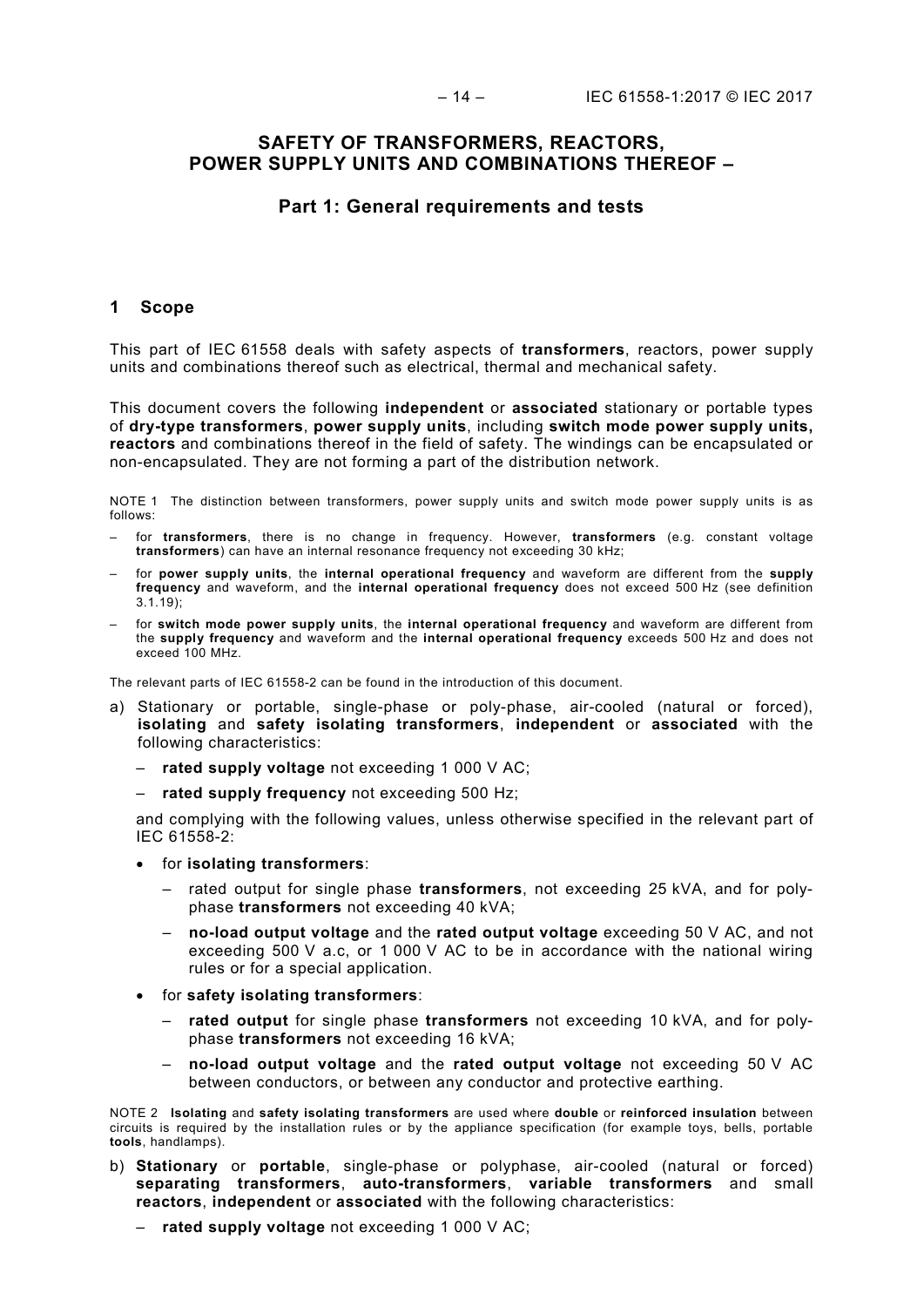– **rated supply frequency** not exceeding 500 Hz;

and complying with the following values, unless otherwise specified in the relevant part of IEC 61558-2:

- no-load output voltage or a rated output voltage for both independent and associated **transformers** not exceeding 15 kV AC, and for independent **transformers**, a rated output voltage not less than 50 V AC;
- **rated output** not exceeding the following values:
	- 1 kVA for single-phase **transformers**;
	- 2 kVAR for single-phase **reactors**;
	- 5 kVA for polyphase **transformers**;
	- 10 kVAR for polyphase **reactors**.

NOTE 3 **Separating transformers** are used where **double** or **reinforced insulation** between circuits is not required by the installation rules or by the appliance specification.

NOTE 4 Normally, the **transformers** of type b) are intended to be associated with the equipment to provide voltages different from the supply voltage for the functional requirements of the equipment. The protection against electric shock can be provided or completed by other features of the equipment, such as the **body**. Parts of **output circuits** can be connected to the **input circuit** or to the protective earthing.

- c) **Stationary** or **portable**, single-phase or polyphase, air-cooled (natural or forced), **independent** or **associated power supply units** and **switch mode power supply units** incorporating one or more **transformer(s)** of type a) or b) with the following characteristics:
	- **rated supply voltage** not exceeding 1 000 V AC;
	- **rated supply frequency** not exceeding 500 Hz;
	- internal operational frequency for power supply units not exceeding 500 Hz and for switch mode power supply units not exceeding 100 MHz;

and with the following values, unless otherwise specified in the relevant part of IEC 61558-  $2.2$ 

- for power supply units and switch mode power supply units incorporating isolating **transformers**:
	- **rated output** for single- phase or polyphase **power supply units** or **switch mode power supply units** not exceeding 1 kVA;
	- **no-load output voltage** and the **rated output voltage** exceeding 50 V AC or 120 V ripple-free DC, and not exceeding 500 V AC or 708 V ripple-free DC, or 1 000 V AC or 1 415 V ripple- free DC to be in accordance with national wiring rules or for a special application;
- for **power supply units** and **switch mode power supply units** incorporating **safety isolating transformers:**
	- **rated output** for single- phase or polyphase **power supply units** and **switch mode power supply units** not exceeding 1 kVA;
	- **no-load output voltage** and **rated output voltage** not exceeding 50 V AC or 120 V ripple-free DC between conductors, or between any conductor and protective earthing.

NOTE 5 **Power supply units** and **switch mode power supply units** incorporating **isolating** and **safety isolating transformers** are used where **double** or **reinforced insulation** between circuits is required by the installation rules or by the appliance specification (for example toys, bells, portable **tools**, handlamps).

- for **power supply units** and **switch mode power supply units** incorporating **separating transformers**, auto-**transformers** , and variable **transformers**:
	- **rated output** for single-phase or polyphase **power supply units** and **switch mode power supply units** not exceeding 1 kVA;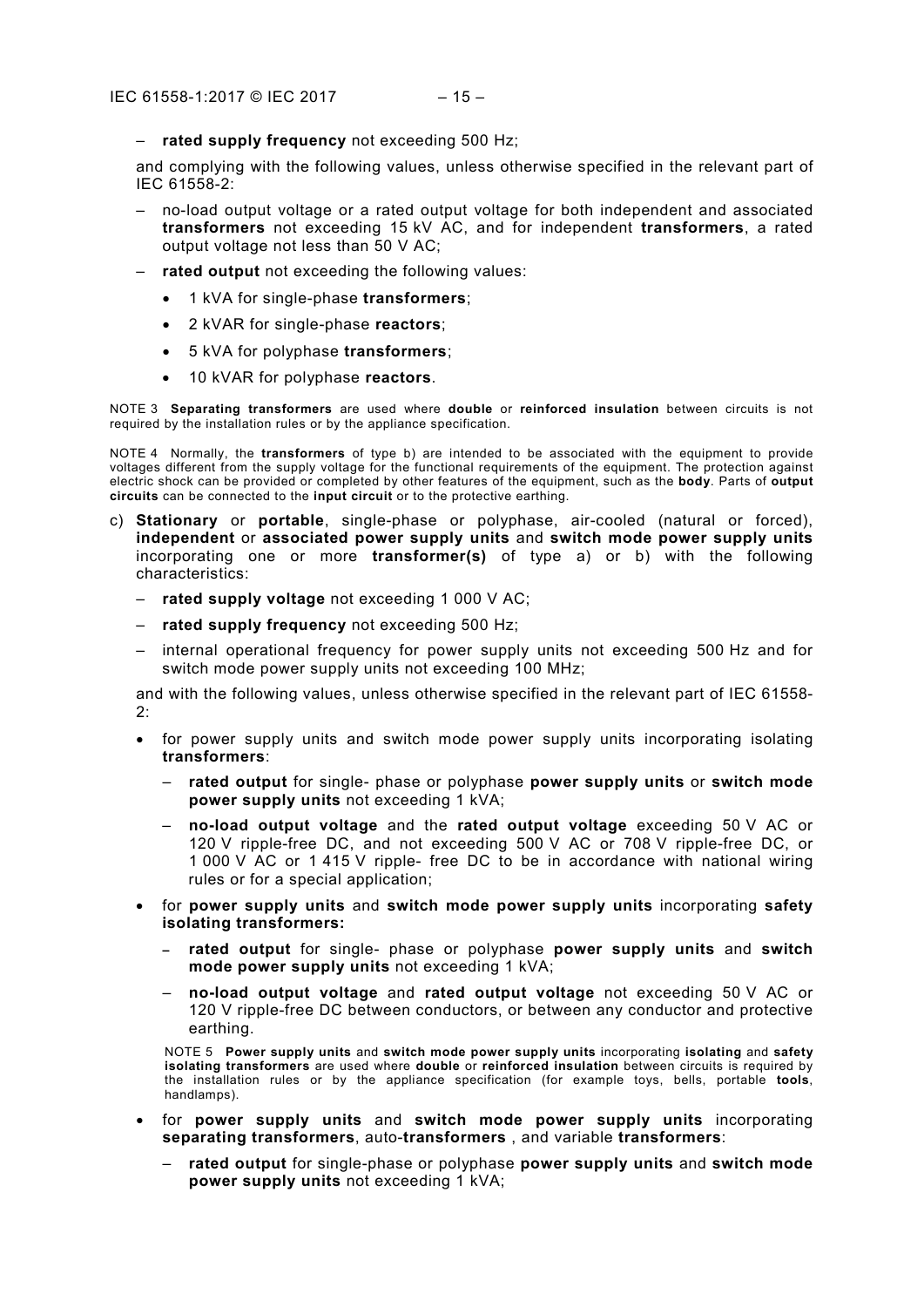– **no-load output voltage** and **rated output voltage** for both, **independent** and **associated transformers** not exceeding 15 kV AC, and for **independent transformers**, a **rated output voltage** not less than 50 V AC.

NOTE 6 **Power supply units** and **switch mode power supply units** incorporating **separating transformers** are used where **double** or **reinforced insulation** between circuits is not required by the installation rules or by the appliance specification.

This document also applies to **transformers**, **power supply units, switch mode power supply units** and **reactors** incorporating electronic circuits.

This document is applicable to **transformers** without limitation of the **rated output** subject to an agreement between the purchaser and the manufacturer.

This document does not apply to external circuits and their components intended to be connected to the input or output terminals or socket-outlets of the **transformers, power supply units** and **switch mode power supply units,** and **reactors**.

Attention is drawn to the following:

- for **transformers** intended to be used in vehicles, on board ships, and aircraft, additional requirements (from other applicable standards, national rules, etc...) may be necessary;
- measures to protect the **enclosure** and the components inside the enclosure against external influences like fungus, vermin, termites, solar-radiation, and icing are considered;
- the different conditions for transportation, storage, and operation of the **transformers** should also be considered;
- additional requirements in accordance with other appropriate standards and national rules can be applicable to **transformers** intended for use in special environments, such as tropical environments.

Future technological development of **transformers** can necessitate a need to increase the upper limit of the frequencies; until then this document can be used as a guidance document.

## <span id="page-15-0"></span>**2 Normative references**

The following documents are referred to in the text in such a way that some or all of their content constitutes requirements of this document. For dated references, only the edition cited applies. For undated references, the latest edition of the referenced document (including any amendments) applies.

IEC 60065:2014, *Audio, video and similar electronic apparatus – Safety requirements*

IEC 60068-2-6, *Environmental testing – Part 2-6: Tests – Test FC: Vibration (sinusoidal)*

IEC 60068-2-14, *Environmental testing – Part 2-14: Tests – Test N: Change of temperature*

IEC 60068-2-31, *Environmental testing – Part 2-31: Tests – Test Ec: Rough handling shocks, primarily for equipment-type specimens*

IEC 60068-2-75, *Environmental testing – Part 2-75: Tests – Test Eh: Hammer tests*

IEC 60076-1, *Power transformers – Part 1: General*

IEC 60076-11:2004, *Power transformers – Part 11: Dry-type transformers*

IEC TR 60083, *Plugs and socket-outlets for domestic and similar general use standardized in member countries of IEC*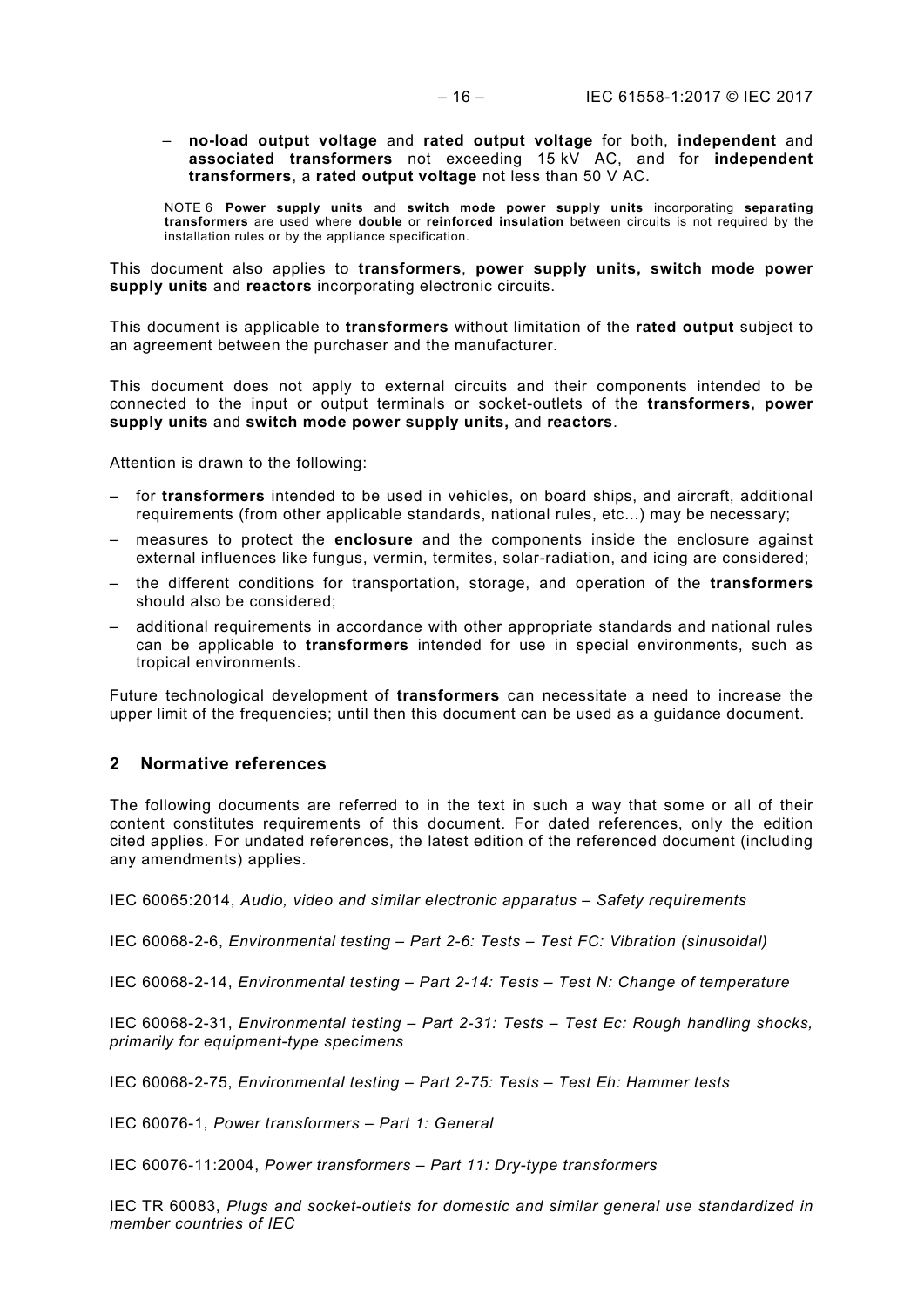IEC 61558-1:2017 © IEC 2017 – 17 –

IEC 60085:2007, *Electrical insulation – Thermal evaluation and designation*

IEC 60112:2003, *Method for the determination of the proof and the comparative tracking indices of solid insulating materials*

IEC 60127 (all parts), *Miniature fuses* 

IEC 60127-3, *Miniature fuses – Part 3: Sub-miniature fuse-links*

IEC 60216 (all parts), *Electrical insulating materials – Thermal endurance properties*

IEC 60227 (all parts), *Polyvinyl chloride insulated cables of rated voltages up to and including 450/750 V* 

IEC 60227-5:2011, *Polyvinyl chloride insulated cables of rated voltages up to and including 450/750 V – Part 5: Flexible cables (cords)*

IEC 60245 (all parts), *Rubber insulated cables – Rated voltages up to and including 450/750 V* 

IEC 60245-4:2011, *Rubber insulated cables – Rated voltages up to and including 450/750 V – Part 4: Cords and flexible cables*

IEC 60269 (all parts), *Low voltage fuses*

IEC 60269-2:2013, *Low voltage fuses – Part 2: Supplementary requirements for fuses for use by authorized persons (fuses mainly for industrial application) – Examples of standardized systems of fuses A to K*

IEC 60269-3:2010, *Low voltage fuses – Part 3: Supplementary requirements for fuses for use by unskilled persons (fuses mainly for household or similar applications) – Examples of standardized systems of fuses A to F*

IEC 60309 (all parts), *Plugs, socket-outlets and couplers for industrial purposes*

IEC 60317 (all parts), *Specifications for particular types of windings wires*

IEC 60317-0-7:2012, *Specifications for particular types of winding wires – Part 0-7: General requirements – Fully insulated (FIW) zero-defect enamelled round copper wire with nominal conductor diameter of 0,040 mm to 1,600 mm*

IEC 60317-56, *Specifications for particular types of winding wires – Part 56: Solderable fully insulated (FIW) zero-defect polyurethane enamelled round copper wire with nominal conductor diameter 0,040 mm to 1,600 mm, class 180*

IEC 60320 (all parts), *Appliance couplers for household and similar general purposes*

IEC 60320-2-3, *Appliance couplers for household and similar general purposes – Part 2-3: Appliance couplers with a degree of protection higher than IPX0*

IEC 60384-14:2013, *Fixed capacitors for use in electronic equipment – Part 14: Sectional specification: Fixed capacitors for electromagnetic interference suppression and connection to the supply mains*

IEC 60417*, Grapahical symbols for use on equipment*  (available at http://www.graphical-symbols.info/equipment)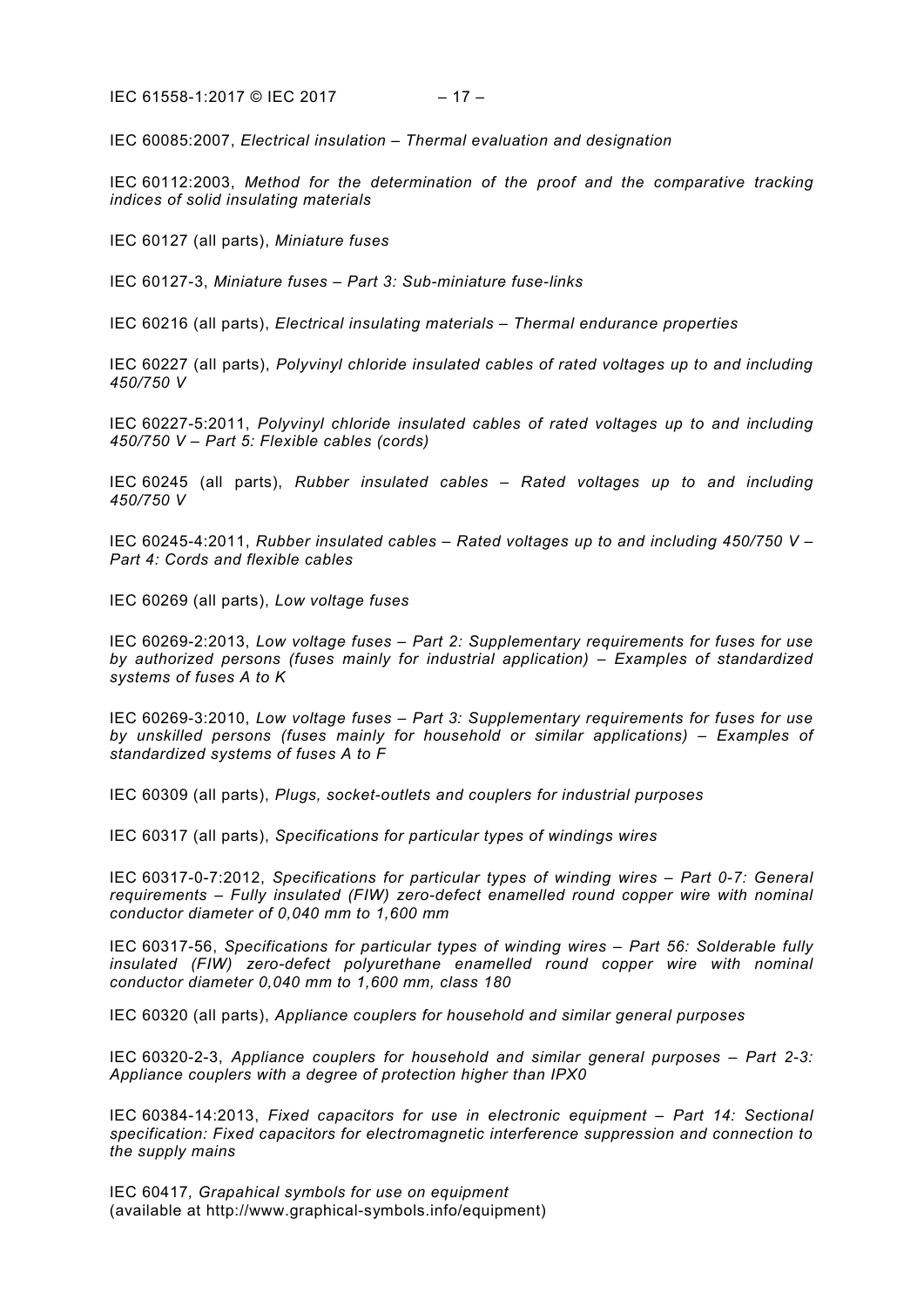IEC 60454 (all parts), *Pressure-sensitive adhesive tapes for electrical purposes*

IEC 60529:1989, *Degrees of protection provided by enclosures (IP Code)* IEC 60529:1989/AMD1:1999 IEC 60529:1989/AMD2:2013

IEC 60664-1:2007, *Insulation coordination for equipment within low voltage systems – Part 1: Principles, requirements and tests*

IEC 60664-3:2016, *Insulation coordination for equipment within low-voltage systems – Part 3: Use of coating, potting or moulding for protection against pollution*

IEC 60691:2015, *Thermal-links – Requirements and application guide*

IEC 60695-2-10:2013, *Fire hazard testing – Part 2-10: Glowing/hot-wire based test methods – Glow-wire apparatus and common test procedure*

IEC 60695-2-11:2014, *Fire hazard testing – Part 2-11: Glowing/hot-wire based test methods – Glow-wire flammability test method for end-products*

IEC 60721-3-2, *Classification of environmental conditions – Part 3: Classification of groups of environmental parameters and their severities – Section 2: Transportation*

IEC 60730 (all parts), *Automatic electrical controls*

IEC 60730-1:2013, *Automatic electrical controls – Part 1: General requirements*

IEC 60851-3:2009, *Winding wires – Test methods: Part 3: Mechanical properties*

IEC 60851-5:2008, *Winding wires – Test methods: Part 5: Electrical properties*

IEC 60851-6:2012, *Winding wires – Test methods: Part 6: Thermal properties*

IEC 60884-1:2002, *Plugs and socket-outlets for household and similar purposes – Part 1: General requirements* IEC 60884-1:2002/AMD1:2006 IEC 60884-1:2002/AMD2:2013

IEC 60884-2-4, *Plugs and socket-outlets for household and similar purposes – Part 2-4: Particular requirements for plugs and socket-outlets for SELV*

IEC 60898 (all parts), *Electrical accessories – Circuit-breakers for overcurrent protection for household and similar installations*

IEC 60906-1, *IEC system of plugs and socket-outlets for household and similar purposes – Part 1: Plugs and socket-outlets 16 A 250 V a.c.*

IEC 60906-3, *IEC system of plugs and socket-outlets for household and similar purposes – Part 3: SELV plugs and socket-outlets, 16 A 6 V, 12 V, 24 V, 48 V, a.c. and d.c.*

IEC 60947-7-1, *Low-voltage switchgear and controlgear – Part 7-1: Ancillary equipment – Terminal blocks for copper conductors*

IEC 60990:2016, *Methods of measurement of touch current and protective conductor current*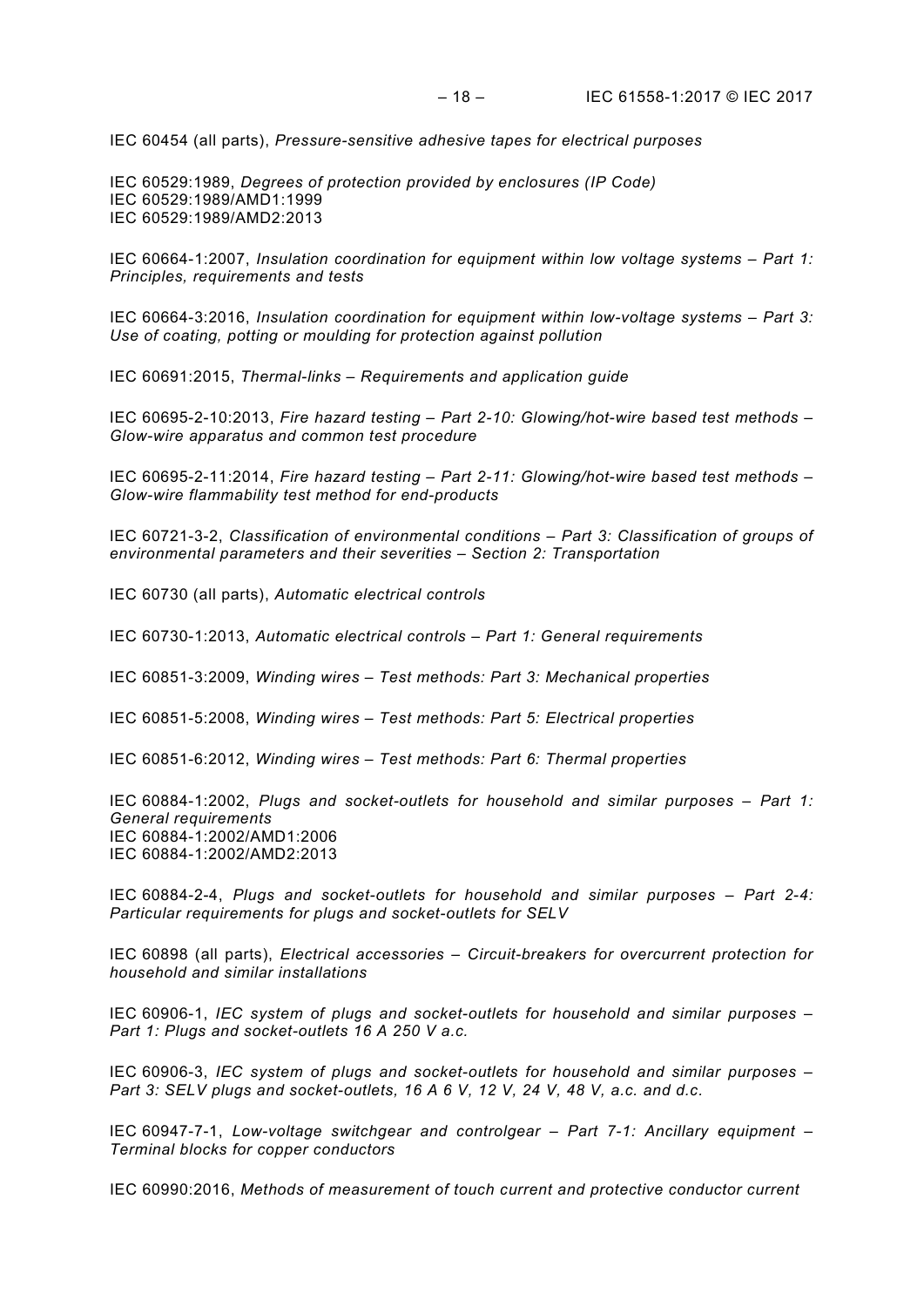IEC 61558-1:2017 © IEC 2017 – 19 –

IEC 60998-2-1, *Connecting devices for low-voltage circuits for household and similar purposes – Part 2-1: Particular requirements for connecting devices as separate entities with screw-type clamping units*

IEC 60998-2-2, *Connecting devices for low-voltage circuits for household and similar purposes – Part 2-2: Particular requirements for connecting devices as separate entities with screwless-type clamping units*

IEC 60999-1, *Connecting devices – Electrical copper conductors – Safety requirements for screw-type and screwless-type clamping units – Part 1: General requirements and particular requirements for clamping units for conductors from 0,2 mm*<sup>2</sup> *up to 35 mm*<sup>2</sup> *(included)*

IEC 61032, *Protection of persons and equipment by enclosures – Probes for verification*

IEC 61058-1:2016, *Switches for appliances – Part 1: General requirements*

IEC 61058-1-1:2016, *Switches for appliances – Part 1-1: Requirements for mechanical switches*

IEC 61140:2016, *Protection against electric shock – Common aspects for installation and equipment*

IEC 61373, *Railway applications – Rolling stock equipment – Shock and vibration tests*

ISO 8820 (all parts), *Road vehicles – Fuse-links*

EN 50075:1990*, Specification for flat non-wirable two-pole plugs 2.5 A 250 V, with cord, for the connection of class II-equipment for household and similar purposes*

DIN 43671:1975*, Copper bus bars; design for continuous current*

DIN 43670:1975*, Aluminium bus bars; design for continuous current*

<span id="page-18-0"></span>DIN 43670-2:1985*, Aluminium bus bars copper cladding; design for continuous current*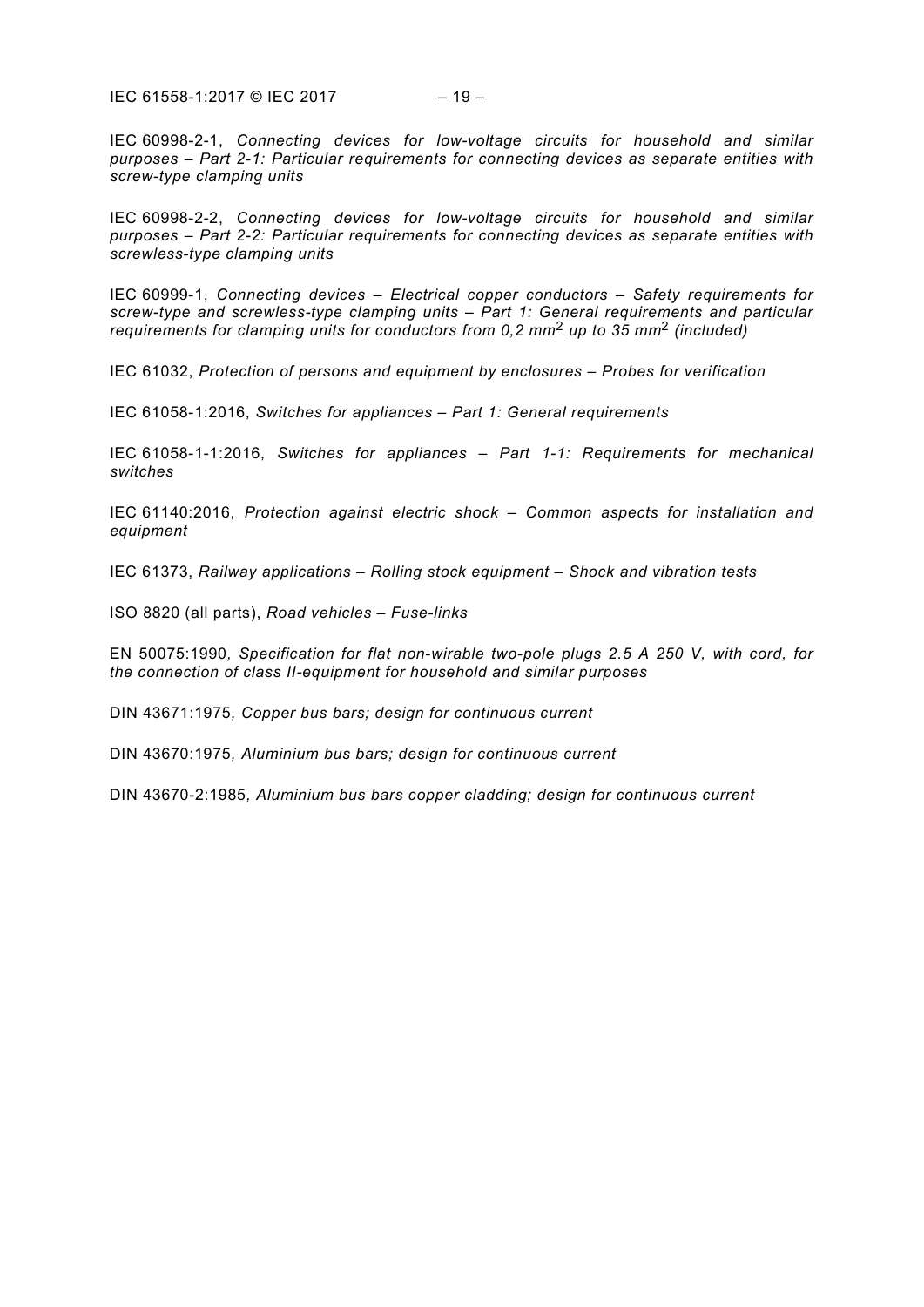# SOMMAIRE

| 1                 |                                                                            |  |  |
|-------------------|----------------------------------------------------------------------------|--|--|
| 2                 |                                                                            |  |  |
| 3                 |                                                                            |  |  |
| 3.1               |                                                                            |  |  |
| 3.2               |                                                                            |  |  |
| 3.3               |                                                                            |  |  |
| 3.4               |                                                                            |  |  |
| 3.5               |                                                                            |  |  |
| 3.6               |                                                                            |  |  |
| 3.7               |                                                                            |  |  |
| 3.8               | Courant de contact et courant dans le conducteur de mise à la terre de     |  |  |
| 4                 |                                                                            |  |  |
| 5                 |                                                                            |  |  |
| 6                 |                                                                            |  |  |
| 7                 |                                                                            |  |  |
| 8                 |                                                                            |  |  |
| 9                 |                                                                            |  |  |
| 9.1               |                                                                            |  |  |
| 9.2               | Protection contre le contact avec les parties actives dangereuses 219      |  |  |
| 9.2.1             |                                                                            |  |  |
| 9.2.2             |                                                                            |  |  |
| 9.2.3             |                                                                            |  |  |
| 9.3               |                                                                            |  |  |
| 10                |                                                                            |  |  |
| 11                |                                                                            |  |  |
| $12 \overline{ }$ |                                                                            |  |  |
| 13 <sup>°</sup>   |                                                                            |  |  |
| 14                |                                                                            |  |  |
| 14.1              |                                                                            |  |  |
| 14.1.1            |                                                                            |  |  |
| 14.1.2            |                                                                            |  |  |
| 14.1.3            |                                                                            |  |  |
| 14.2              |                                                                            |  |  |
| 14.3              | Essai de vieillissement accéléré pour système d'isolation non classifié231 |  |  |
| 14.3.1            |                                                                            |  |  |
| 14.3.2            |                                                                            |  |  |
| 14.3.3            |                                                                            |  |  |
| 14.3.4            |                                                                            |  |  |
| 14.3.5            |                                                                            |  |  |
| 15                |                                                                            |  |  |
| 15.1              |                                                                            |  |  |
| 15.1.1            |                                                                            |  |  |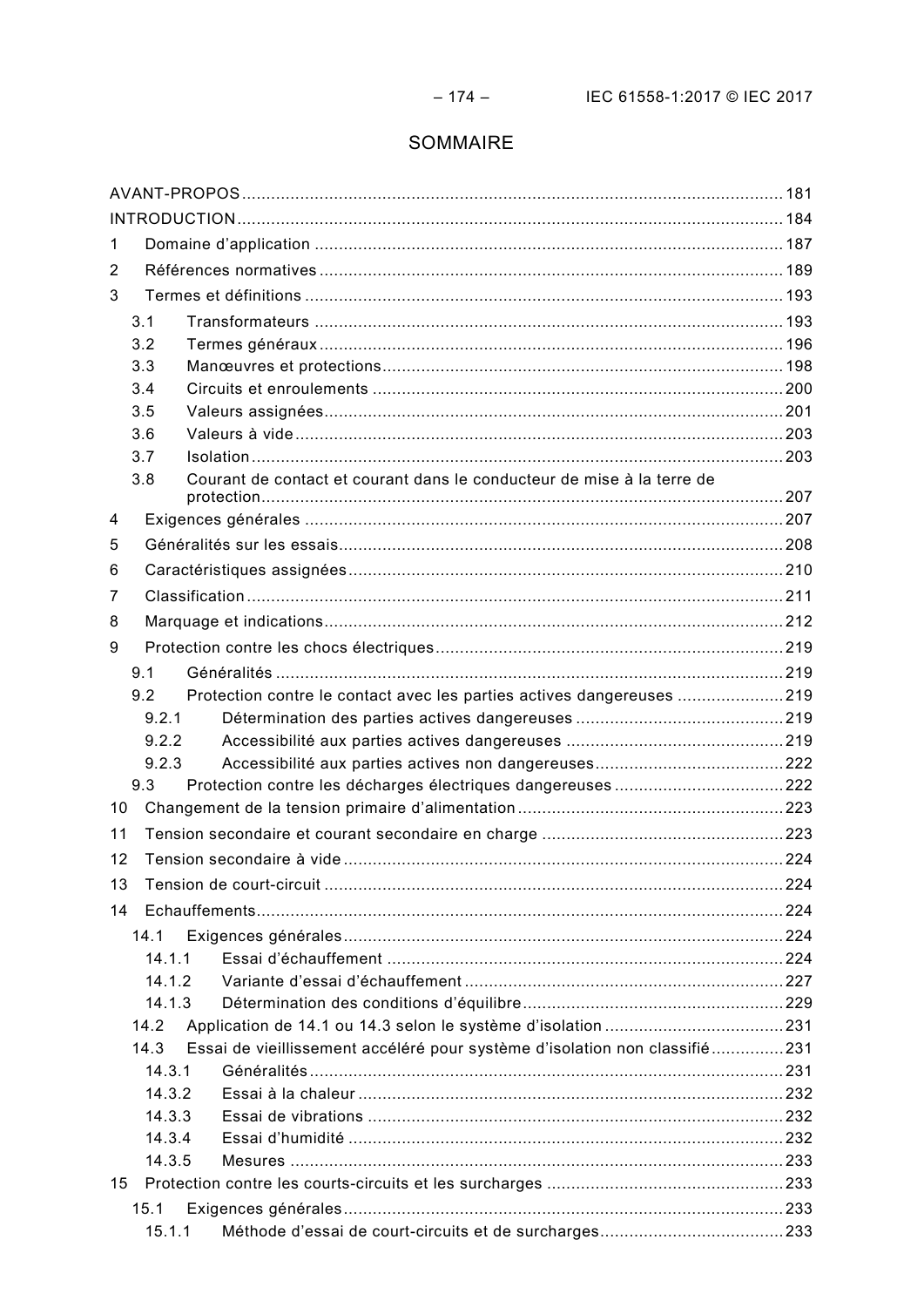|     | 15.1.2 | Variante de méthode d'essai de court-circuits et de surcharges236                                                                                          |  |
|-----|--------|------------------------------------------------------------------------------------------------------------------------------------------------------------|--|
|     | 15.2   | Transformateurs résistants aux courts-circuits par construction 236                                                                                        |  |
|     | 15.3   | Transformateurs résistants aux courts-circuits par dispositif incorporé 236                                                                                |  |
|     | 15.4   |                                                                                                                                                            |  |
|     | 15.5   |                                                                                                                                                            |  |
| 16. |        |                                                                                                                                                            |  |
|     | 16.1   |                                                                                                                                                            |  |
|     | 16.2   |                                                                                                                                                            |  |
|     | 16.3   | Transformateurs mobiles (excepté les transformateurs mobiles avec fiches<br>intégrées pour enfichage dans une prise de courant de l'installation fixe) 239 |  |
|     | 16.4   | Transformateurs mobiles avec fiches intégrées pour enfichage dans une                                                                                      |  |
|     | 16.4.1 |                                                                                                                                                            |  |
|     | 16.4.2 | Transformateurs mobiles avec fiches intégrées conformes à l'EN 50075<br>(prise IEC de type C) pour enfichage dans une prise de courant de                  |  |
|     | 16.5   | Exigences supplémentaires pour les transformateurs destinés à être utilisés                                                                                |  |
|     | 16.5.1 | Transformateurs destinés à être utilisés dans des véhicules et des                                                                                         |  |
|     | 16.5.2 | Exigences d'essai pour le transport des transformateurs 242                                                                                                |  |
| 17  |        | Protection contre les effets nuisibles dus à la pénétration de poussière, d'objets                                                                         |  |
|     | 17.1   |                                                                                                                                                            |  |
|     | 17.1.1 |                                                                                                                                                            |  |
|     | 17.1.2 |                                                                                                                                                            |  |
|     | 17.2   |                                                                                                                                                            |  |
| 18  |        | Résistance d'isolement, rigidité diélectrique et courant de fuite  248                                                                                     |  |
|     | 18.1   |                                                                                                                                                            |  |
|     | 18.2   |                                                                                                                                                            |  |
|     | 18.3   |                                                                                                                                                            |  |
|     | 18.4   |                                                                                                                                                            |  |
|     | 18.5   | Courant de contact et courant dans le conducteur de mise à la terre de                                                                                     |  |
|     | 18.5.1 |                                                                                                                                                            |  |
|     | 18.5.2 |                                                                                                                                                            |  |
|     | 18.5.3 | Courant dans le conducteur de mise à la terre de protection253                                                                                             |  |
| 19  |        |                                                                                                                                                            |  |
|     | 19.1   |                                                                                                                                                            |  |
|     | 19.1.1 |                                                                                                                                                            |  |
|     | 19.1.2 |                                                                                                                                                            |  |
|     | 19.1.3 |                                                                                                                                                            |  |
|     | 19.1.4 | Transformateurs de séparation des circuits et transformateurs de                                                                                           |  |
|     | 19.2   |                                                                                                                                                            |  |
|     | 19.3   | Caractéristiques de court-circuit des transformateurs portables 259                                                                                        |  |
|     | 19.4   | Transformateurs classe II - Protection du contact avec les parties                                                                                         |  |
|     | 19.5   | Transformateurs classe II - Remontage de parties d'isolation après                                                                                         |  |
|     | 19.6   |                                                                                                                                                            |  |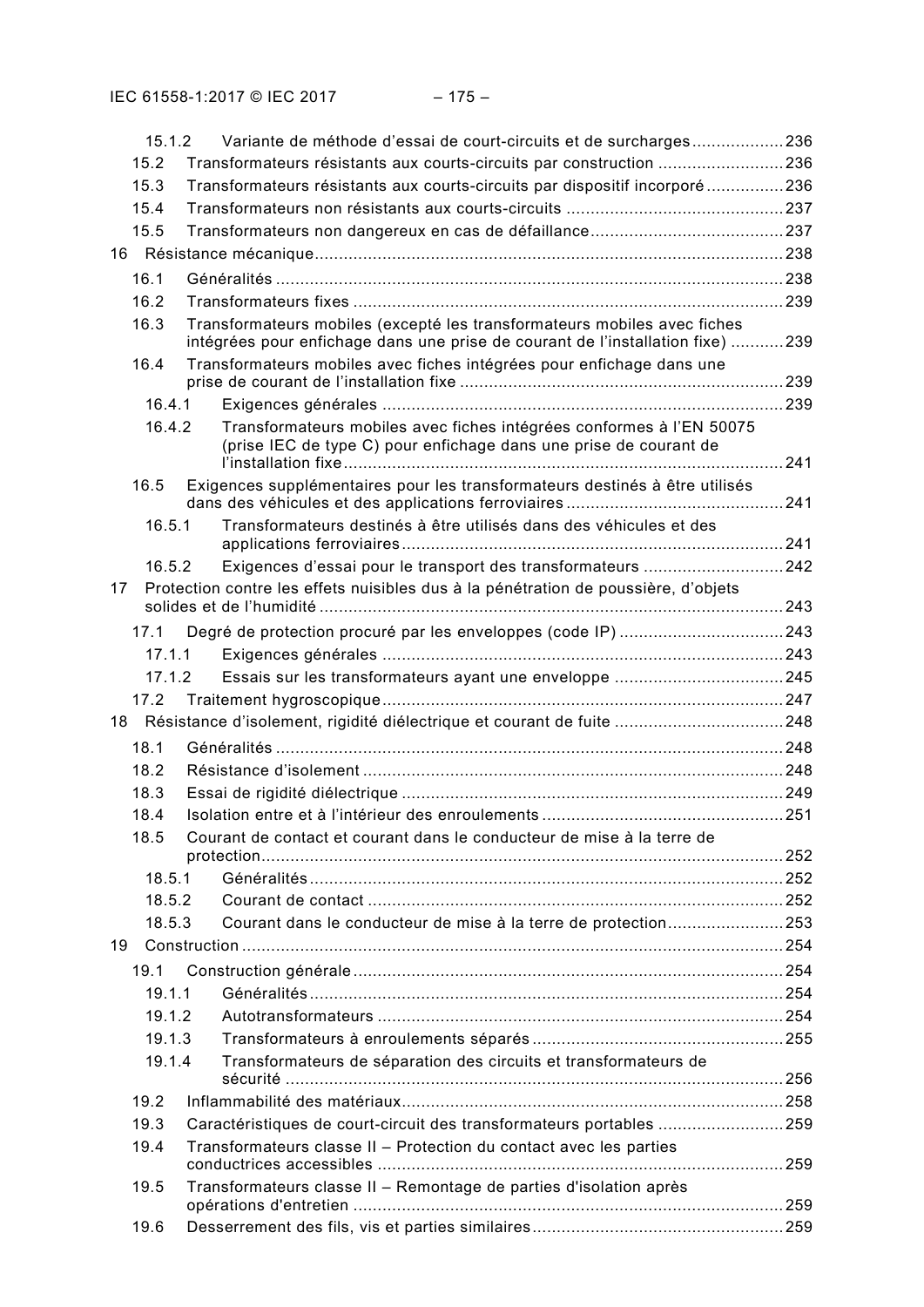|    | 19.7             | Connexion de condensateur ou de résistance avec les parties conductrices<br>accessibles | 260 |
|----|------------------|-----------------------------------------------------------------------------------------|-----|
|    | 19.8             | Pontage de parties conductrices séparées par des résistances ou des<br>. 260            |     |
|    | 19.9             | Matériaux isolants séparant les enroulements primaires et secondaires261                |     |
|    | 19.10            | Protection par revêtement insolant des parties actives dangereuses contre               | 261 |
|    | 19.11            | Isolation des poignées, leviers de manœuvre, boutons et parties similaires 262          |     |
|    | 19.12            |                                                                                         |     |
|    | 19.13            | Fixation des poignées, leviers de manœuvre et parties similaires 267                    |     |
|    | 19.14            | Fixation des capots assurant la protection contre les chocs électriques 267             |     |
|    | 19.15            | Contraintes de raccordement des transformateurs à broches sur socles de                 | 267 |
|    | 19.16            | Transformateurs mobiles pour utilisation en conditions irrégulières ou                  | 267 |
|    | 19.17            | Orifice d'écoulement des transformateurs protégés contre la penetration de              |     |
|    | 19.18            | Transformateurs avec fiche protégés contre la pénétration de l'eau 268                  |     |
|    | 19.19            | Câble souple ou cordon souple pour les transformateurs mobiles de classe I  268         |     |
|    | 19.20            |                                                                                         |     |
|    | 19.21            |                                                                                         |     |
|    | 19.22            |                                                                                         |     |
|    | 19.23            |                                                                                         |     |
| 20 |                  |                                                                                         |     |
| 21 |                  |                                                                                         |     |
| 22 |                  |                                                                                         |     |
| 23 |                  |                                                                                         |     |
| 24 |                  |                                                                                         |     |
| 25 |                  |                                                                                         |     |
|    |                  |                                                                                         |     |
| 26 |                  | Lignes de fuite, distances d'isolement et distances à travers l'isolation 288           |     |
|    | 26.1             |                                                                                         |     |
|    | 26.2             |                                                                                         |     |
|    | 26.2.1           |                                                                                         |     |
|    | 26.2.2<br>26.2.3 |                                                                                         |     |
|    | 26.2.4           |                                                                                         |     |
|    | 26.2.5           | Parties enfermées (par exemple, par enrobage ou imprégnation) 290                       |     |
|    | 26.3             |                                                                                         |     |
|    |                  | 27  Résistance à la chaleur, au feu et aux courants de cheminement ……………………………302       |     |
|    | 27.1             |                                                                                         |     |
|    | 27.2             |                                                                                         |     |
|    | 27.2.1           |                                                                                         |     |
|    | 27.2.2           |                                                                                         |     |
|    | 27.2.3           |                                                                                         |     |
|    | 27.3             |                                                                                         |     |
|    | 27.4             |                                                                                         |     |
|    | 27.4.1           |                                                                                         |     |
|    | 27.4.2           |                                                                                         |     |
|    | 27.4.3           |                                                                                         |     |
|    |                  |                                                                                         |     |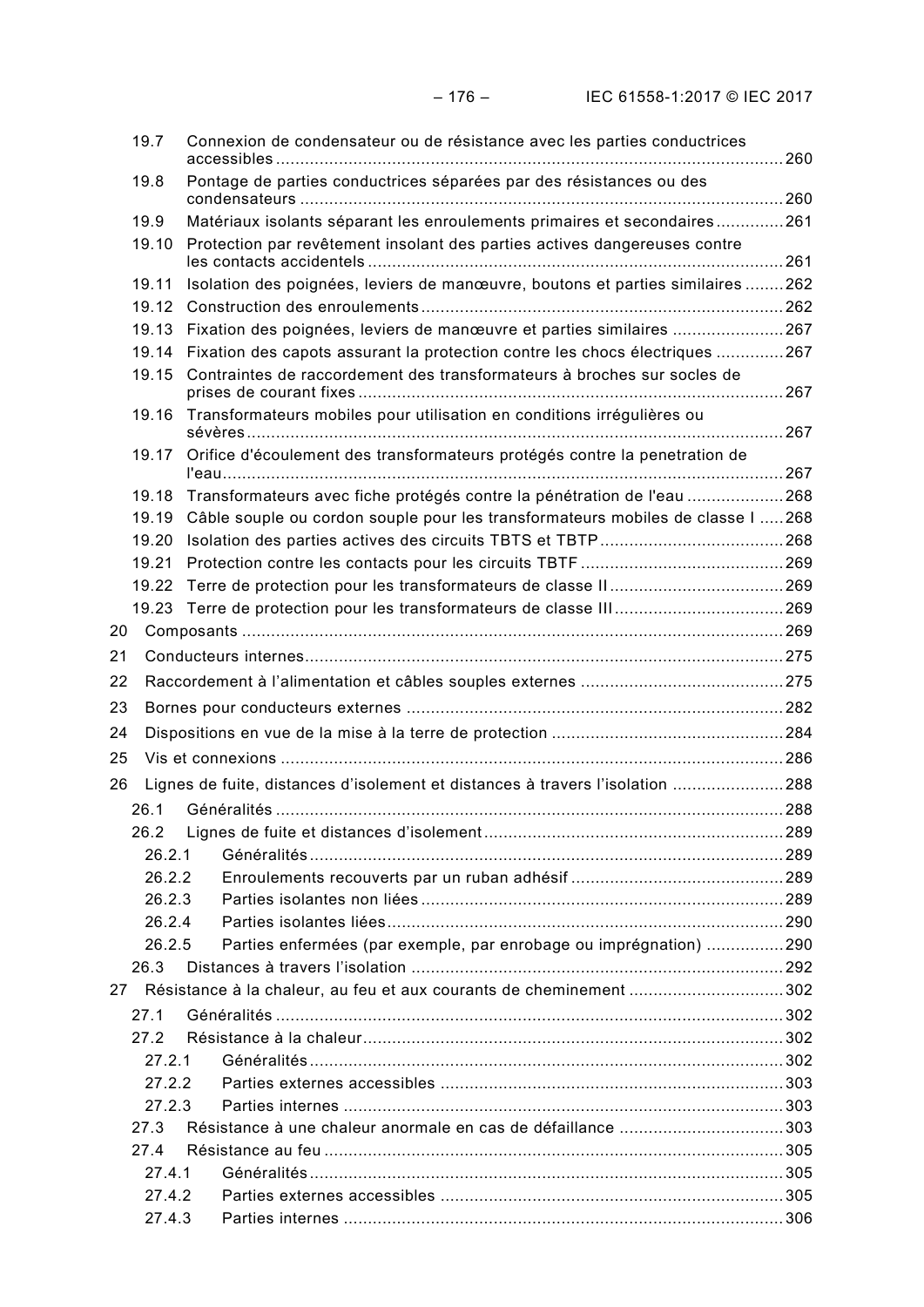| 27.5                                                                                 |                                                                                   |  |
|--------------------------------------------------------------------------------------|-----------------------------------------------------------------------------------|--|
|                                                                                      |                                                                                   |  |
|                                                                                      | Annexe A (normative) Mesure des lignes de fuite et des distances d'isolement308   |  |
|                                                                                      |                                                                                   |  |
| B.1                                                                                  |                                                                                   |  |
| B.2                                                                                  |                                                                                   |  |
| B.3                                                                                  |                                                                                   |  |
|                                                                                      |                                                                                   |  |
|                                                                                      |                                                                                   |  |
|                                                                                      |                                                                                   |  |
| E.1                                                                                  |                                                                                   |  |
| E.2                                                                                  |                                                                                   |  |
| E.3                                                                                  |                                                                                   |  |
| E.4                                                                                  |                                                                                   |  |
|                                                                                      | Annexe F (normative) Exigences pour les interrupteurs manuels faisant partie d'un |  |
| F.1                                                                                  |                                                                                   |  |
| F.2                                                                                  | Interrupteurs soumis aux essais en tant que composants séparés 317                |  |
| F.3                                                                                  | Interrupteurs soumis aux essais en tant que parties d'un transformateur 317       |  |
|                                                                                      | Annexe G (normative) Essai de résistance aux courants de cheminement 320          |  |
| G.1                                                                                  |                                                                                   |  |
| G.2                                                                                  |                                                                                   |  |
| G.3                                                                                  |                                                                                   |  |
| G.4                                                                                  |                                                                                   |  |
|                                                                                      |                                                                                   |  |
| H.1                                                                                  |                                                                                   |  |
| H.2                                                                                  |                                                                                   |  |
| H.3                                                                                  | Protection contre la surcharge et le court-circuit (addition à l'Article 15) 321  |  |
| H.4                                                                                  | Lignes de fuite, distances d'isolement et distances à travers l'isolation         |  |
|                                                                                      | Annexe I (informative) Dimensions des connecteurs de section rectangulaire pour   |  |
|                                                                                      |                                                                                   |  |
|                                                                                      | Annexe J (normative) Circuit de mesure pour les courants de contact328            |  |
|                                                                                      |                                                                                   |  |
| K.1                                                                                  |                                                                                   |  |
| K.2                                                                                  |                                                                                   |  |
| K.2.1                                                                                |                                                                                   |  |
| K.2.2                                                                                |                                                                                   |  |
| K.2.3                                                                                |                                                                                   |  |
| K.2.4<br>K.2.5                                                                       |                                                                                   |  |
| K.3                                                                                  | Tenue à l'essai de rigidité diélectrique après cintrage331                        |  |
| K.3.1                                                                                |                                                                                   |  |
| K.3.2                                                                                |                                                                                   |  |
| K.3.3                                                                                |                                                                                   |  |
| Annexe L (normative) Essais individuels de série (essais an cours de fabrication)333 |                                                                                   |  |
| L.1                                                                                  |                                                                                   |  |
| L.2                                                                                  |                                                                                   |  |
|                                                                                      |                                                                                   |  |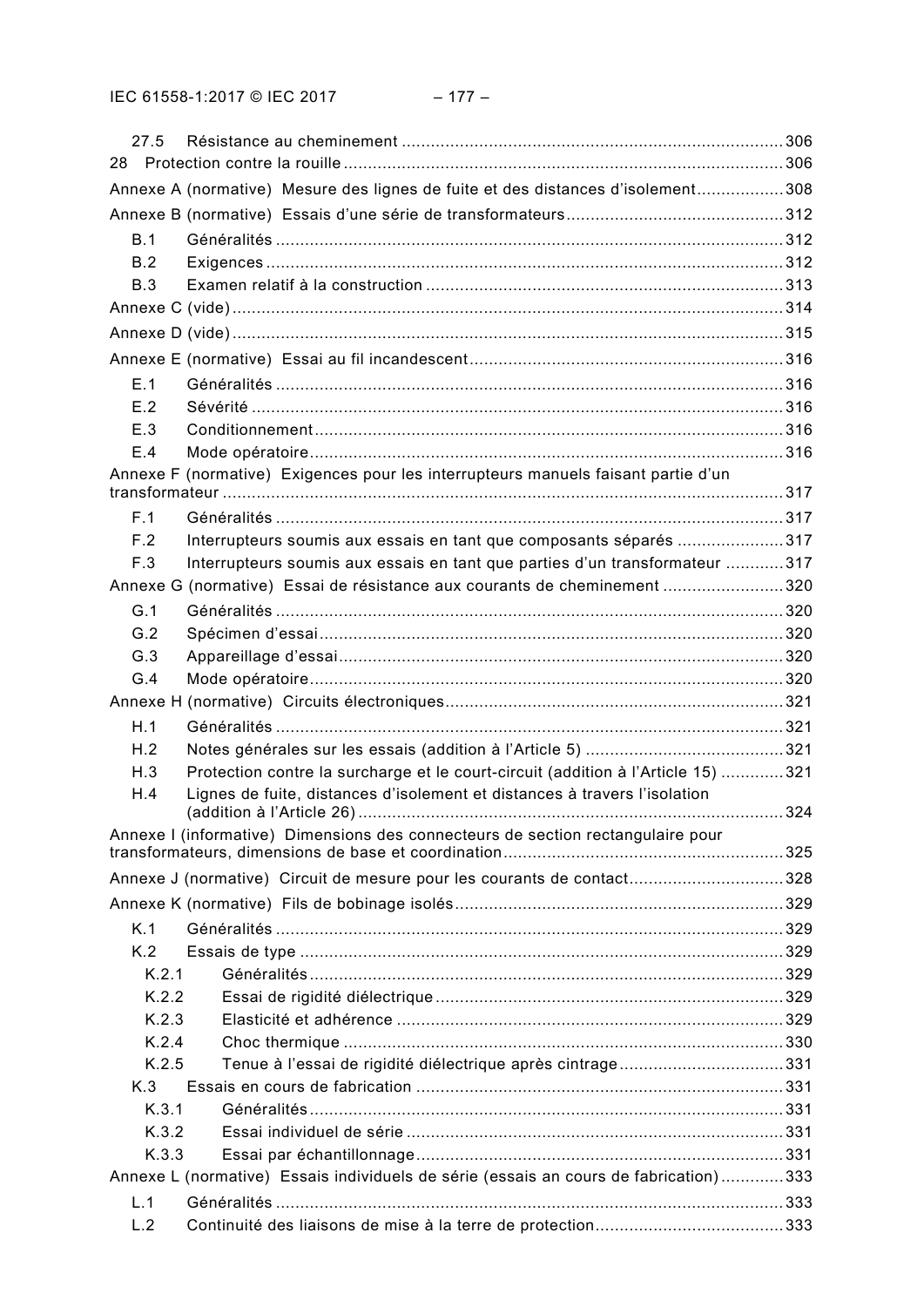| L.3        |                                                                                                                                               |      |
|------------|-----------------------------------------------------------------------------------------------------------------------------------------------|------|
| L.4        |                                                                                                                                               |      |
| L.5        |                                                                                                                                               |      |
| L.6        |                                                                                                                                               |      |
| L.7        | Essai de répétition après l'essai de rigidité électrique de routine 334                                                                       |      |
|            | Annexe M (informative) Exemples destinés à être utilisés comme guide pour 19.1335                                                             |      |
| M.1        |                                                                                                                                               |      |
| M.2        |                                                                                                                                               |      |
| M.2.1      |                                                                                                                                               |      |
| M.2.2      |                                                                                                                                               |      |
| M.3        |                                                                                                                                               |      |
| M.3.1      |                                                                                                                                               |      |
| M.3.2      |                                                                                                                                               |      |
|            | Annexe N (informative) Exemples de points de contrôle des tensions d'essai de                                                                 |      |
|            |                                                                                                                                               |      |
|            | Annexe P (informative) Exemples de points de mesure des lignes de fuite et des                                                                | 341  |
|            | Annexe Q (informative) Explication des chiffres IP pour les degrés de protection                                                              | .344 |
|            |                                                                                                                                               |      |
| Q.1        |                                                                                                                                               | 344  |
| Q.2        | Degrés de protection contre l'accès à des parties dangereuses et contre la                                                                    |      |
| Q.3        |                                                                                                                                               |      |
|            | Annexe R (normative) Explications sur la façon d'appliquer 6.1.2.2.1 de l'IEC 60664-                                                          |      |
| R.1        |                                                                                                                                               |      |
| R.2        |                                                                                                                                               |      |
|            |                                                                                                                                               |      |
|            |                                                                                                                                               |      |
|            |                                                                                                                                               |      |
|            | Annexe V (informative) Symboles à utiliser pour les coupe-circuit thermiques352                                                               |      |
|            |                                                                                                                                               |      |
| V.1<br>V.2 | Coupe-circuit thermique sans réenclenchement automatique (voir 3.3.4) 352                                                                     |      |
| V.3        |                                                                                                                                               |      |
|            | Coupe-circuit thermique à réenclenchement automatique (voir 3.3.3) 352<br>Annexe W (normative) Cartes de circuits imprimés avec revêtement353 |      |
|            |                                                                                                                                               |      |
| W.1        |                                                                                                                                               |      |
| W.2        |                                                                                                                                               |      |
| W.3        |                                                                                                                                               |      |
| W.4        |                                                                                                                                               |      |
| W.5        |                                                                                                                                               |      |
|            |                                                                                                                                               |      |
|            |                                                                                                                                               |      |
|            |                                                                                                                                               |      |

| Figure 2 – Boîte de montage pour transformateur pour pose encastrée 210       |  |
|-------------------------------------------------------------------------------|--|
|                                                                               |  |
| Figure 4 – Doigt d'épreuve normalisé (voir l'IEC 61032, calibre d'essai B)221 |  |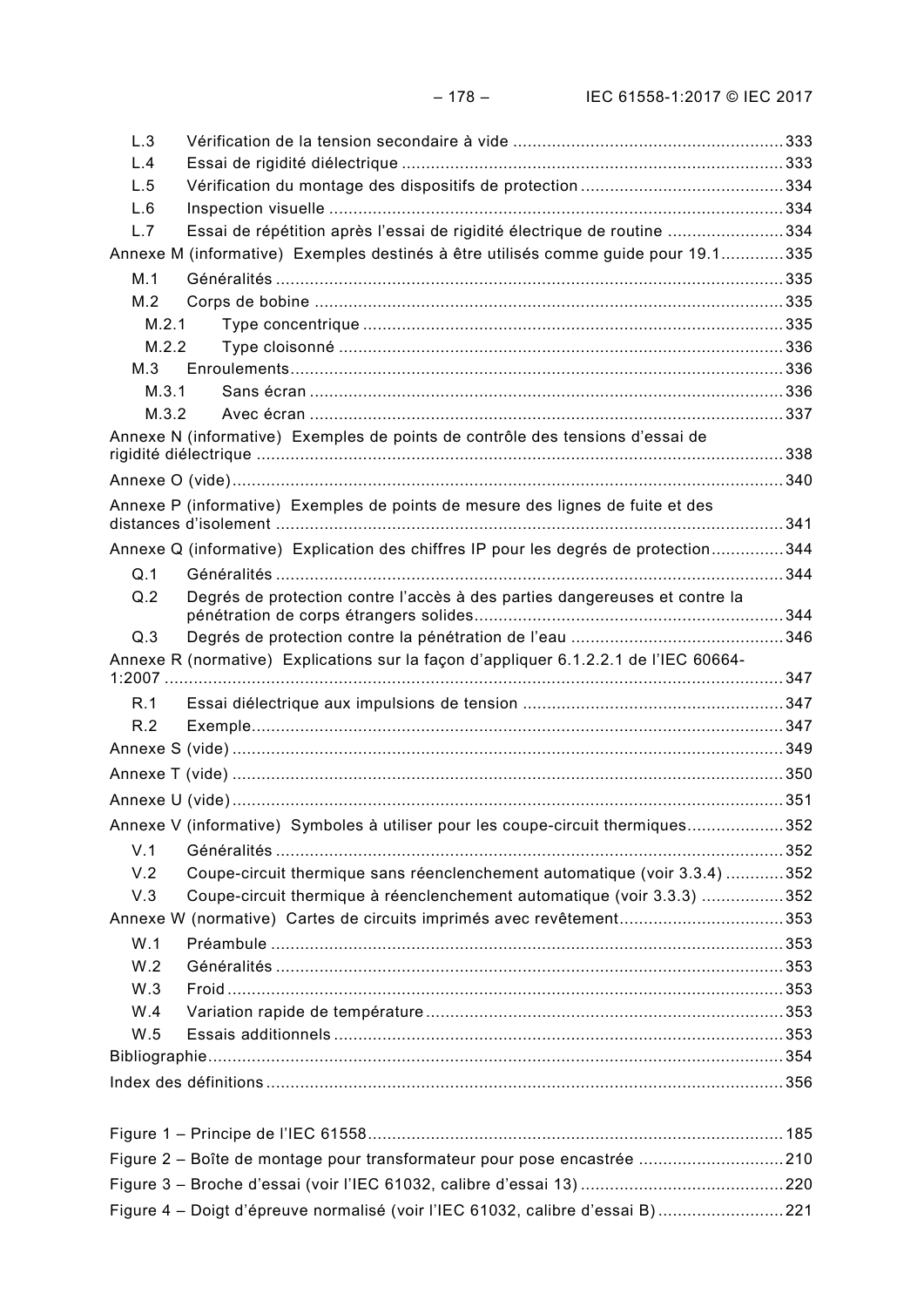| Figure 5 - Exemple de méthode d'essai en opposition - Transformateurs monophasés228      |  |
|------------------------------------------------------------------------------------------|--|
| Figure 6 - Exemple de méthode d'essai en opposition - Transformateurs triphasés 229      |  |
| Figure 7 – Densité spectrale d'amplitude pour les essais aléatoires242                   |  |
|                                                                                          |  |
|                                                                                          |  |
| Figure 10 - Configuration d'essai: équipement monophasé sur système en étoile TN         |  |
| Figure 11 - Essai de résistance à l'abrasion pour les couches de revêtement isolant  262 |  |
|                                                                                          |  |
| Figure 13 - Disposition d'essai pour vérifier la résistance mécanique des isolants en    |  |
|                                                                                          |  |
|                                                                                          |  |
|                                                                                          |  |
|                                                                                          |  |
|                                                                                          |  |
|                                                                                          |  |
|                                                                                          |  |
|                                                                                          |  |
|                                                                                          |  |
| Figure H.1 - Exemple d'un circuit électronique avec des points à basse puissance 324     |  |
|                                                                                          |  |
|                                                                                          |  |
|                                                                                          |  |
| Figure M.3 - Exemples de constructions d'enroulements sans écran 336                     |  |
| Figure M.4 - Exemples de constructions d'enroulements enveloppés 337                     |  |
| Figure M.5 - Exemples de constructions d'enroulements avec écran 337                     |  |
| Figure N.1 - Transformateur de classe I avec enveloppe métallique 338                    |  |
| Figure N.2 - Transformateur de classe II avec enveloppe métallique 339                   |  |
|                                                                                          |  |
|                                                                                          |  |
| Figure P.2 - Transformateur de classe I avec écran métallique mis à la terre 342         |  |
| Figure P.3 - Transformateur de classe II avec enveloppe métallique 342                   |  |
| Figure P.4 – Transformateur de classe II avec enveloppe isolante 343                     |  |
|                                                                                          |  |
|                                                                                          |  |
|                                                                                          |  |
| Figure V.4 - Coupe-circuit thermique à réenclenchement automatique 352                   |  |
|                                                                                          |  |

| Tableau 1 – Symboles utilisés sur l'équipement ou dans les instructions 216       |  |
|-----------------------------------------------------------------------------------|--|
|                                                                                   |  |
| Tableau 3 – Explication des températures maximales des enroulements requises dans |  |
|                                                                                   |  |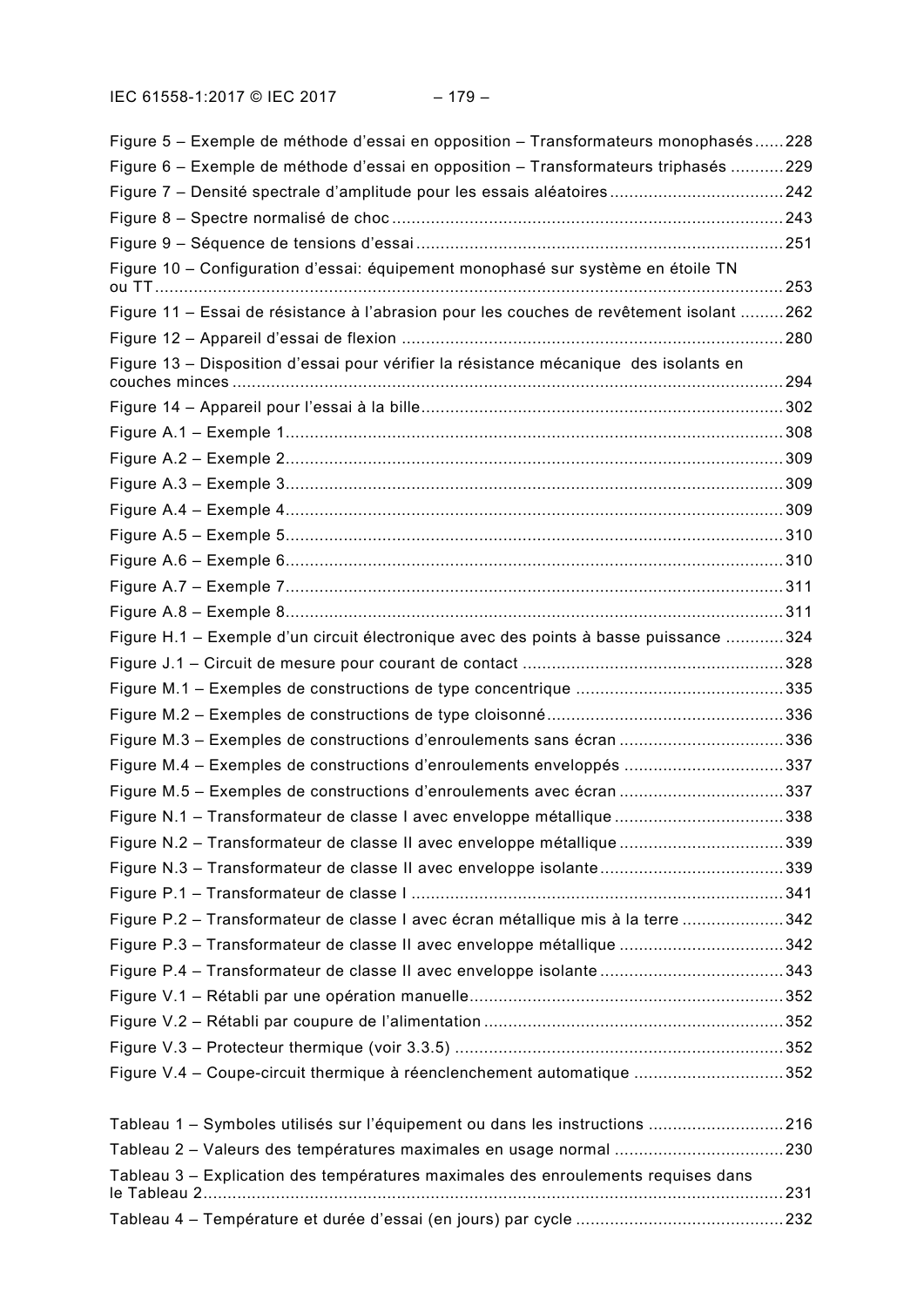| Tableau 5 – Valeurs maximales des températures en cas de court-circuit ou de          | 235 |
|---------------------------------------------------------------------------------------|-----|
|                                                                                       |     |
|                                                                                       |     |
|                                                                                       |     |
| Tableau 9 – Valeurs de densité spectrale d'amplitude (ASD) pour les essais de         | 242 |
| Tableau 10 - Valeurs de fréquence en fonction de la masse de l'échantillon 242        |     |
|                                                                                       | 243 |
| Tableau 12 - Essai des transformateurs protégés contre la pénétration des corps       | 245 |
|                                                                                       |     |
| Tableau 14 – Tableau des tensions d'essai de rigidité diélectrique 250                |     |
|                                                                                       |     |
|                                                                                       |     |
| Tableau 17 – Force de torsion et couple à appliquer aux câbles souples externes d'un  | 282 |
|                                                                                       |     |
|                                                                                       |     |
|                                                                                       |     |
|                                                                                       |     |
|                                                                                       | 297 |
| Tableau 23 - Lignes de fuite et distances d'isolement entre bornes pour les           | 298 |
| Tableau 24 – Valeurs des fils FIW avec un diamètre extérieur minimal et des tensions  |     |
| Tableau A.1 - Largeur des rainures en fonction du degré de pollution 308              |     |
| Tableau F.1 - Courant de crête de décharge de charges additionnelles318               |     |
| Tableau I.1 - Dimensions des connecteurs rectangulaires en cuivre326                  |     |
|                                                                                       |     |
|                                                                                       |     |
| Tableau Q.1 - Degrés de protection contre l'accès à des parties dangereuses           |     |
| Tableau Q.2 – Degrés de protection contre la pénétration de corps étrangers solides   |     |
| Tableau Q.3 - Degré de protection indiqué par le deuxième chiffre caractéristique 346 |     |
| Tableau R.1 – Impulsion de tension d'essai conforme à 6.1.2.2.1 de l'IEC 60664-       |     |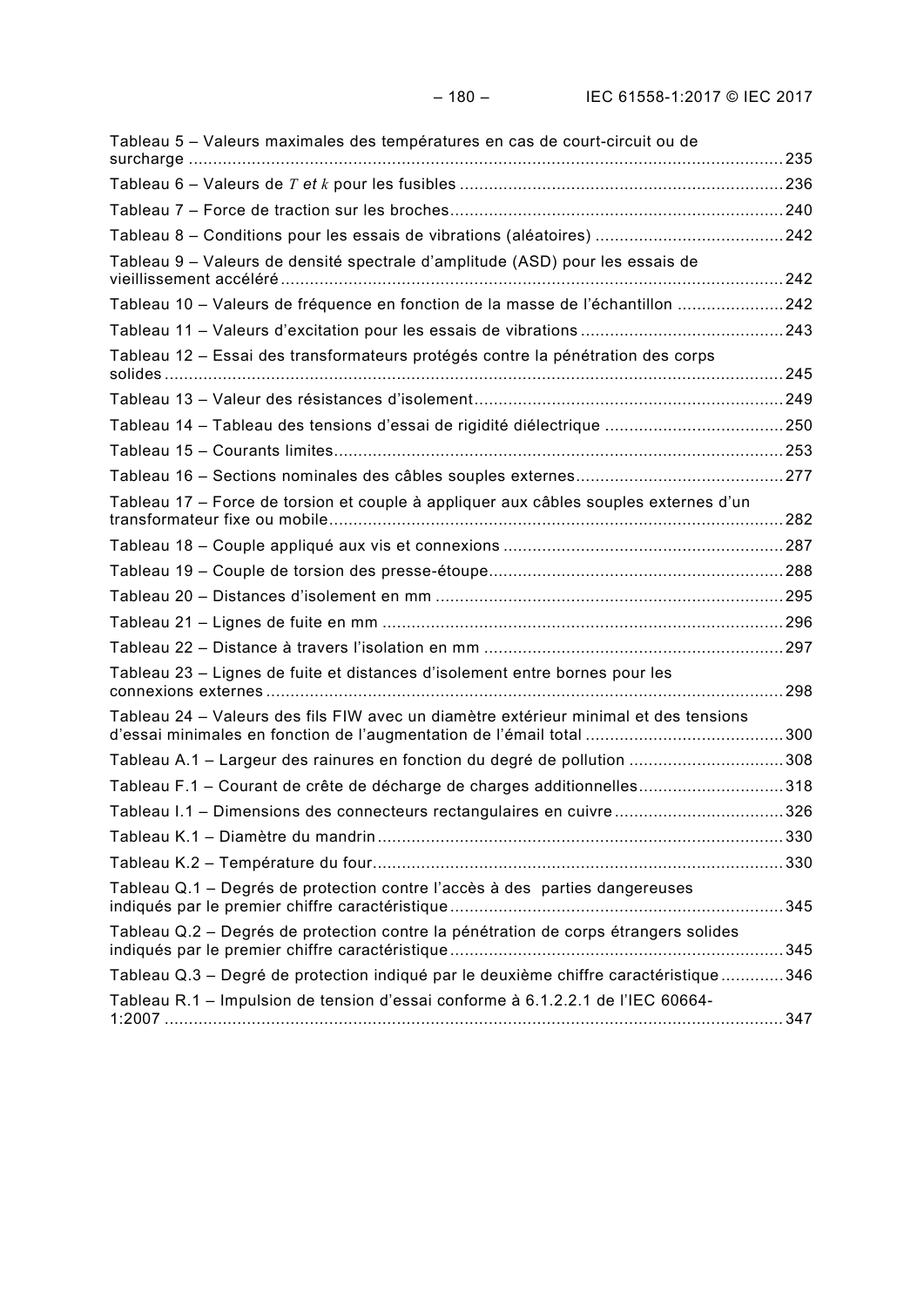## COMMISSION ÉLECTROTECHNIQUE INTERNATIONALE

\_\_\_\_\_\_\_\_\_\_\_\_

## **SÉCURITÉ DES TRANSFORMATEURS, BOBINES D'INDUCTANCE, BLOCS D'ALIMENTATION ET DES COMBINAISONS DE CES ÉLÉMENTS –**

## **Partie 1: Exigences générales et essais**

## AVANT-PROPOS

- <span id="page-26-0"></span>1) La Commission Electrotechnique Internationale (IEC) est une organisation mondiale de normalisation composée de l'ensemble des comités électrotechniques nationaux (Comités nationaux de l'IEC). L'IEC a pour objet de favoriser la coopération internationale pour toutes les questions de normalisation dans les domaines de l'électricité et de l'électronique. A cet effet, l'IEC – entre autres activités – publie des Normes internationales, des Spécifications techniques, des Rapports techniques, des Spécifications accessibles au public (PAS) et des Guides (ci-après dénommés "Publication(s) de l'IEC"). Leur élaboration est confiée à des comités d'études, aux travaux desquels tout Comité national intéressé par le sujet traité peut participer. Les organisations internationales, gouvernementales et non gouvernementales, en liaison avec l'IEC, participent également aux travaux. L'IEC collabore étroitement avec l'Organisation Internationale de Normalisation (ISO), selon des conditions fixées par accord entre les deux organisations.
- 2) Les décisions ou accords officiels de l'IEC concernant les questions techniques représentent, dans la mesure du possible, un accord international sur les sujets étudiés, étant donné que les Comités nationaux de l'IEC intéressés sont représentés dans chaque comité d'études.
- 3) Les Publications de l'IEC se présentent sous la forme de recommandations internationales et sont agréées comme telles par les Comités nationaux de l'IEC. Tous les efforts raisonnables sont entrepris afin que l'IEC s'assure de l'exactitude du contenu technique de ses publications; l'IEC ne peut pas être tenue responsable de l'éventuelle mauvaise utilisation ou interprétation qui en est faite par un quelconque utilisateur final.
- 4) Dans le but d'encourager l'uniformité internationale, les Comités nationaux de l'IEC s'engagent, dans toute la mesure possible, à appliquer de façon transparente les Publications de l'IEC dans leurs publications nationales et régionales. Toutes divergences entre toutes Publications de l'IEC et toutes publications nationales ou régionales correspondantes doivent être indiquées en termes clairs dans ces dernières.
- 5) L'IEC elle-même ne fournit aucune attestation de conformité. Des organismes de certification indépendants fournissent des services d'évaluation de conformité et, dans certains secteurs, accèdent aux marques de conformité de l'IEC. L'IEC n'est responsable d'aucun des services effectués par les organismes de certification indépendants.
- 6) Tous les utilisateurs doivent s'assurer qu'ils sont en possession de la dernière édition de cette publication.
- 7) Aucune responsabilité ne doit être imputée à l'IEC, à ses administrateurs, employés, auxiliaires ou mandataires, y compris ses experts particuliers et les membres de ses comités d'études et des Comités nationaux de l'IEC, pour tout préjudice causé en cas de dommages corporels et matériels, ou de tout autre dommage de quelque nature que ce soit, directe ou indirecte, ou pour supporter les coûts (y compris les frais de justice) et les dépenses découlant de la publication ou de l'utilisation de cette Publication de l'IEC ou de toute autre Publication de l'IEC, ou au crédit qui lui est accordé.
- 8) L'attention est attirée sur les références normatives citées dans cette publication. L'utilisation de publications référencées est obligatoire pour une application correcte de la présente publication.
- 9) L'attention est attirée sur le fait que certains des éléments de la présente Publication de l'IEC peuvent faire l'objet de droits de brevet. L'IEC ne saurait être tenue pour responsable de ne pas avoir identifié de tels droits de brevets et de ne pas avoir signalé leur existence.

La Norme internationale IEC 61558-1 a été établie par le comité d'études 96 de l'IEC: Transformateurs, bobines d'inductance, blocs d'alimentations et combinaison de ces éléments.

Cette troisième édition annule et remplace la deuxième édition parue en 2005 et l'Amendement 1:2009. Cette édition constitue une révision technique.

Cette édition inclut les modifications techniques majeures suivantes par rapport à l'édition précédente:

- a) fils de bobinage totalement isolés (FIW), nouveaux tableaux et essais de vieillissement pour les constructions avec fils FIW,
- b) les catégories de surtensions 1, 2, 3 et 4 pour les distances d'isolement et les essais de rigidité diélectrique (nouveaux tableaux) sont incluses,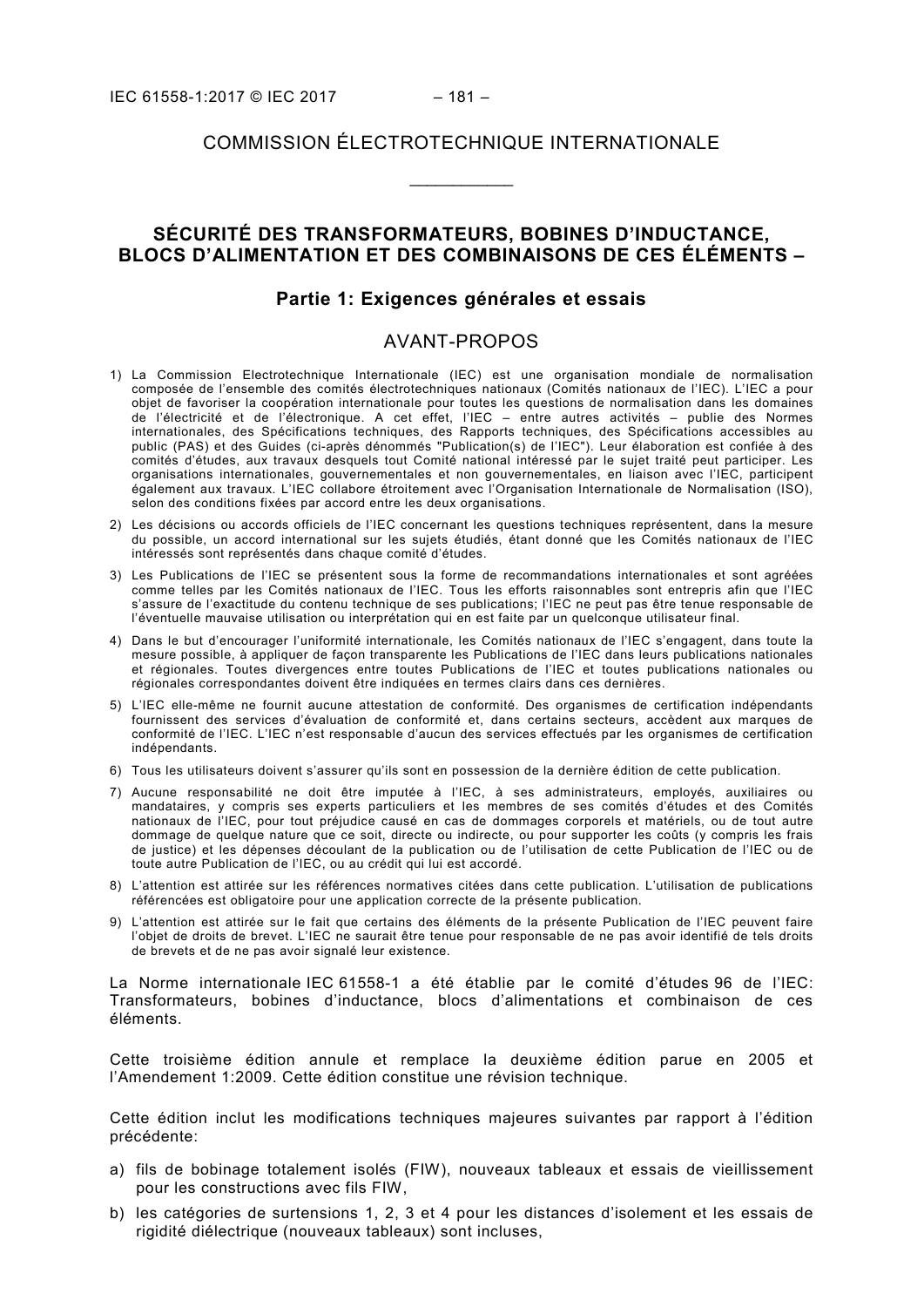- c) développement de nouveaux symboles pour les différentes catégories de surtensions,
- d) symbole pour les altitudes maximales, si elles sont supérieures à 2 000 m,
- e) symbole pour les blocs d'alimentation enfichables, si les broches sont endommagées (essai au tambour tournant),
- f) symbole pour la température minimale (même durant le transport),
- g) variante de mesure de la température, méthode de charge simulée et d'essai en opposition conformément à l'IEC 60076-11,
- h) protection contre les courts-circuits et les surcharges, méthode de charge simulée et d'essai en opposition conformément à l'IEC 60076-11,
- i) ajustement des températures dans le Tableau 2 conformément au Guide CENELEC 29,
- j) établissement de l'essai de décharge partielle au-dessus de 750 V pour les constructions avec fils FIW,
- k) exigences pour noyaux toroïdaux, division pour l'isolation principale et pour l'isolation supplémentaire,
- l) modification des indices de protection pour les enveloppes (code IP),
- m) dimensionnement des connecteurs de section rectangulaire pour transformateurs,
- n) essai de répétition, 80 % de la tension d'essai de rigidité diélectrique requise dans le Tableau 14,
- o) essai de vibrations pour les véhicules et les applications ferroviaires,
- p) deux condensateurs Y1 pour des tensions locales supérieures à 250 V et ne dépassant pas 500 V avec la catégorie de surtension 3.

Le texte de cette norme est issu des documents suivants:

| <b>FDIS</b> | Rapport de vote |
|-------------|-----------------|
| 96/466/FDIS | 96/468/RVD      |

Le rapport de vote indiqué dans le tableau ci-dessus donne toute information sur le vote ayant abouti à l'approbation de cette norme.

Cette publication a été rédigée selon les Directives ISO/IEC, Partie 2.

Elle a le statut d'une publication groupée de sécurité conformément au Guide IEC 104.

Une liste de toutes les parties de la série IEC 61558, publiées sous le titre général *Sécurité des transformateurs, bobines d'inductance, blocs d'alimentation et des combinaisons de ces éléments*, peut être consultée sur le site web de l'IEC.

Les futures normes de cette série porteront dorénavant le nouveau titre général cité cidessus. Le titre des normes existant déjà dans cette série sera mis à jour lors de la prochaine édition.

Dans la présente norme, les caractères d'imprimerie suivants sont employés:

- exigences proprement dites: caractères romains;
- *modalités d'essais: caractères italiques;*
- commentaires: petits caractères romains.

Dans le texte de la norme, les mots en **gras** sont définis à l'Article 3.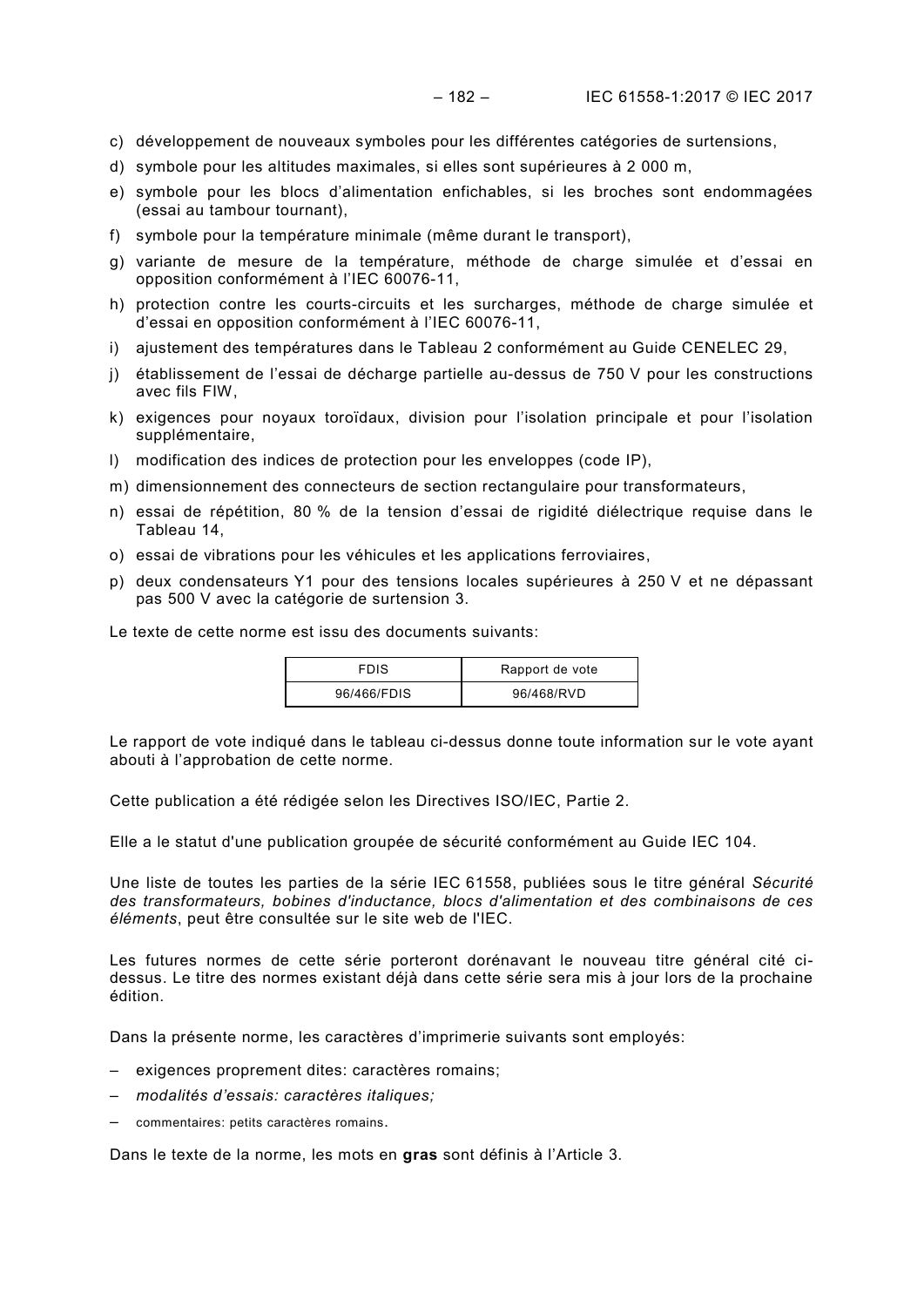Le comité a décidé que le contenu de cette publication ne sera pas modifié avant la date de stabilité indiquée sur le site web de l'IEC sous "http://webstore.iec.ch" dans les données relatives à la publication recherchée. A cette date, la publication sera

- reconduite,
- supprimée,
- remplacée par une édition révisée, ou
- amendée.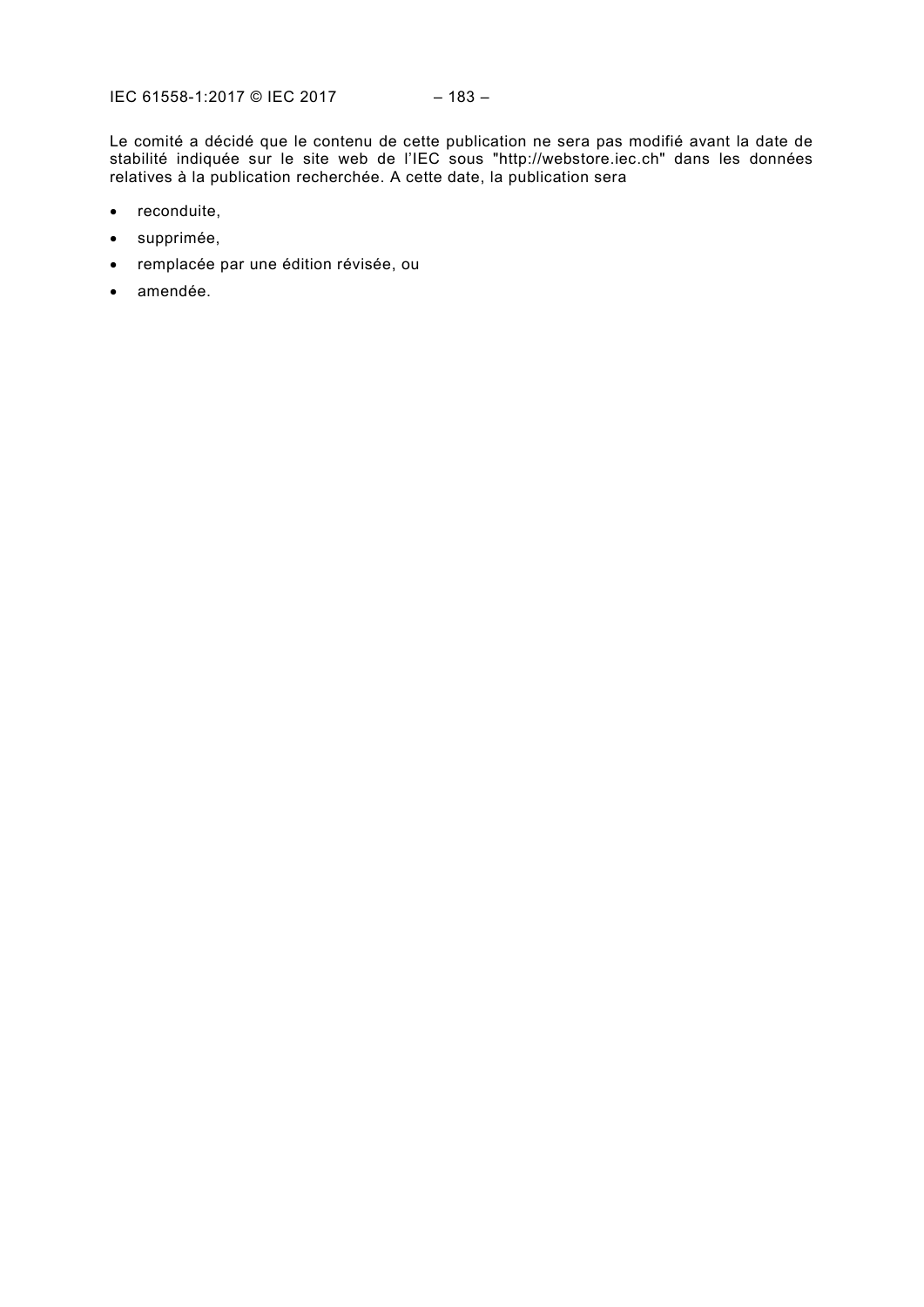## INTRODUCTION

<span id="page-29-0"></span>Le présent document couvre les exigences de sécurité pour les **transformateurs**. Lorsque le terme **«transformateur»** est utilisé, il couvre soit le **transformateur**, soit la **bobine d'inductance,** soit le **bloc d'alimentation**, suivant les cas.

Lors de l'élaboration de ce document, les exigences de l'IEC 60364 (toutes les parties) ont été prises en compte autant que possible, de sorte qu'un **transformateur** puisse être installé conformément aux règles d'installation qu'elle contient. Cependant les règles d'installation nationales peuvent différer.

Ce document couvre les niveaux de protection acceptés internationalement contre les risques tels que les risques électriques, mécaniques et liés au feu, qui peuvent être induits par les **transformateurs** durant leur fonctionnement en utilisation normale et selon les instructions du constructeur. Il couvre aussi les situations anormales qui peuvent se produire dans la pratique.

Un **transformateur** conforme à ce document ne sera pas nécessairement jugé conforme aux principes de sécurité de ce document si, lorsqu'il est examiné et soumis à essai, il apparaît avoir d'autres caractéristiques qui compromettent le niveau de sécurité couvert par les exigences du présent document.

Un **transformateur** utilisant des matériaux ou ayant des formes de construction qui diffèrent des données détaillées dans ce document peut être examiné et soumis à essai en tenant compte des objectifs de ces exigences. S'il est jugé pratiquement équivalent, il peut être considéré conforme aux exigences de sécurité de ce document.

La norme traitant des aspects non relatifs à la sécurité de la compatibilité électromagnétique (CEM) des **transformateurs** est l'IEC 62041*.* Cependant, cette dernière fait également mention d'essais qui peuvent soumettre le **transformateur** à des conditions impliquant des aspects relatifs à la sécurité.

L'objectif de l'IEC 61558-1 est de fournir un ensemble d'exigences et d'essais qui sont considérés comme généralement applicables à la plupart des types de **transformateurs** et qui peuvent être mentionnés le cas échéant par la partie appropriée de l'IEC 61558-2. Par conséquent, l'IEC 61558-1 ne doit pas être considérée en soi comme une spécification pour un type donné de **transformateur**, et ses dispositions s'appliquent uniquement à des types particuliers de **transformateurs** dans la limite déterminée par la partie appropriée de l'IEC 61558-2. L'IEC 61558-1 comporte également des essais individuels de série normatifs.

Chaque partie de l'IEC 61558-2, conjointement avec ce document, comprend toutes les exigences nécessaires pour le **transformateur** considéré et par conséquent ne fait pas référence à une autre partie de l'IEC 61558-2. Pour les **transformateurs** ayant un indice de protection IP00 et les **transformateurs** associés, il est possible d'avoir, dans la même construction, plusieurs circuits conformes à différentes parties de l'IEC 61558-2 (par exemple, un circuit secondaire TBTS conforme à l'IEC 61558-2-6 et un circuit secondaire 230 V conforme à l'IEC 61558-2-4). Cependant, lorsque différentes parties de l'IEC 61558-2 s'appliquent à un **transformateur**, la partie appropriée de l'IEC 61558-2 sera appliquée séparément à chaque fonction/application dans la mesure du possible. L'influence d'une fonction sur l'autre sera prise en compte le cas échéant.

Si une partie appropriée de l'IEC 61558-2 pour un type particulier de **transformateur** ou pour un groupe de **transformateurs** n'existe pas, la partie applicable la plus proche peut être utilisée comme un guide pour les exigences et les essais.

Certains pays toutefois peuvent souhaiter considérer l'application du présent document, dans la mesure du possible, à des transformateurs qui ne sont pas mentionnés dans la série IEC 61558-2 ainsi qu'à des transformateurs conçus suivant de nouveaux principes.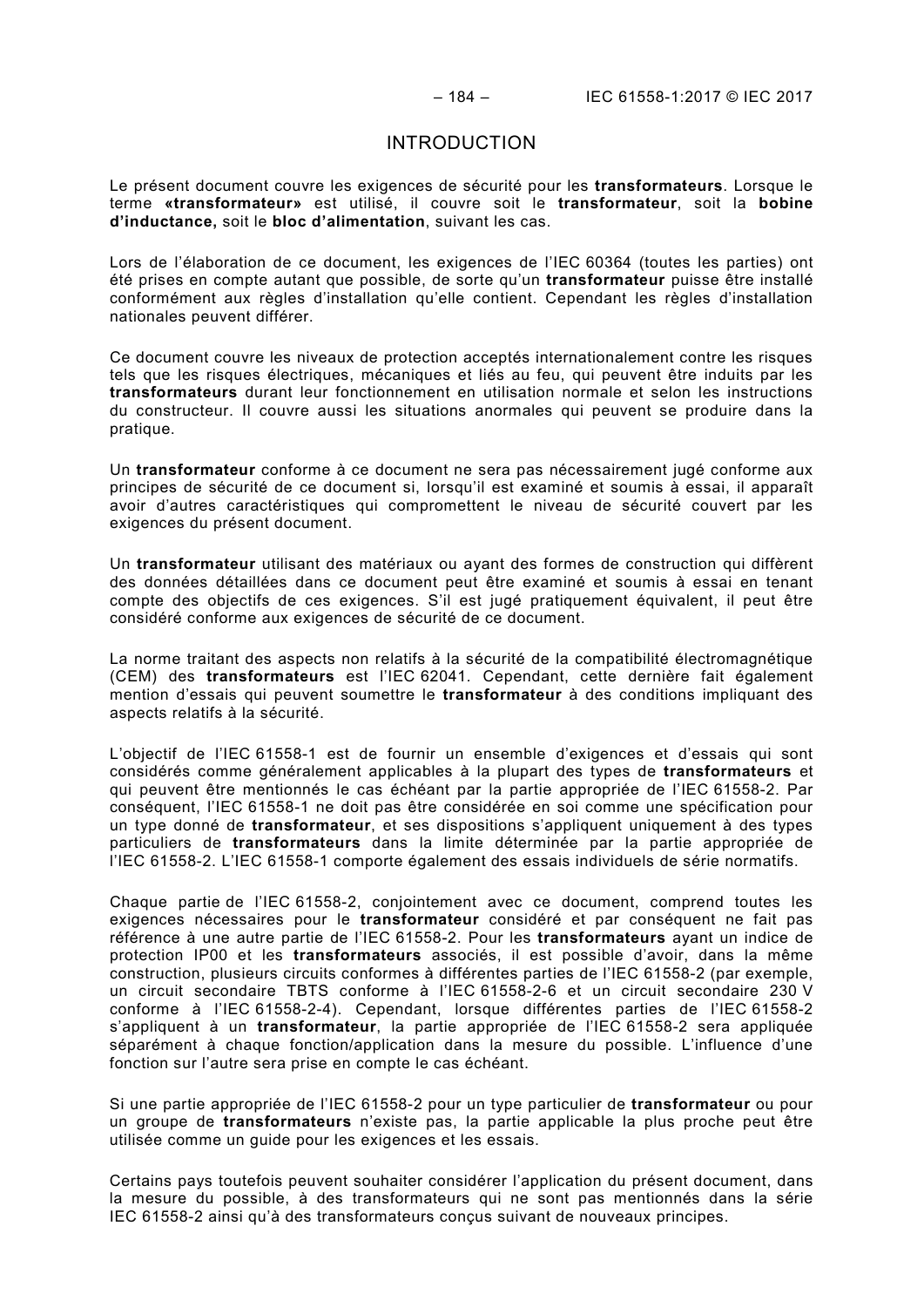#### IEC 61558-1:2017 © IEC 2017 – 185 –

Lorsque dans une des parties de l'IEC 61558-2 il est fait référence à l'un des articles de l'IEC 61558-1 par la phrase «L'article de la Partie 1 est applicable», cette phrase signifie que toutes les exigences de cet article de l'IEC 61558-1 s'appliquent, à l'exception de celles qui sont clairement inapplicables pour le type particulier de **transformateurs** couvert par cette partie de l'IEC 61558-2.

Le principe de la préparation des différentes parties de l'IEC 61558-2 est décrit [Figure 1.](#page-30-0)



**Figure 1 – Principe de l'IEC 61558**

<span id="page-30-0"></span>Les articles du présent document (par exemple, les articles traitant de l'essai d'endurance thermique pour enroulements) s'appliquent aussi aux **transformateurs** faisant partie intégrante d'un appareil et ne pouvant pas être soumis à essai séparément.

L'IEC 61558 comprend les parties suivantes, présentées sous le titre général *Sécurité des transformateurs, bobines d'inductance, blocs d'alimentation et des combinaisons de ces éléments: [1](#page-30-1)*

Partie 1: Exigences générales et essais

\_\_\_\_\_\_\_\_\_\_\_\_\_

- Partie 2-1: Règles particulières et essais pour les transformateurs d'isolement à enroulements séparés pour applications générales
- Partie 2-2: Règles particulières et essais pour les transformateurs de commande
- Partie 2-3: Règles particulières et essais pour les transformateurs d'allumage pour brûleurs à gaz et combustibles liquides

<span id="page-30-1"></span><sup>1</sup> Certaines parties, publiées antérieurement, portent le titre général de *Sécurité des transformateurs, blocs d'alimentation, bobines d'inductance et produits analogues, celui de Sécurité des transformateurs, blocs d'alimentation et analogues ou celui de Sécurité des transformateurs, blocs d'alimentation et dispositifs similaires*. Leur titre sera mis à jour lors d'une prochaine édition.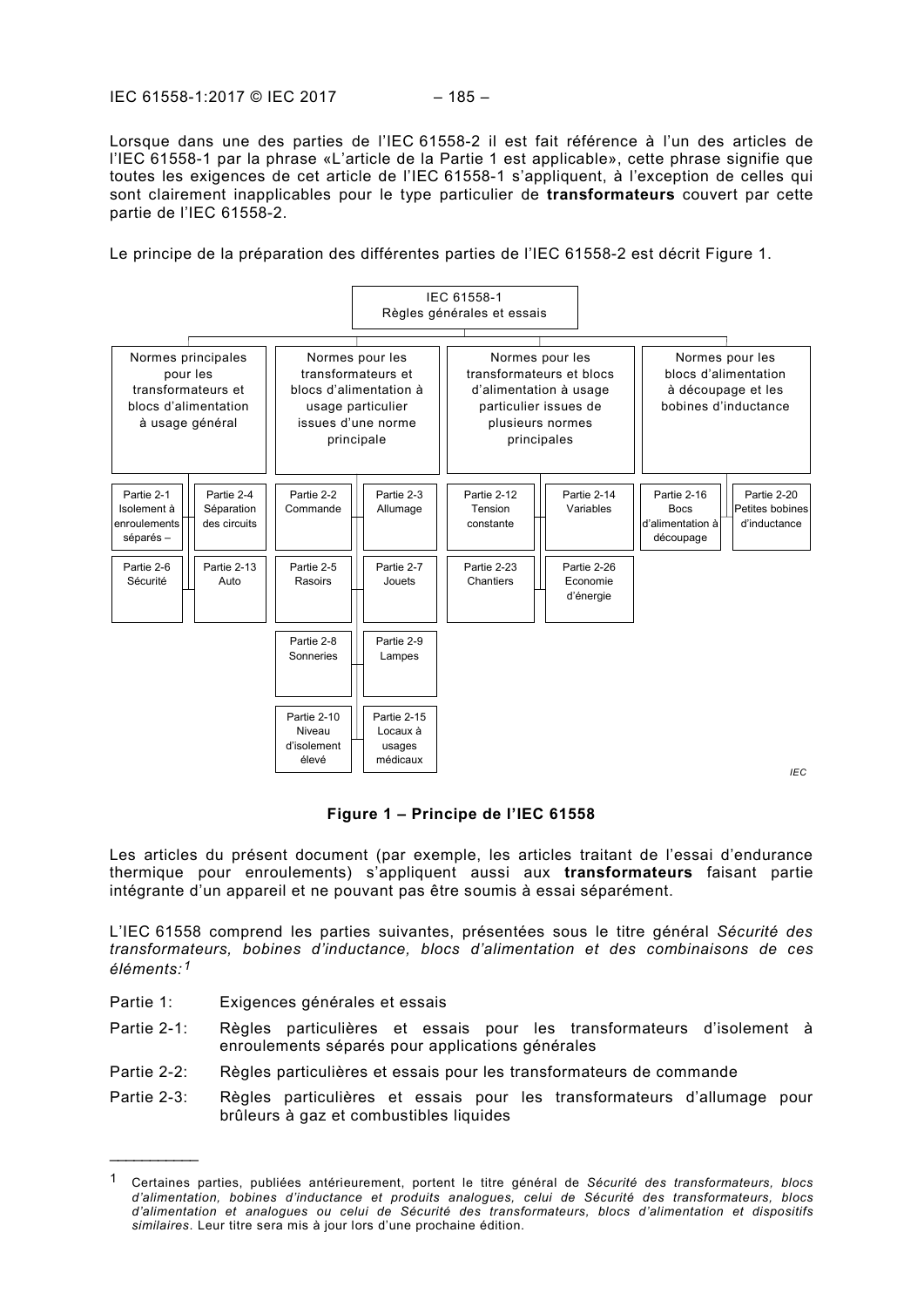- Partie 2-4: Règles particulières et essais pour les transformateurs de séparation des circuits
- Partie 2-5: Règles particulières et essais pour les transformateurs et les blocs d'alimentation pour rasoirs
- Partie 2-6: Règles particulières et essais pour les transformateurs de sécurité
- Partie 2-7: Règles particulières et essais pour transformateurs pour jouets
- Partie 2-8: Règles particulières et essais pour les transformateurs pour sonneries
- Partie 2-9: Règles particulières et essais pour les transformateurs pour baladeuses de classe III pour lampe à filament de tungstène
- Partie 2-10: Règles particulières et essais pour les transformateurs d'isolement à enroulements séparés à niveau d'isolement élevé et pour les transformateurs d'isolement à enroulements séparés à tensions secondaires supérieures à 1 000 V
- Partie 2-12: Règles particulières et essais pour les transformateurs à tension constante
- Partie 2-13: Règles particulières et essais pour les autotransformateurs
- Partie 2-14: Règles particulières et essais pour les transformateurs variables
- Partie 2-15: Règles particulières pour les transformateurs de séparation de circuits pour locaux à usages médicaux
- Partie 2-16: Règles particulières et essais pour les blocs d'alimentations à découpage et les transformateurs pour blocs d'alimentation à découpage
- Partie 2-20: Règles particulières et essais pour les petites bobines d'inductance
- Partie 2-23: Règles particulières et essais pour les transformateurs et les blocs d'alimentation pour chantiers
- Partie 2-26: Règles particulières et essais pour les transformateurs et les blocs d'alimentation entièrement destinés à l'économie d'énergie et à d'autres fins

D'autres parties sont actuellement à l'étude.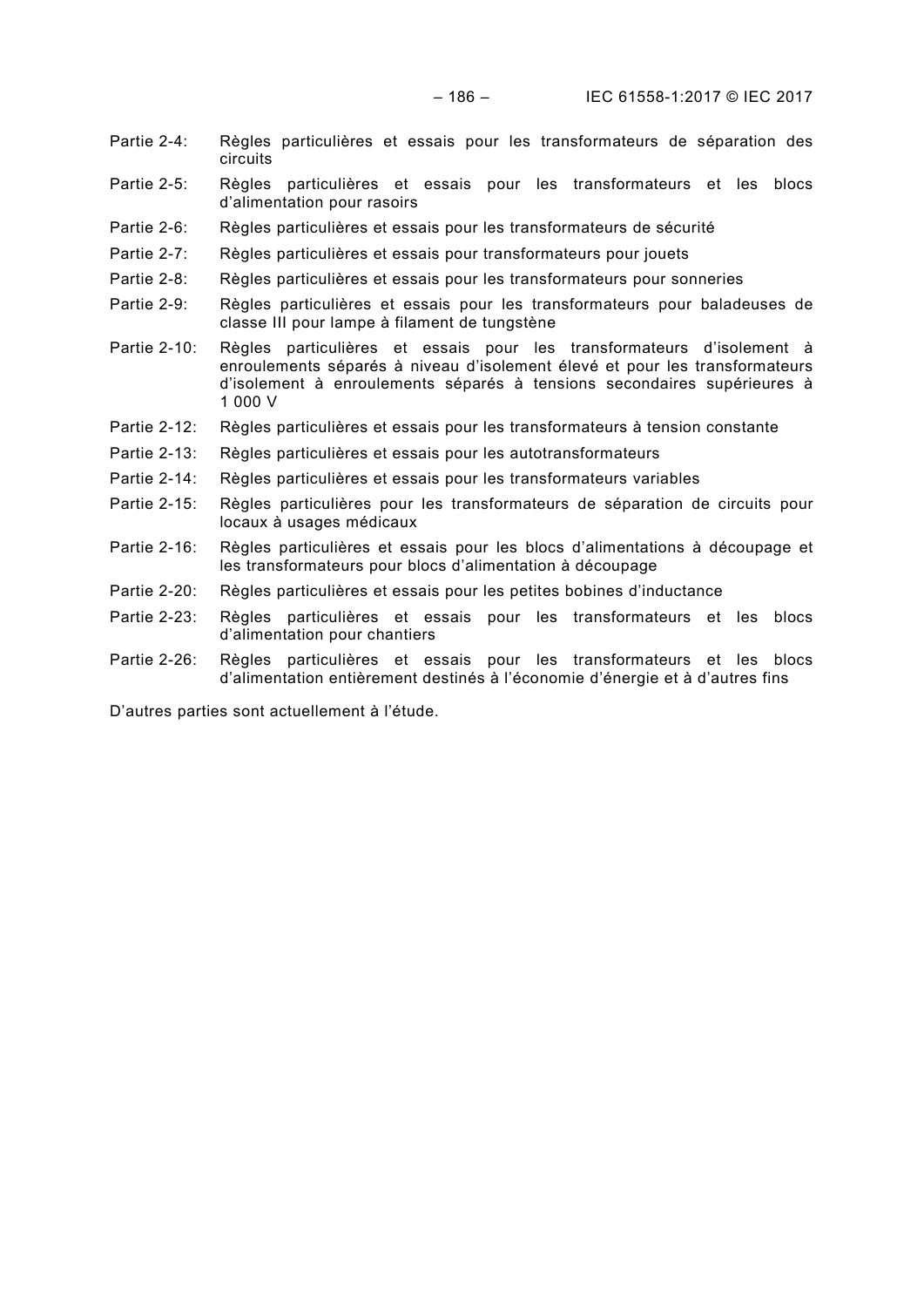# **SÉCURITÉ DES TRANSFORMATEURS, BOBINES D'INDUCTANCE, BLOCS D'ALIMENTATION ET DES COMBINAISONS DE CES ÉLÉMENTS –**

## **Partie 1: Exigences générales et essais**

## <span id="page-32-0"></span>**1 Domaine d'application**

La présente partie de l'IEC 61558 traite des aspects relatifs à la sécurité des **transformateurs**, bobines d'inductance, blocs d'alimentation et des combinaisons de ces éléments, tels que la sécurité électrique, la sécurité thermique et la sécurité mécanique.

Le présent document couvre les **transformateurs de type sec**, les **blocs d'alimentation**, y compris les **blocs d'alimentation à découpage**, les **bobines d'inductance** et les combinaisons de ces éléments, de type **indépendant** ou **associé**, fixe ou mobile, dans le domaine de la sécurité. Les enroulements peuvent être enrobés ou non enrobés. Ils ne constituent pas une partie du réseau de distribution.

NOTE 1 La distinction entre transformateurs, blocs d'alimentation, et blocs d'alimentation à découpage s'établit de la manière suivante:

- pour les **transformateurs**, il n'y a pas de changement de fréquence. Cependant, des **transformateurs** (par exemple les **transformateurs** à tension constante peuvent avoir des fréquences de résonance interne ne dépassant pas 30 kHz;
- pour les **blocs d'alimentation**, la **fréquence de fonctionnement interne** et la forme d'onde sont différentes de la **fréquence d'alimentation** et de la forme d'onde du réseau et la **fréquence de fonctionnement interne** n'excède pas 500 Hz (voir définition 3.1.19);
- pour les **blocs d'alimentation à découpage**, la **fréquence de fonctionnement interne** et la forme d'onde sont différentes de la **fréquence d'alimentation** et de la forme d'onde et la **fréquence de fonctionnement interne** est comprise entre 500 Hz et 100 MHz.

Voir la ou les parties de l'IEC 61558-2 qui s'appliquent dans la liste fournie dans l'avant-propos de ce document.

- a) **Transformateurs de séparation des circuits** et **transformateurs de sécurité, associés** ou **indépendants**, fixes ou mobiles, à refroidissement par air (circulation naturelle ou forcée), monophasés ou polyphasés, présentant les caractéristiques suivantes:
	- **tension primaire assignée** ne dépassant pas 1 000 V en courant alternatif;
	- **fréquence d'alimentation assignée** ne dépassant pas 500 Hz;

et respectant les limites suivantes sauf spécification contraire dans la partie appropriée de l'IEC 61558-2:

- pour les **transformateurs de séparation des circuits**:
	- une puissance assignée pour les **transformateurs** monophasés n'excédant pas 25 kVA, et pour les **transformateurs** polyphasés n'excédant pas 40 kVA;
	- une **tension secondaire à vide** et une **tension secondaire assignée** excédant 50 V en courant alternatif et n'excédant pas 500 V en courant alternatif ou 1 000 V en courant alternatif, conformément aux règles nationales d'installation ou pour des applications spéciales.
- pour les **transformateurs de sécurité**:
	- une **puissance assignée** pour les **transformateurs** monophasés n'excédant pas 10 kVA, et pour les **transformateurs** polyphasés n'excédant pas 16 kVA;
	- une **tension secondaire à vide** et une **tension secondaire assignée** n'excédant pas 50 V en courant alternatif entre conducteurs, ou entre n'importe quel conducteur et la terre de protection.

NOTE 2 Les **transformateurs de séparation des circuits** et les **transformateurs de sécurité** sont utilisés lorsque la **double isolation** ou l'**isolation renforcée** est requise entre les circuits par les règles d'installation ou par la spécification de l'appareil d'utilisation (par exemple: jouets, sonneries, **outils** portatifs, baladeuses).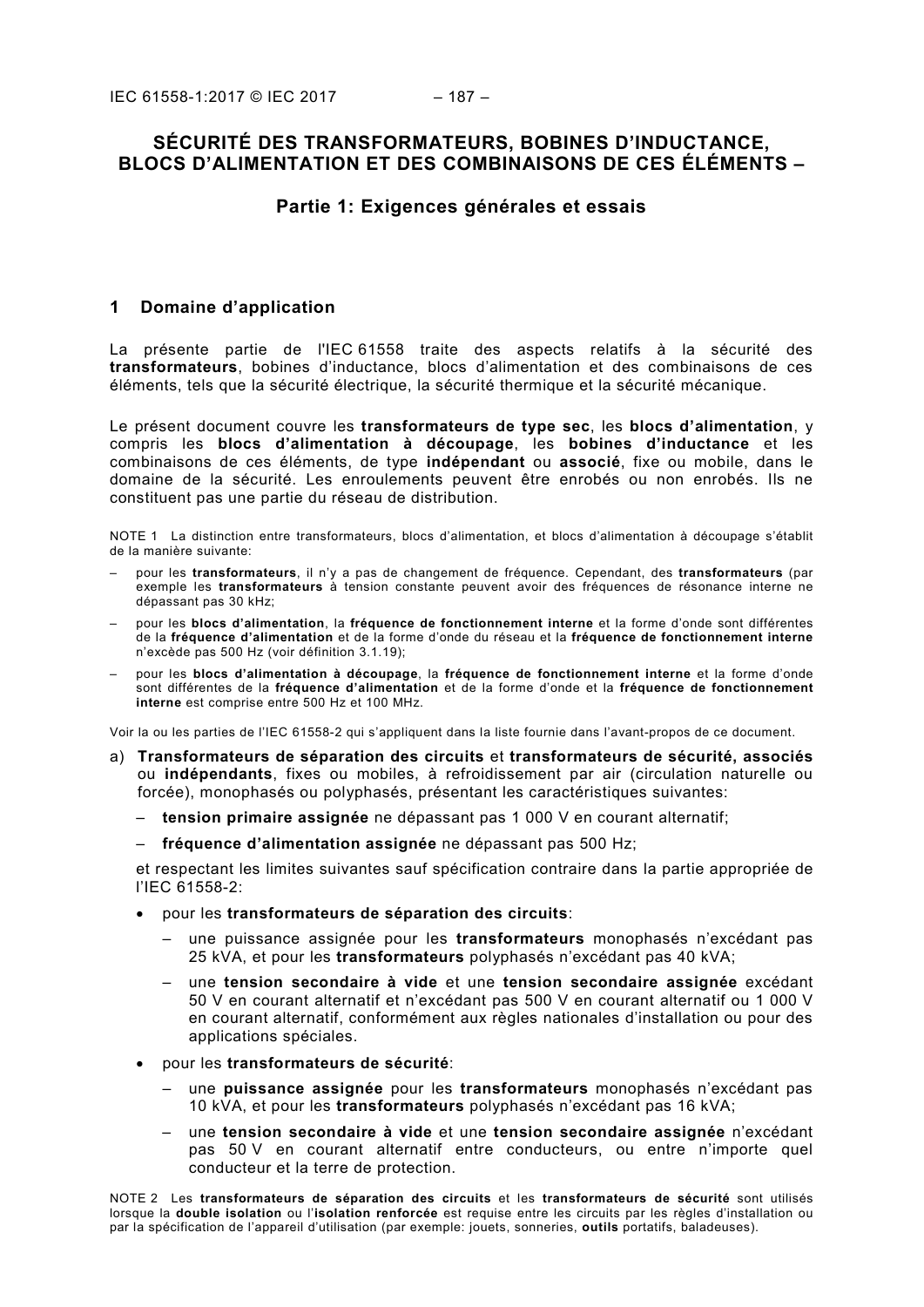- b) **Transformateurs à enroulements séparés, autotransformateurs, transformateurs variables** et petites **bobines d'inductance, associés** ou **indépendants**, à refroidissement par air (circulation naturelle ou forcée), **fixes** ou **mobiles**, monophasés ou polyphasés, présentant les caractéristiques suivantes:
	- **tension primaire assignée** ne dépassant pas 1 000 V en courant alternatif;
	- **fréquence d'alimentation assignée** ne dépassant pas 500 Hz;

et respectant les limites suivantes sauf spécification contraire dans la partie appropriée de l'IEC 61558-2:

- une tension secondaire à vide ou une tension secondaire assignée pour les **transformateurs** associés ou indépendants n'excédant pas 15 kV en courant alternatif et pour les **transformateurs** indépendants une tension secondaire assignée excédant 50 V en courant alternatif:
- une **puissance assignée** n'excédant pas les valeurs suivantes:
	- 1 kVA pour les **transformateurs** monophasés;
	- 2 kVAR pour les **bobines d'inductance** monophasées;
	- 5 kVA pour les **transformateurs** polyphasés;
	- 10 kVAR pour les **bobines d'inductance** polyphasées.

NOTE 3 Les **transformateurs à enroulements séparés** sont utilisés lorsque la **double isolation** ou l'**isolation renforcée** n'est pas exigée entre les circuits par les règles d'installation ou la spécification de l'appareil d'utilisation.

NOTE 4 Normalement, les **transformateurs** du type b) sont destinés à être associés à un équipement pour lui fournir des tensions différentes de la tension d'alimentation pour des raisons fonctionnelles. La protection contre les chocs électriques peut être obtenue ou complétée par d'autres particularités de l'équipement, telle que la **masse**. Des parties du **circuit secondaire** peuvent être connectées au **circuit primaire** ou à la terre de protection.

- c) **Blocs d'alimentation** et **blocs d'alimentation à découpage associés** ou **indépendants**, **fixes** ou **mobiles**, à refroidissement par air (circulation naturelle ou forcée), monophasés ou polyphasés, incorporant un ou plusieurs transformateur(s) de type a) ou b), présentant les caractéristiques suivantes:
	- **tension primaire assignée** ne dépassant pas 1 000 V en courant alternatif;
	- **fréquence d'alimentation assignée** ne dépassant pas 500 Hz;
	- fréquence de fonctionnement interne pour les blocs d'alimentation ne dépassant pas 500 Hz et pour les blocs d'alimentation à découpage ne dépassant pas 100 MHz;

et satisfaisant aux limites suivantes sauf spécification contraire dans les parties appropriées de l'IEC 61558-2:

- pour les blocs d'alimentation et pour les blocs d'alimentation à découpage incorporant des **transformateurs** de séparation des circuits:
	- une **puissance assignée** pour les **blocs d'alimentation** monophasés ou polyphasés ou pour les **blocs d'alimentation à découpage** n'excédant pas 1 kVA;
	- une **tension secondaire à vide** et une **tension secondaire assignée** excédant 50 V en courant alternatif ou 120 V en courant continu lissé, et n'excédant pas 500 V en courant alternatif ou 708 V en courant continu lissé, ou n'excédant pas 1 000 V en courant alternatif ou 1 415 V en courant continu lissé conformément aux règles nationales d'installation ou pour des applications spéciales;
- pour les **blocs d'alimentation** et pour les **blocs d'alimentation à découpage** incorporant des **transformateurs de sécurité**:
	- une **puissance assignée** pour les **blocs d'alimentation** monophasés ou polyphasés et pour les **blocs d'alimentation à découpage** n'excédant pas 1 kVA;
	- une **tension secondaire à vide** et une **tension secondaire assignée** n'excédant pas 50 V en courant alternatif ou 120 V en courant continu lissé entre conducteurs, ou entre n'importe quel conducteur et la terre de protection.

NOTE 5 Les **blocs d'alimentation** et les **blocs d'alimentation à découpage** incorporant des **transformateurs de séparation des circuits** et des **transformateurs de sécurité** sont utilisés lorsque la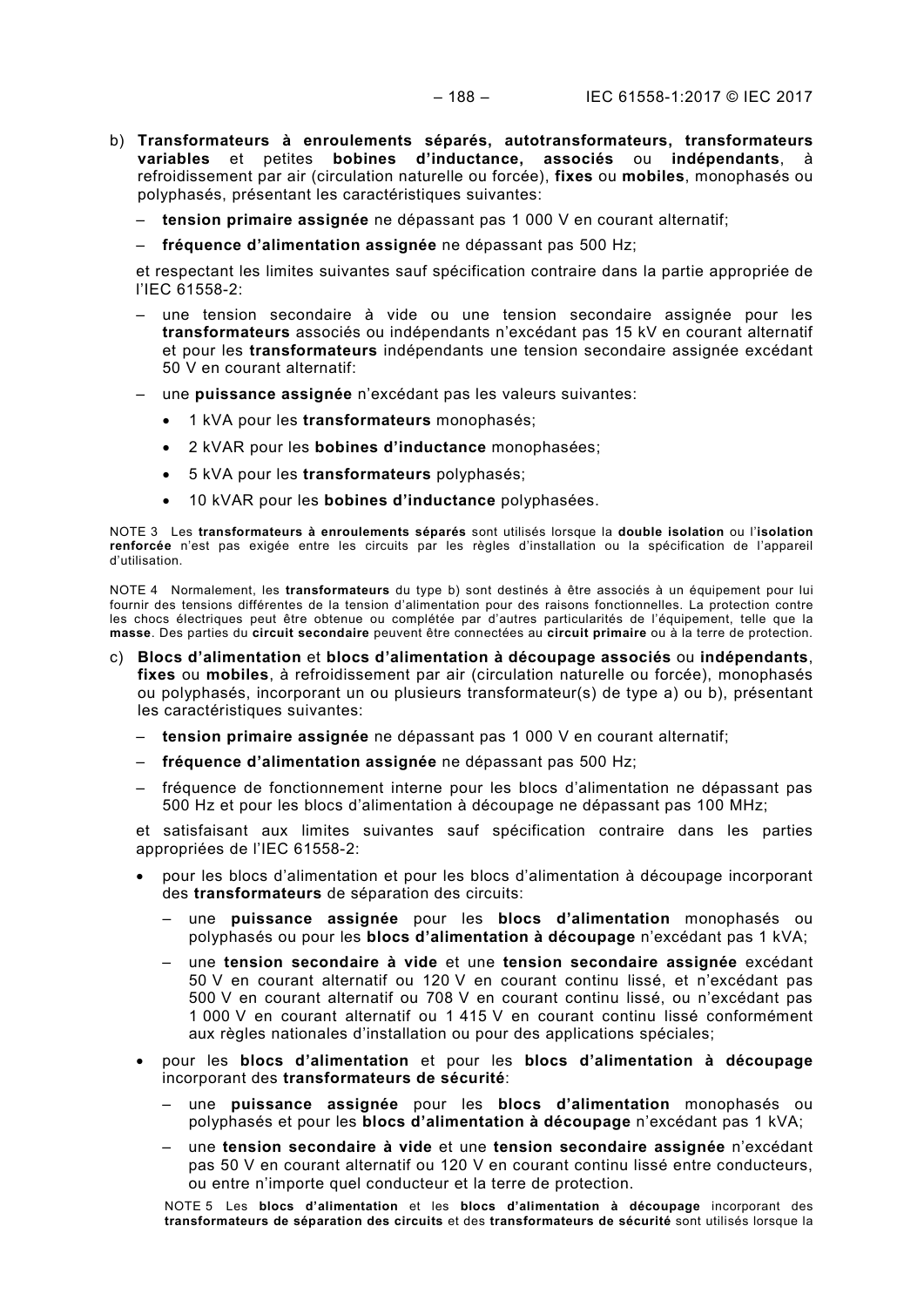**double isolation** ou l'**isolation renforcée** est requise entre les circuits par les règles d'installation ou par la spécification de l'appareil d'utilisation (par exemple: jouets, sonneries, **outils** portatifs, baladeuses).

- pour les **blocs d'alimentation** et pour les **blocs d'alimentation à découpage** transformateurs auto**transformateurs**, et des **transformateurs** variables:
	- une **puissance assignée** pour les **blocs d'alimentation** monophasés ou polyphasés et pour les **blocs d'alimentation à découpage** n'excédant pas 1 kVA;
	- une **tension secondaire à vide** et une **tension secondaire assignée** pour les **transformateurs associés** ou **indépendant**s n'excédant pas 15 kV en courant alternatif et pour les t**ransformateurs indépendants**, une **tension secondaire assignée** excédant 50 V en courant alternatif.

NOTE 6 Les **blocs d'alimentation** et les **blocs d'alimentation à découpage** incorporant un **transformateur à enroulements séparés** sont utilisés lorsque la **double isolation** ou l'**isolation renforcée** n'est pas requise entre les circuits par les règles d'installation ou par la spécification de l'appareil.

Ce document s'applique également aux **transformateurs**, **blocs d'alimentation**, **blocs d'alimentation à découpage**, et **bobines d'inductance** incorporant des circuits électroniques.

Ce document s'applique aux **transformateurs** sans limitation de la **puissance assignée**, sous réserve d'un accord entre l'utilisateur et le fabricant.

Ce document ne s'applique pas aux circuits externes et à leurs composants destinés à être connectés aux bornes d'entrée et de sortie ou aux socles de prise de courant des **transformateurs**, **blocs d'alimentation**, **blocs d'alimentation à découpage**, et **bobines d'inductance**.

L'attention est attirée sur le fait que:

- pour les **transformateurs** prévus pour être utilisés dans des véhicules ou à bord de navires ou d'avions, des exigences complémentaires (provenant d'autres normes en vigueur, règlements nationaux, etc.) peuvent être nécessaires;
- des mesures sont prises pour protéger les **enveloppes** et les composants qu'elles contiennent contre les influences du milieu extérieur comme la moisissure, la vermine, les termites, les radiations solaires, le givre;
- les différentes conditions de transport, de stockage et de fonctionnement du **transformateur** sont également prises en compte;
- des exigences supplémentaires, conformes à d'autres normes appropriées ou règles nationales, peuvent être applicables aux **transformateurs** destinés à des environnements particuliers, par exemple des environnements tropicaux.

Il est possible que des évolutions technologiques futures des **transformateurs** nécessitent d'augmenter la limite supérieure de la fréquence; en attendant, le présent document peut être utilisé pour fournir des lignes directrices.

## <span id="page-34-0"></span>**2 Références normatives**

Les documents suivants cités dans le texte constituent, pour tout ou partie de leur contenu, des exigences du présent document. Pour les références datées, seule l'édition citée s'applique. Pour les références non datées, la dernière édition du document de référence s'applique (y compris les éventuels amendements).

IEC 60065:2014, *Appareils audio, vidéo et appareils électroniques analogues – Exigences de sécurité*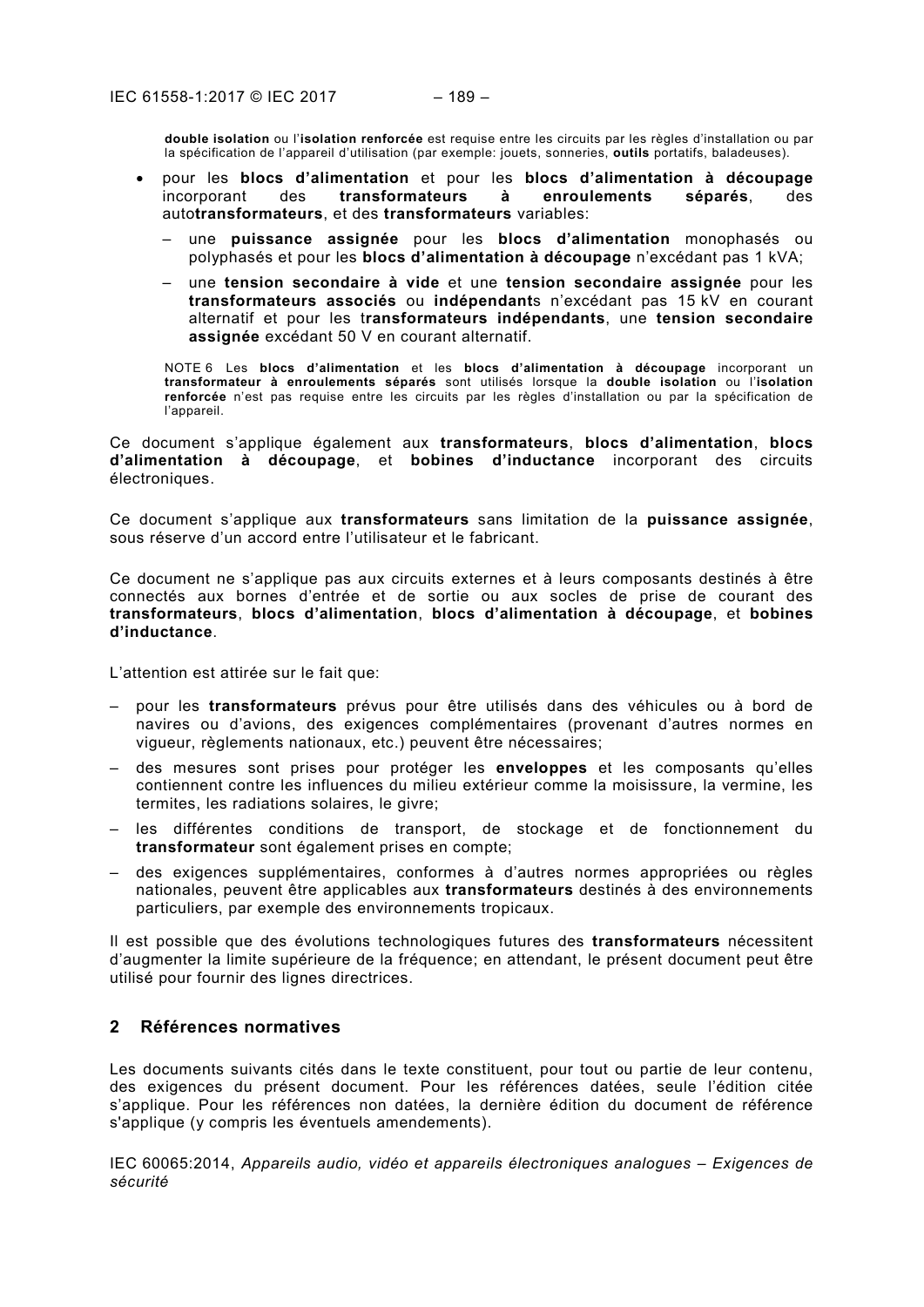IEC 60068-2-6, *Essais d'environnement – Partie 2-6: Essais – Essai Fc: Vibrations (sinusoïdales)* 

IEC 60068-2-14, *Essais d'environnement – Partie 2-14: Essais – Essai N: Variation de température*

IEC 60068-2-31, *Essais d'environnement – Partie 2-31: Essais – Essai Ec: Choc lié à des manutentions brutales, essai destiné en premier lieu aux matériels*

IEC 60068-2-75, *Essais d'environnement – Partie 2-75: Essais – Essai Eh: Essais au marteau*

IEC 60076-1, *Transformateurs de puissance – Partie 1: Généralités*

IEC 60076-11:2004, *Transformateurs de puissance – Partie 11: Transformateurs de type sec*

IEC TR 60083, *Prises de courant pour usages domestiques et analogues normalisées par les pays membres de l'IEC*

IEC 60085:2007, *Isolation électrique – Evaluation et désignation thermiques*

IEC 60112:2003, *Méthode de détermination des indices de résistance et de tenue au cheminement des matériaux isolants solides*

IEC 60127 (toutes les parties), *Coupe-circuit miniatures* 

IEC 60127-3, *Coupe-circuit miniatures – Partie 3: Eléments de remplacement subminiatures*

IEC 60216 (toutes les parties), *Matériaux isolants électriques – Propriétés d'endurance thermique*

IEC 60227 (toutes les parties), *Conducteurs et câbles isolés au polychlorure de vinyle, de tension nominale au plus égale à 450/750 V* 

IEC 60227-5:2011, *Conducteurs et câbles isolés au polychlorure de vinyle, de tension assignée au plus égale à 450/750 V – Partie 5: Câbles souples*

IEC 60245 (toutes les parties), *Conducteurs et câbles isolés au caoutchouc – Tension assignée au plus égale à 450/750 V* 

IEC 60245-4:2011, *Conducteurs et câbles isolés au caoutchouc – Tension assignée au plus égale à 450/750 V – Partie 4: Câbles souples*

IEC 60269 (toutes les parties), *Fusibles basse tension*

IEC 60269-2:2013, *Fusibles basse tension – Partie 2: Exigences supplémentaires pour les fusibles destinés à être utilisés par des personnes habilitées (fusibles pour usages essentiellement industriels) – Exemples de systèmes de fusibles normalisés A à K*

IEC 60269-3:2010, *Fusibles basse tension – Partie 3: Exigences supplémentaires pour les fusibles destinés à être utilisés par des personnes non qualifiées (fusibles pour usages essentiellement domestiques et analogues) – Exemples de systèmes de fusibles normalisés A à F*

IEC 60309 (toutes les parties), *Prises de courant pour usages industriels*

IEC 60317 (toutes les parties), *Spécifications pour types particuliers de fils de bobinage*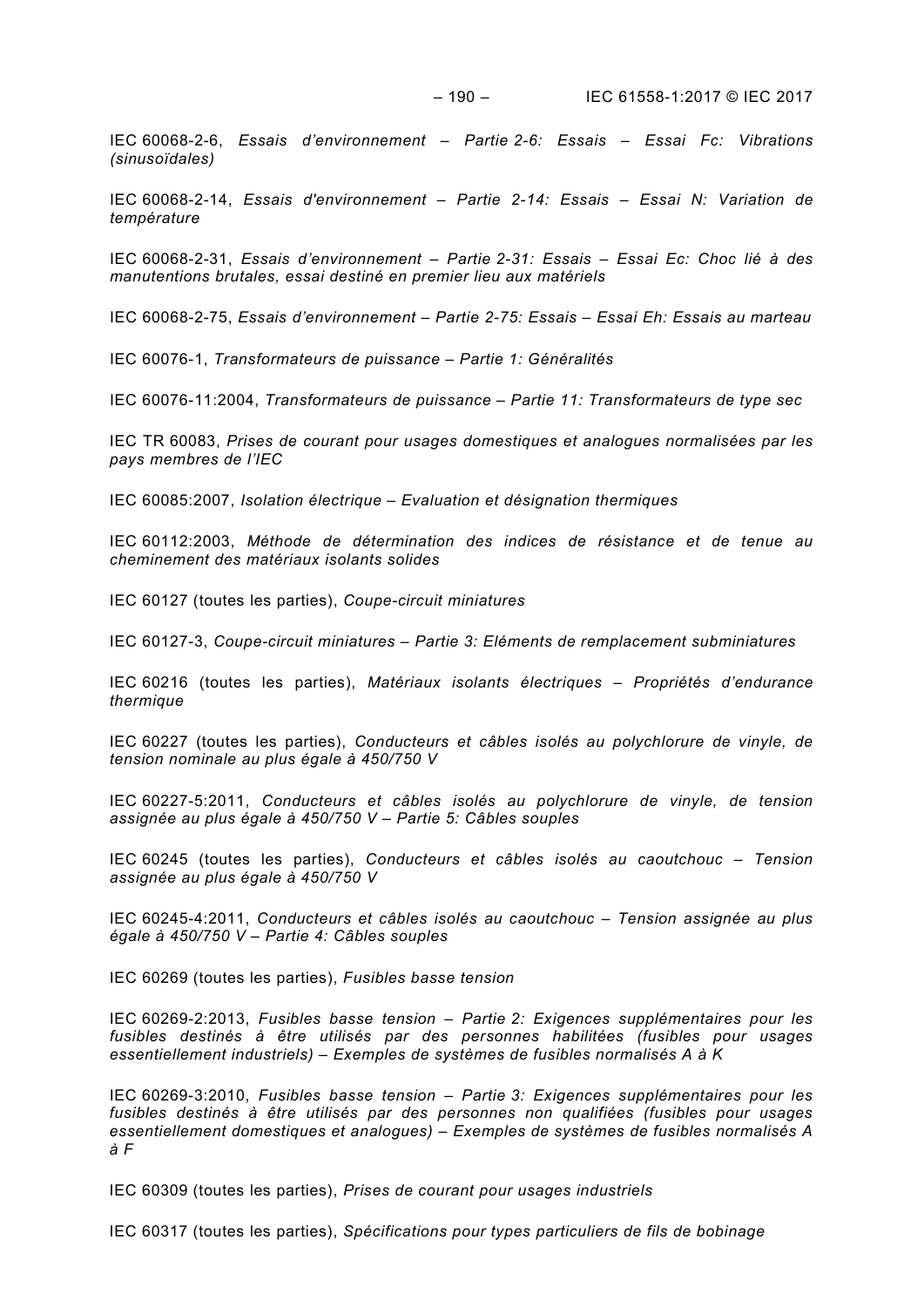IEC 61558-1:2017 © IEC 2017 – 191 –

IEC 60317-0-7:2012, *Spécifications pour types particuliers de fils de bobinage – Partie 0-7: Exigences générales – Fil de section circulaire en cuivre émaillé sans défaut d'isolation électrique avec diamètre nominal de conducteur compris entre 0,040 mm et 1,600 mm*

IEC 60317-56, *Spécifications pour types particuliers de fils de bobinage – Partie 56: Fil brasable de section circulaire, isolé en continu, en cuivre émaillé avec polyuréthane sans défaut d'isolation électrique, avec diamètre nominal de conducteur compris entre 0,040 mm et 1,600 mm, classe 180*

IEC 60320 (toutes les parties), *Connecteurs pour usages domestiques et usages généraux analogues*

IEC 60320-2-3, *Connecteurs pour usages domestiques et usages généraux analogues – Partie 2-3: Connecteurs avec degré de protection supérieur à IPX0*

IEC 60384-14:2013, *Condensateurs fixes utilisés dans les équipements électroniques – Partie 14: Spécification intermédiaire – Condensateurs fixes d'antiparasitage et raccordement à l'alimentation*

IEC 60417*, Symboles graphiques utilisables sur le matériel*  (disponible à l'adresse http://www.graphical-symbols.info/equipment)

IEC 60454 (toutes les parties), *Rubans adhésifs sensibles à la pression à usages électriques*

IEC 60529:1989, *Degrés de protection procurés par les enveloppes (Code IP)* IEC 60529:1989/AMD1:1999 IEC 60529:1989/AMD2:2013

IEC 60664-1:2007, *Coordination de l'isolement des matériels dans les systèmes (réseaux) à basse tension – Partie 1: Principes, exigences et essais*

IEC 60664-3:2016, *Coordination de l'isolement des matériels dans les systèmes (réseaux) à basse tension – Partie 3: Utilisation de revêtement, d'empotage ou de moulage pour la protection contre la pollution*

IEC 60691:2015, *Protecteurs thermiques – Exigences et guide d'application*

IEC 60695-2-10:2013, *Essais relatifs aux risques du feu – Partie 2-10: Essais au fil incandescent/ chauffant – Appareillage et méthode commune d'essai*

IEC 60695-2-11:2014, *Essais relatifs aux risques du feu – Partie 2-11: Essais au fil incandescent/chauffant – Méthode d'essai d'inflammabilité pour produits finis (GWEPT)*

IEC 60721-3-2, *Classification des conditions d'environnement – Partie 3: Classification des groupements des agents d'environnement et de leurs sévérités – Section 2: Transport*

IEC 60730 (toutes les parties), *Dispositifs de commande électrique automatiques*

IEC 60730-1:2013, *Dispositifs de commande électrique automatiques – Partie 1: Exigences générales*

IEC 60851-3:2009, *Fils de bobinage – Méthodes d'essai: Partie 3: Propriétés mécaniques*

IEC 60851-5:2008, *Fils de bobinage – Méthodes d'essai: Partie 5: Propriétés électriques*

IEC 60851-6:2012, *Fils de bobinage – Méthodes d'essai: Partie 5: Propriétés thermiques*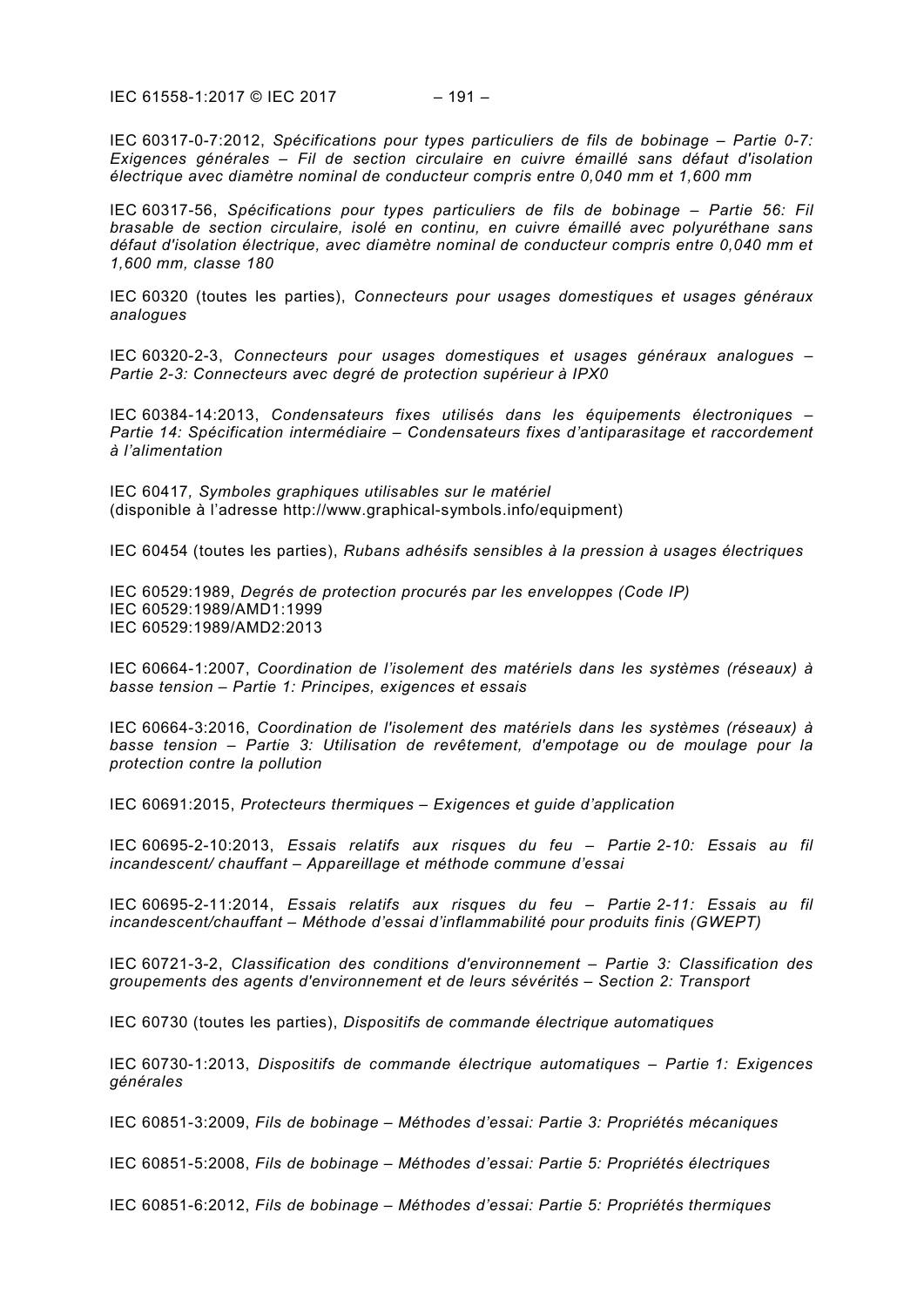IEC 60884-1:2002, *Prises de courant pour usages domestiques et analogues – Partie 1: Règles générales* IEC 60884-1:2002/AMD1:2006 IEC 60884-1:2002/AMD2:2013

IEC 60884-2-4, *Prises de courant pour usages domestiques et analogues – Partie 2-4: Règles particulières pour prises de courant pour TBTS*

IEC 60898 (toutes les parties), *Petit appareillage électrique – Disjoncteurs pour la protection contre les surintensités pour installations domestiques et analogues[2](#page-37-0)*

IEC 60906-1, *Système CEI de prises de courant pour usages domestiques et analogues – Partie 1: Prises de courant 16 A 250 V c.a.*

IEC 60906-3, *Système CEI de prises de courant pour usages domestiques et analogues – Partie 3: Prises de courant pour TBTS, 16 A 6 V, 12 V, 24 V, 48 V courant alternatif et courant continu*

IEC 60947-7-1, *Appareillage à basse tension – Partie 7-1: Matériels accessoires – Blocs de jonction pour conducteurs en cuivre*

IEC 60990:2016, *Méthodes de mesure du courant de contact et du courant dans le conducteur de protection*

IEC 60998-2-1, *Dispositifs de connexion pour circuits basse tension pour usage domestique et analogue – Partie 2-1: Règles particulières pour dispositifs de connexion en tant que parties séparées à organes de serrage à vis*

IEC 60998-2-2, *Dispositifs de connexion pour circuits basse tension pour usage domestique et analogue – Partie 2-2: Règles particulières pour dispositifs de connexion en tant que parties séparées avec organes de serrage sans vis*

IEC 60999-1, *Dispositifs de connexion – Conducteurs électriques en cuivre – Prescriptions de sécurité pour organes de serrage à vis et sans vis – Partie 1: Prescriptions générales et particulières pour les organes de serrage pour les conducteurs de 0,2 mm<sup>2</sup> à 35 mm<sup>2</sup> (inclus)*

IEC 61032, *Protection des personnes et des matériels par les enveloppes – Calibres d'essai pour la vérification*

IEC 61058-1:2016, *Interrupteurs pour appareils – Partie 1: Exigences générales*

IEC 61058-1-1:2016, *Interrupteurs pour appareils – Partie 1-1: Exigences relatives aux interrupteurs mécaniques*

IEC 61140:2016, *Protection contre les chocs électriques – Aspects communs aux installations et aux matériels*

IEC 61373, *Applications ferroviaires – Matériel roulant – Essais de chocs et vibrations*

ISO 8820 (toutes les parties), *Véhicules routiers – Liaisons fusibles*

\_\_\_\_\_\_\_\_\_\_\_\_\_

<span id="page-37-0"></span><sup>2</sup> L'IEC 60898-2 est publiée sous le titre général de *Disjoncteurs pour la protection contre les surintensités pour installations domestiques et analogues* (le premier élément du titre, « Petit appareillage électrique », n'est pas mentionné).